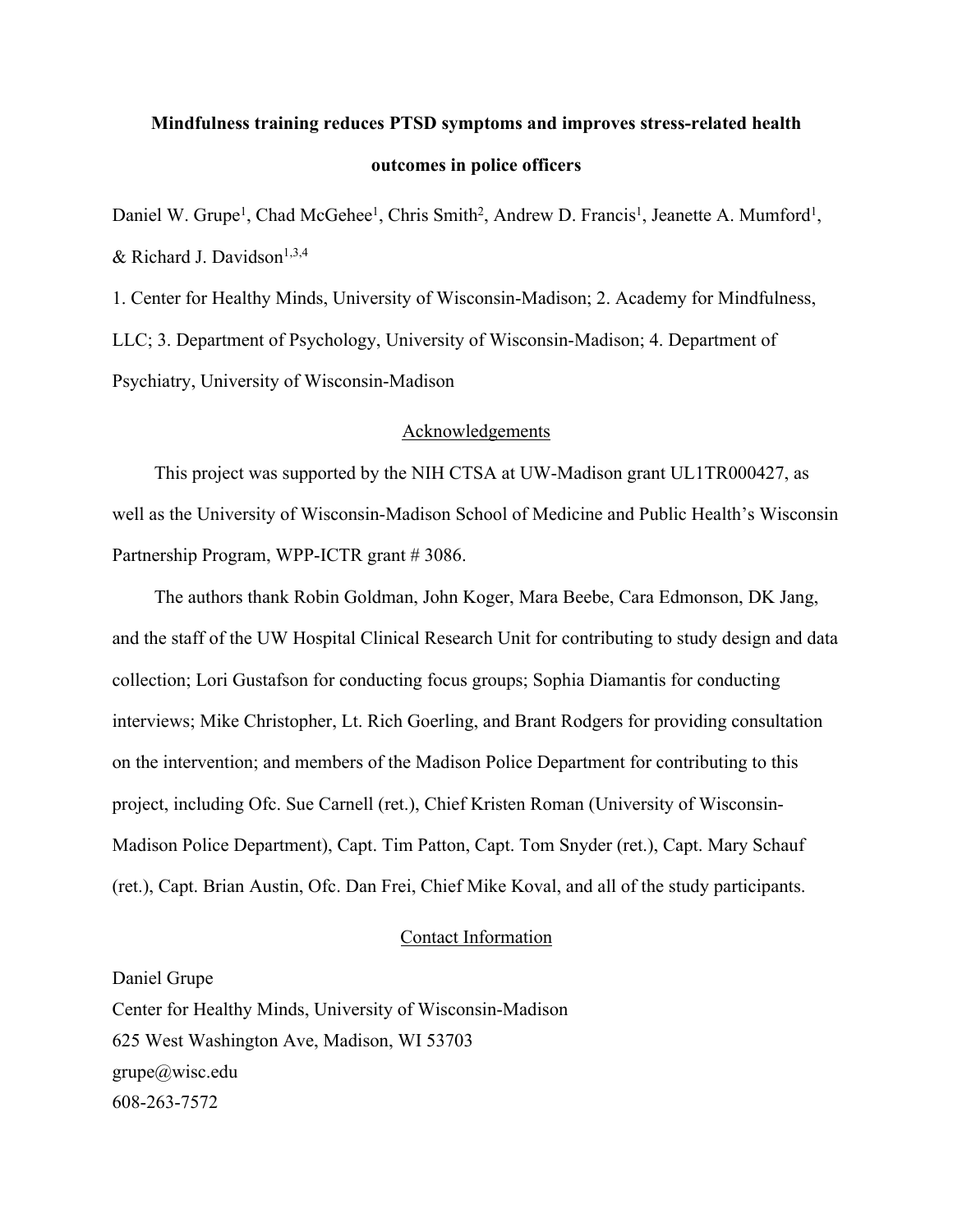# **Mindfulness training reduces PTSD symptoms and improves stress-related health outcomes in police officers**

# **Abstract**

There are few empirically supported interventions to proactively address stress-related health outcomes in police officers. Recent studies suggest that training in mindfulness meditation may reduce perceived stress and improve related physical and mental health outcomes in this group. We sought to demonstrate feasibility, acceptability, and adherence for an 8-week mindfulness training program in 30 officers from a mid-sized, Midwestern U.S. police department, replicate findings of improved stress-related health outcomes, and provide novel evidence for reduced PTSD symptoms. All 30 officers completed the training, with high rates of class attendance, substantial out-of-class practice time, and good acceptability of the training and teachers. We replicated findings of reduced post-training perceived stress, sleep disturbances, anxiety, and burnout. We also identified novel evidence for reduced PTSD symptoms that persisted at a 5 month follow-up assessment. These results indicate key targets for future investigation in larger, mechanistic, randomized controlled trials of mindfulness training in police officers.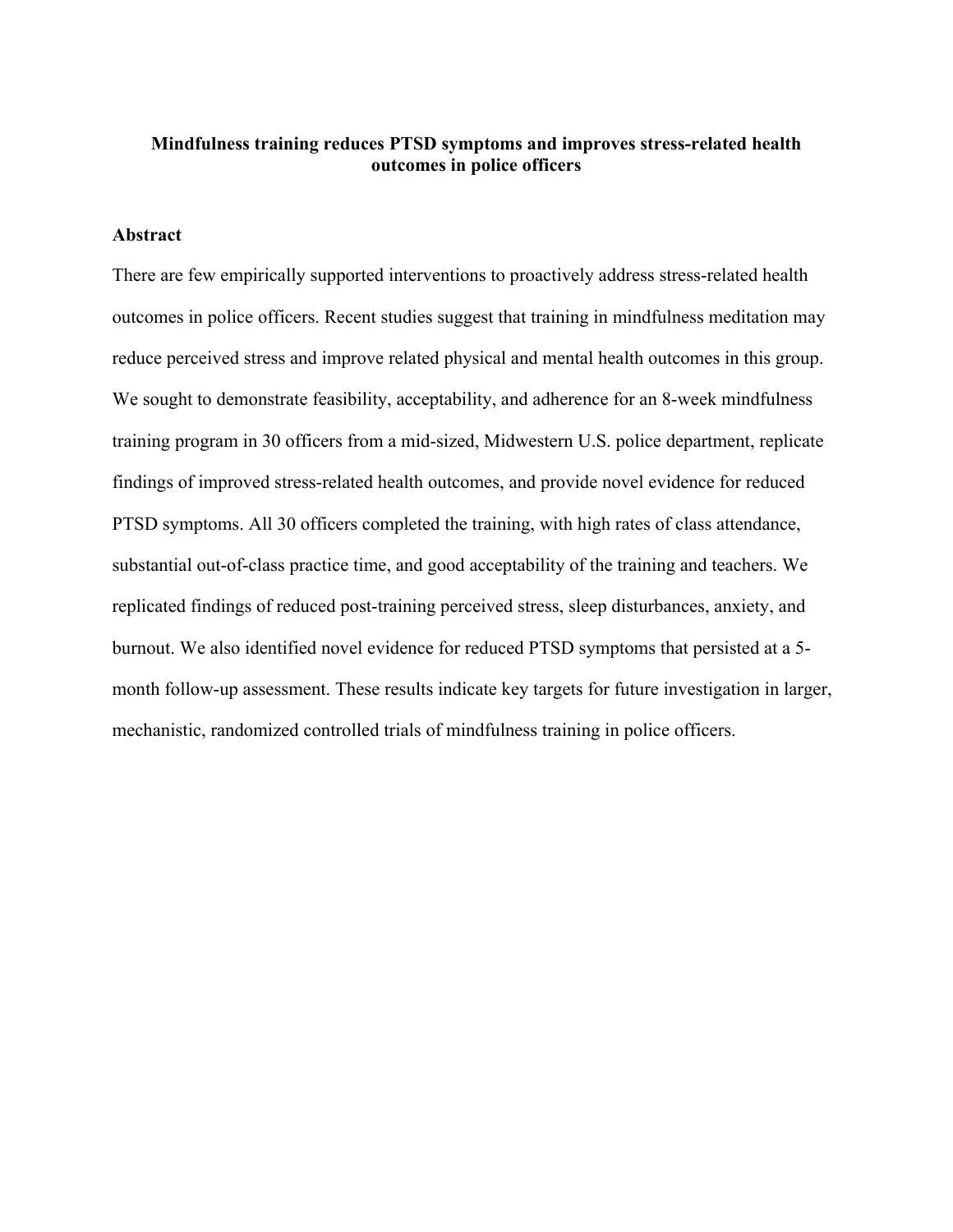# **Mindfulness training reduces PTSD symptoms and improves stress-related health outcomes in police officers**

# **Introduction**

The many stressors of police work can have profound consequences for the health and well-being of law enforcement officers (LEOs). Chronic work stress is a major contributor to elevated rates of cardiovascular disease (CVD) and CVD risk factors, including obesity and metabolic syndrome, in current and retired LEOs (Franke, Collins, & Hinz, 1998; Hartley, Burchfiel, Fekedulegn, Andrew, & Violanti, 2012; Ramey, Downing, & Franke, 2009; Zimmerman, 2012). Sleep disturbances are endemic among officers working both day and night shifts (Neylan et al., 2002), with one study finding that 40% of officers screened positive for a sleep disorder and 30% reported excessive daytime sleepiness (Rajaratnam et al., 2011). Clinically significant symptoms of depression have been reported in 12-16% of officers (Hartley et al., 2012; Violanti et al., 2006), and a study of midwestern US police officers found that 25% screened positive for posttraumatic stress disorder (PTSD) or subthreshold PTSD (Chopko, Palmieri, & Adams, 2018). Concerns about stigma and perceived weakness, however, prevent many officers from reporting mental health concerns or seeking employer assistance (Fox et al., 2012).

Crucially, challenges to officer well-being are felt not just by these individuals but by the entire community. For example, one study found that officers who screened positive for sleep disorders – which co-occurred with depression, anxiety, and burnout – were more likely to commit errors due to fatigue, express anger toward others, and garner complaints from citizens (Rajaratnam et al., 2011). "Officers who are well", writes Lt. Rich Goerling of the Hillsboro (OR) Police Department, "will provide better police services; officers who are resilient will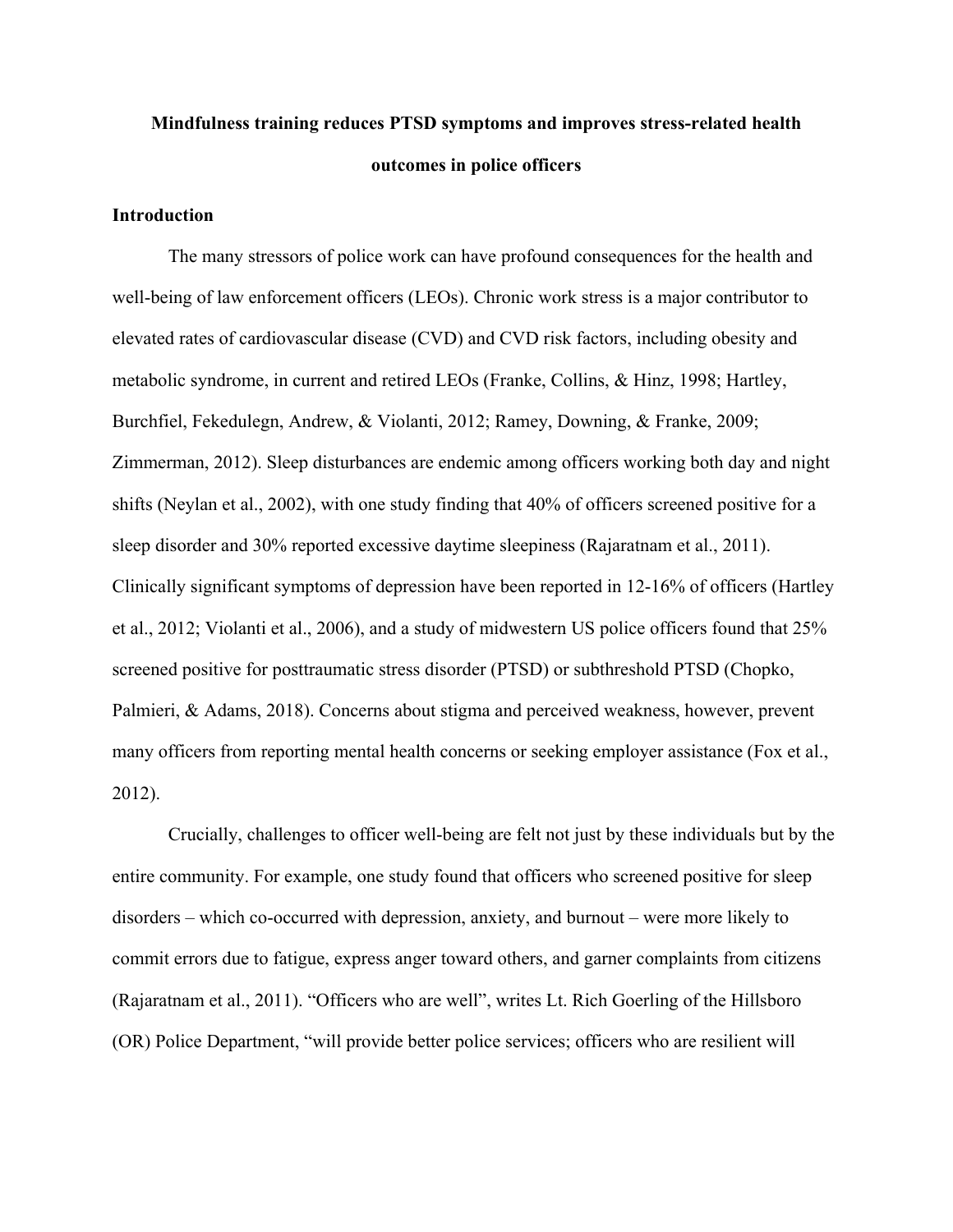sustain wellness through acute and chronic trauma … Communities should demand police officers that are well and resilient" (Goerling, 2012).

Most salient among the stressors of police work are acute, potentially traumatic events (or "critical incidents"), which are experienced by almost 90% of urban police officers in their first year on the job (Galatzer-Levy et al., 2013). Somewhat surprisingly, more routine aspects of the police work environment – including both operational stressors (e.g., shift work, court cases, working alone in dangerous areas) and organizational stressors of bureaucratic police organizations (e.g., staff shortages, lack of resources, insufficient support from leadership) – have been cited by LEOs as a greater source of stress than critical event exposure (Brown & Campbell, 1990; Gershon, Barocas, Canton, Li, & Vlahov, 2009; Liberman, Best, Metzler, Fagan, & Weiss, 2002). Moreover, when routine environmental stress and critical incident exposure have been assessed in the same officers, the stress from officers' daily work environment shows stronger relationships with both sleep disturbances (Neylan et al., 2002) and PTSD symptoms (Maguen et al., 2009) than does critical incident exposure. As such, providing officers with strategies and skills to cope with daily occupational and organizational stressors seems critical for improving stress-related outcomes in this population.

Unfortunately, few evidence-based stress-management interventions have been developed with the occupational and cultural considerations of this population in mind. A 2012 review concluded that what few interventions existed at that time had "no significant effect on psychological, behavioral, or physiological outcomes" (Patterson, Chung, & Swan, 2012). One important consideration in developing a stress-management intervention for police officers is that it be skill-based and embodied, and not merely didactic in nature, in fitting with the trainingfocused culture of policing. Ideally the skills or techniques offered by such a training could be integrated into work to address daily stressors, and not focused on critical incidents alone or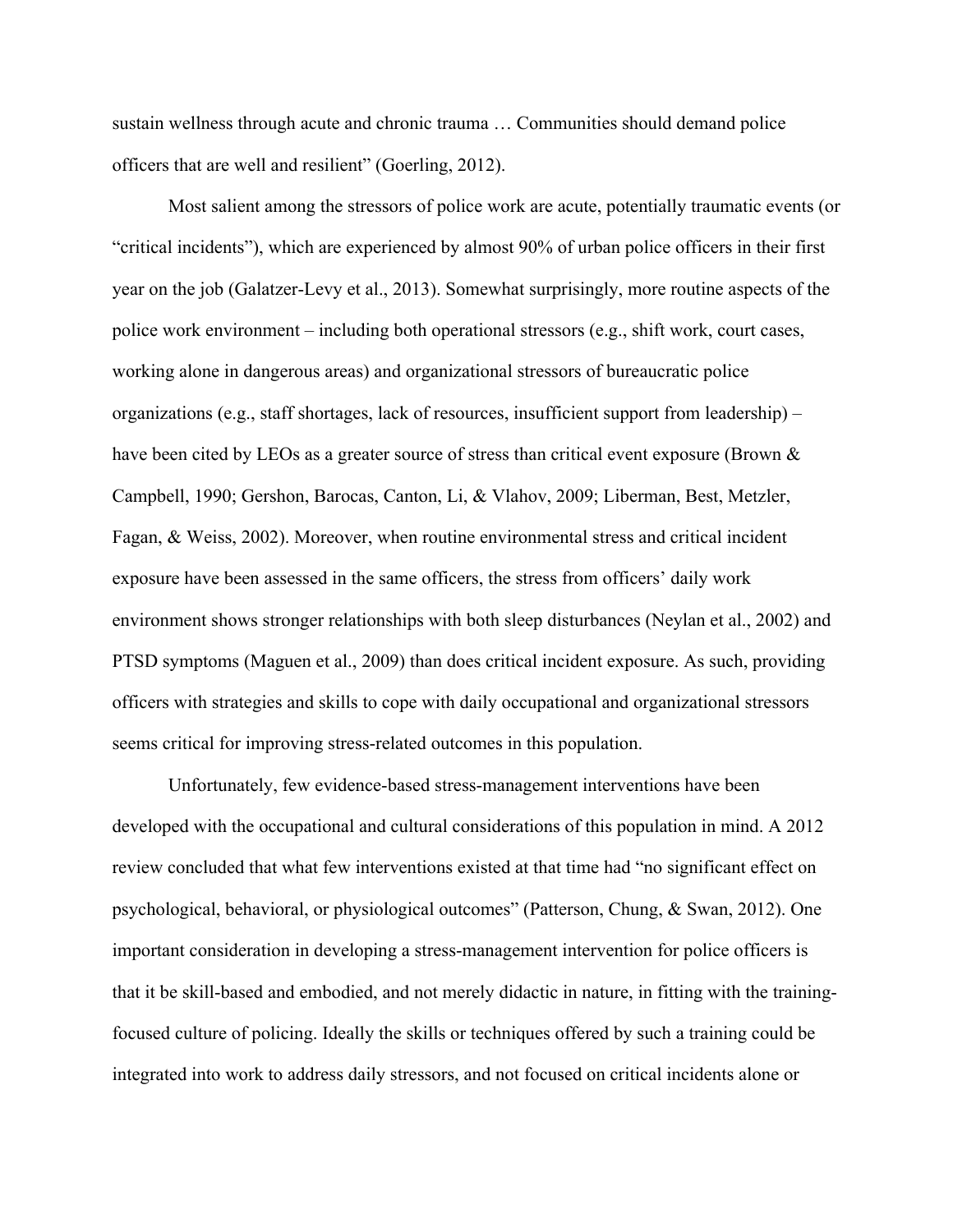divorced from officers' work entirely. Further, it is important to focus on developing strengths and building capacity to work with stressful events, as an intervention that focuses on addressing problems would elicit less engagement from police officers who are hesitant to seek treatment or self-identify as having emotional problems or mental health concerns.

Mindfulness-based interventions (MBIs) may provide a culturally appropriate and effective means of addressing LEO stress and its deleterious consequences. Following up on the broad success of mindfulness-based stress reduction (MBSR), originally developed by Jon Kabat-Zinn for the treatment of chronic pain, a number of MBIs have been developed with specific populations and conditions in mind over the past 30 years. These interventions promote the cultivation of intentional, non-judgmental awareness of thoughts, emotions, and sensations as they arise and dissipate through sitting and walking meditation, movement practices, selfinquiry, and group discussions. MBIs are a good fit for the culture of policing in that they are embodied and skill-based, with practices that can be integrated into the activities of daily living. Further, while one need not be suffering from any particular ailment to develop the skills afforded by MBIs, meta-analyses of MBIs show consistent reductions in perceived stress, anxiety, and depression (Goyal et al., 2014; Khoury et al., 2013; Khoury, Sharma, Rush, & Fournier, 2015), with some evidence for improved sleep (Black et al., 2015; Surawy, Roberts, & Silver, 2005) and reductions in inflammatory markers that may confer risk for CVD, depression, and PTSD (Black & Slavich, 2016).

Working with officers in the metro Portland (OR) region, researchers from Pacific University developed Mindfulness-Based Resilience Training (MBRT), the first MBI tailored specifically for LEOs and other first responders. In a pilot feasibility study (Christopher et al., 2016) and follow-up randomized controlled trial (Christopher et al., 2018), researchers identified reductions in perceived stress, depression, anxiety, disrupted sleep, burnout, and self-reported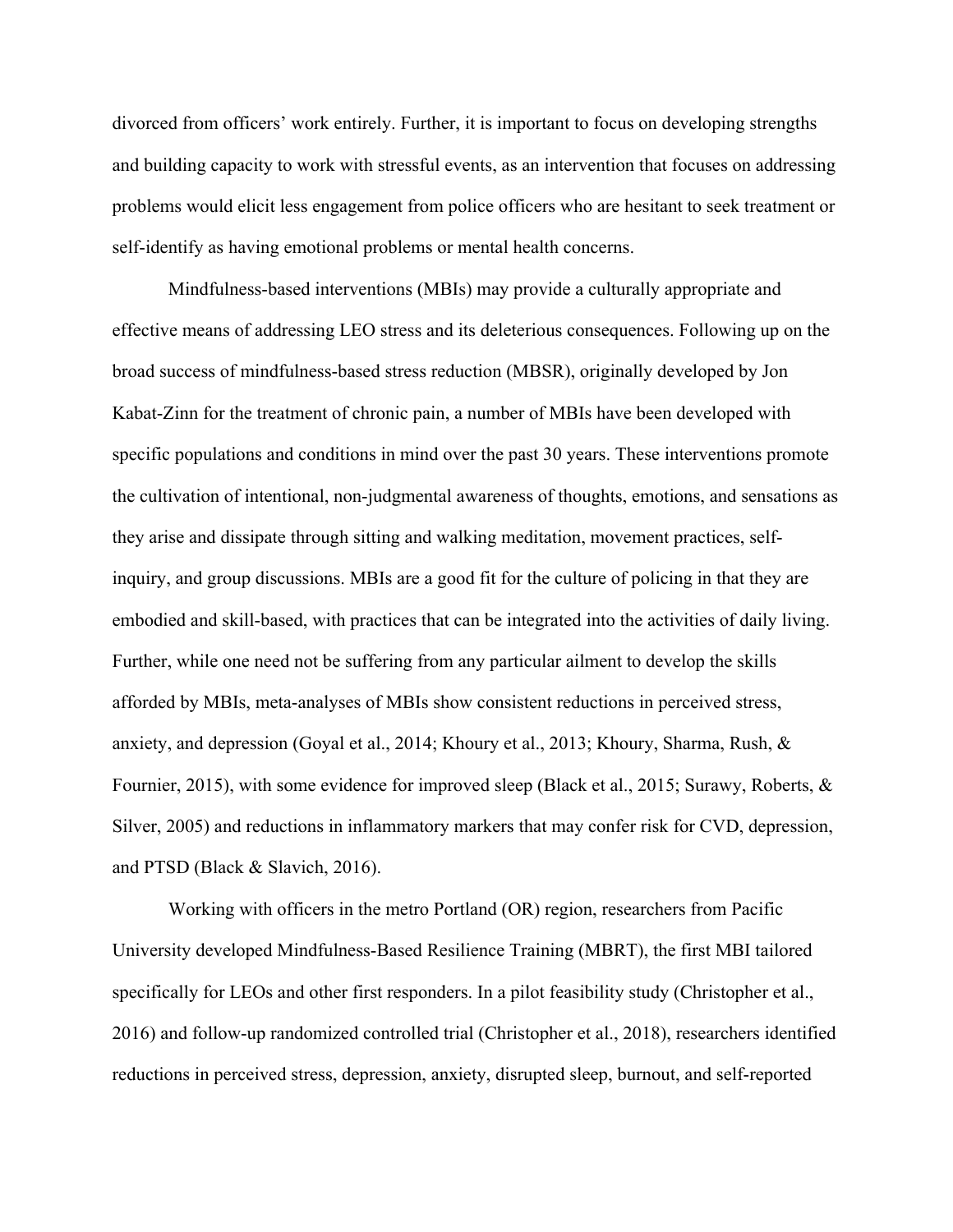anger, along with alterations to the cortisol awakening response. These early studies provide a starting point for future studies that seek to generalize results to new departments, geographical regions, and instructors, while investigating additional outcomes that may be affected by these interventions. One question of particular interest that has not yet been addressed is whether mindfulness training may reduce symptoms of PTSD in police officers, as has been recently demonstrated in military veterans (Polusny et al., 2015).

In collaboration with the Madison (WI) Police Department, we conducted a pilot study of an MBI similar to MBRT in 30 police officers. First, we sought to demonstrate feasibility, acceptability, and adherence of a modified mindfulness training curriculum in a new police department and geographical region, critical preliminary work for future well-powered randomized trials. Second, we attempted to replicate previously reported improvements in perceived stress, sleep quality, depression, anxiety, and burnout following 8 weeks of mindfulness training (Christopher et al., 2016, 2018). Third, we tested the novel question of whether mindfulness training would lead to reduced symptoms of PTSD in these officers.

# **Methods**

#### Participants

Participants for this study were sworn law enforcement officers employed by the Madison (WI) Police Department (MPD) serving in non-command positions (i.e., patrol officers, officers in non-patrol positions, patrol sergeants, detectives, and investigators). To yield a representative and generalizable sample, the only exclusionary criteria were previous participation in MBSR or similar mindfulness interventions, extensive previous meditation experience, or work schedules that precluded regular participation in mindfulness classes. The primary mode of recruitment was an email sent out to all department staff on behalf of the research team, along with flyers posted at all district stations. The PI also presented information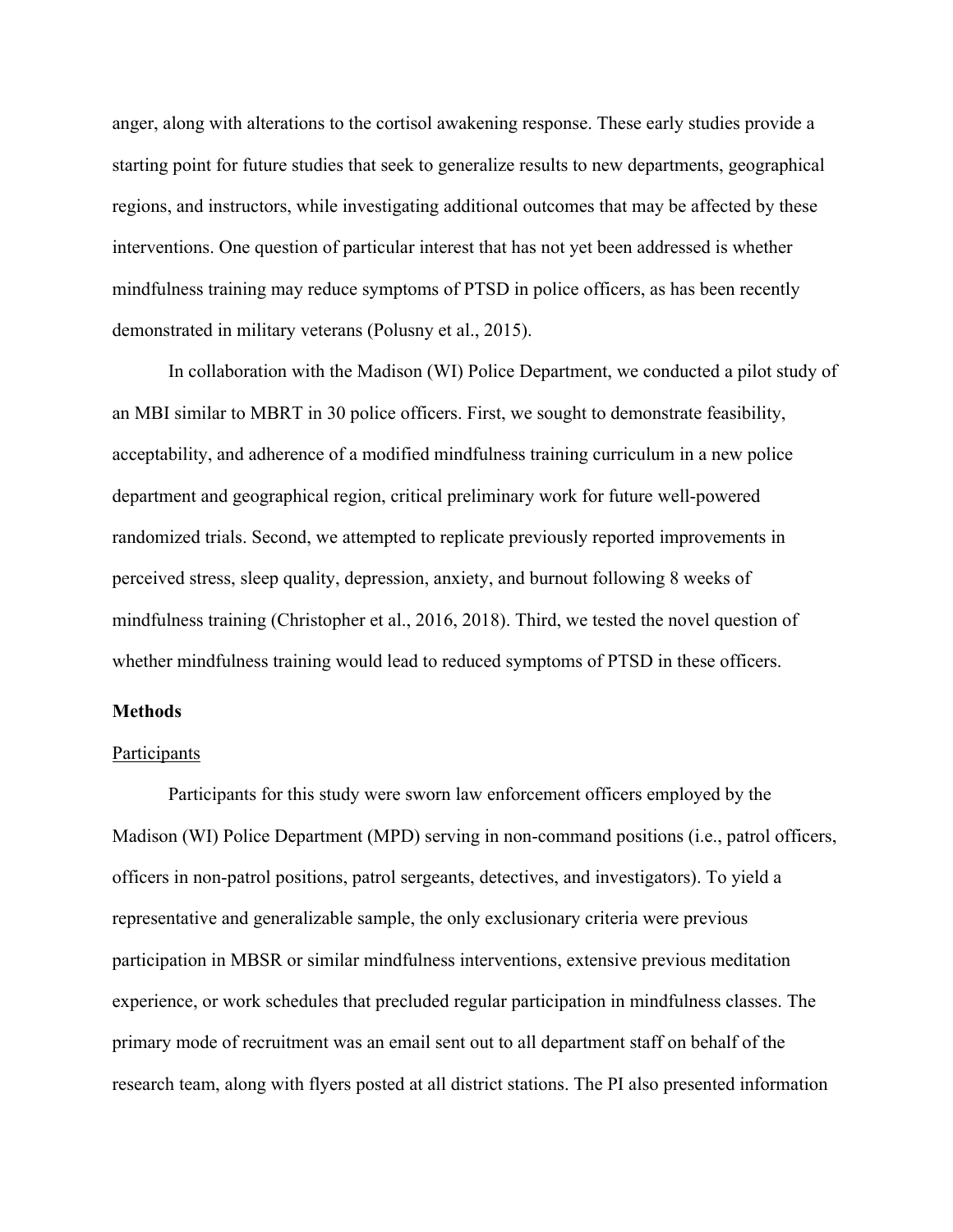about the study at the MPD Officer Advisory Council, and at officer briefings during each major shift change. Interested officers contacted research staff directly, who conducted a brief phone screening interview and scheduled participants for an in-person assessment. We enrolled a total of 30 participants in two cohorts of 15 officers each, with one cohort enrolled in September 2016 and one in February 2017.

Importantly, MPD allowed its officers to take part in classes during work hours or to earn compensatory time for taking part in classes outside of scheduled work hours. Class times were identified jointly with MPD such that they would be minimally disruptive to work schedules, thus facilitating participation by as many officers as possible.

#### Assessments.

In-person pre-training (T1) and post-training (T2) assessments were held in private rooms at the UW Hospital Clinical Research Unit in the 2 weeks prior to the first class (mean  $\pm$  SD =  $7.8 \pm 4.8$  days, range = 1-16) and the 3 weeks following the final class (mean  $\pm$  SD = 11.8  $\pm$  5.8 days, range  $= 1-21$ ). At the first visit participants completed informed consent, and participants received monetary compensation for all research activities, which took place while officers were not working.

Each visit began with the application of peripheral psychophysiological sensors, consisting of skin conductance and EKG electrodes and an abdominal breath belt, and psychophysiological data were collected using a BIOPAC MP-150 system during a 5-minute resting baseline and each of 2 behavioral tasks. These tasks included the Affective Go/No-Go task (Hare, Tottenham, Davidson, Glover, & Casey, 2005), which assesses the impact of socialemotional stimuli on inhibitory control; and the Breath Count task (Levinson, Stoll, Kindy, Merry, & Davidson, 2014), a measure of sustained attention to the breath and mind-wandering that has been put forth as a putative behavioral indicator of mindfulness. Psychophysiological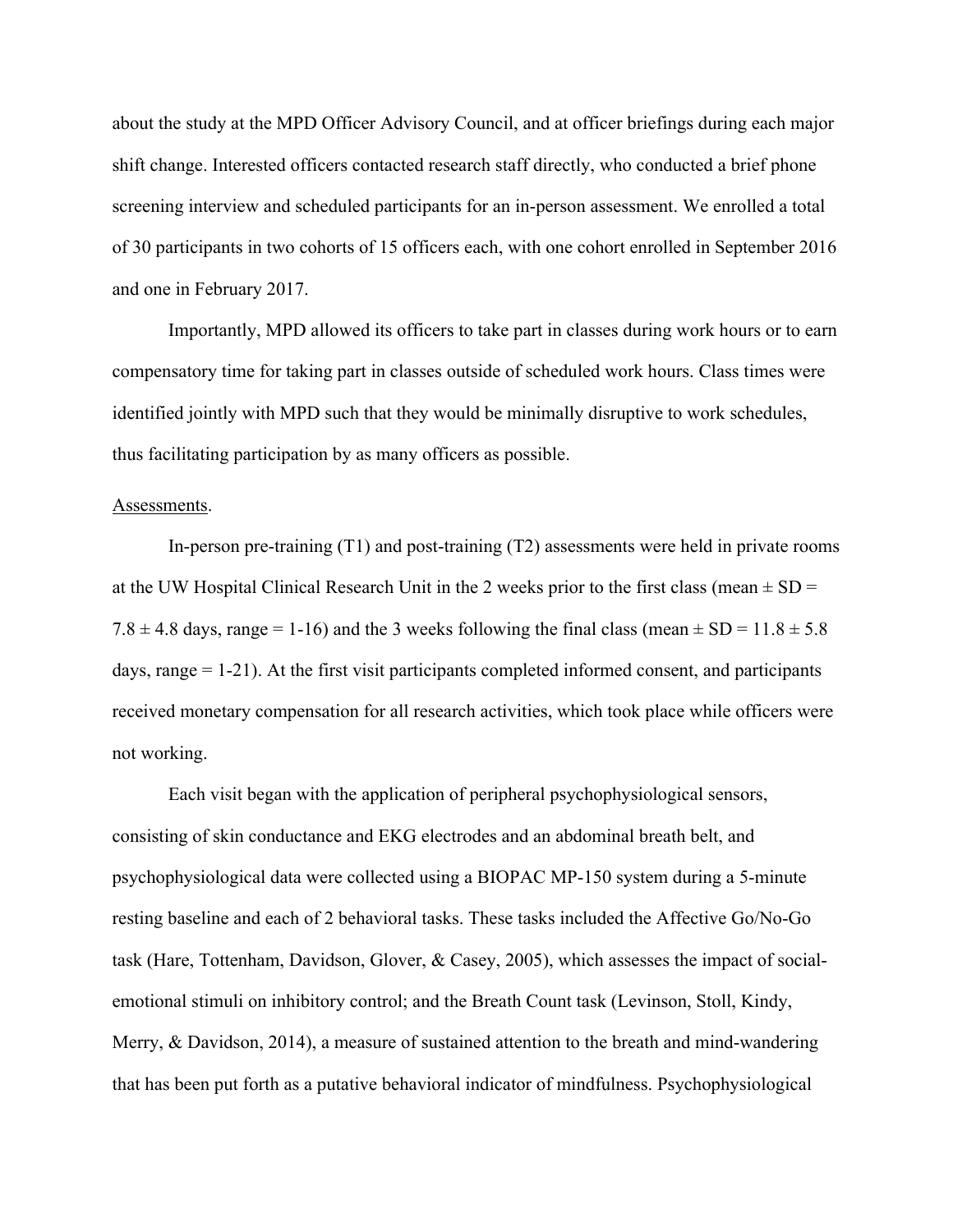and behavioral data were collected as exploratory measures that could address hypothesized mechanisms of change following mindfulness training. In the interest of space, details on psychophysiological and behavioral data analysis and results are not presented here.

Following behavioral data collection, electrodes were removed and participants moved to a second room where self-report and physical data were collected. Physical measures obtained by a nurse included height, weight, hip-to-waist ratio, blood pressure, pulse, and a blood draw used to assay high-sensitivity C-reactive protein (hs-CRP), a marker of peripheral inflammation that shows reductions in some mindfulness interventions (Black & Slavich, 2016).

Self-report assessments included multiple measures obtained in a previous pilot study of MBRT in police officers (Christopher et al., 2016), allowing for a direct replication of previous findings in a separate department and with a modified mindfulness intervention, while including several novel outcomes (indicated with a \*). Self-report measures included:

- The Police Stress Questionnaire (PSQ; McCreary and Thompson 2006), which contains separate 20-item scales assessing perceived stress related to both organizational stressors (example items: "dealing with coworkers", "lack of resources", and "bureaucratic red tape") and operational stressors (example items: "risk of being injured on the job", "working alone at night", and "feeling like you are always on the job") of policing. We adapted the original measure to ask about stress over the past 1 month, rather than the past 6 months.
- The 10-item version of the Perceived Stress Scale (PSS; Cohen and Williamson 1988), which assesses past-month appraisals of general (i.e., not occupationally-specific) stressors and one's ability to cope with these stressors. Unfortunately, incorrect anchor points were displayed for the first cohort which resulted in uninterpretable values, so results for the PSS are not presented here.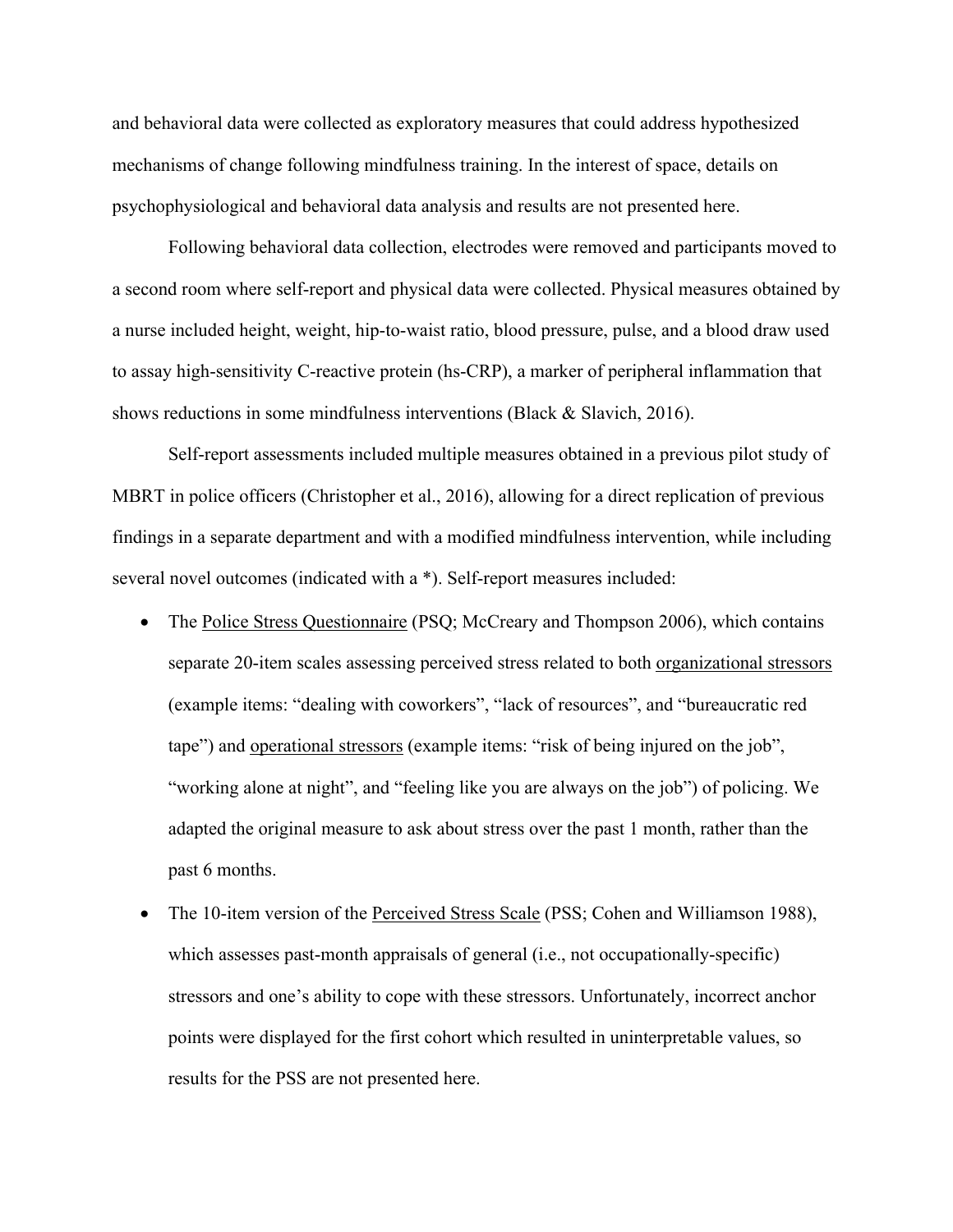- The Oldenburg Burnout Inventory (OLBI; Halbesleben and Demerouti 2005), a 16-item measure of work burnout with separate subscales for exhaustion and disengagement;
- The Pittsburgh Sleep Quality Inventory (PSQI; Buysse et al. 1989), which contains 10 items assessing subjective sleep quality and sleep disruptions over the past month.
- The PTSD Checklist Civilian Version\* (PCL-C; Weathers et al. 1993), a 17-item measure of DSM-IV PTSD symptoms over the past month for use in the general population with separate scales for re-experiencing, avoidance/numbing, and hyperarousal.
- The Patient Reported Outcomes Measurement Information System (PROMIS®), a NIH Roadmap system that provides reliable, precise, and economical measurement of a wide array of health outcomes. We used the 43-item adult inventory, which assesses depression, anxiety, fatigue, sleep disturbances, ability to participate in social roles and activities, pain interference, pain intensity, and physical function. All measures ask about the past 7 days, other than physical and social function, which have no specified time frame.
- The Work Limitations Questionnaire Short Form\* (WLQ-8; Lerner et al. 2002), which contains 8 items assessing the impact of physical and mental health problems on work performance and productivity, which are weighted to yield a single measure corresponding to percent of at-work productivity loss.
- The 18-item version of the Psychological Well-Being Scale\* (PWB; Ryff and Keyes 1995), which assesses 6 dimensions of eudaimonic well-being.
- The Positive and Negative Affect Schedule\* (PANAS; Watson, Clark, and Tellegen 1988), a 20-item measure of trait levels of positive and negative affect.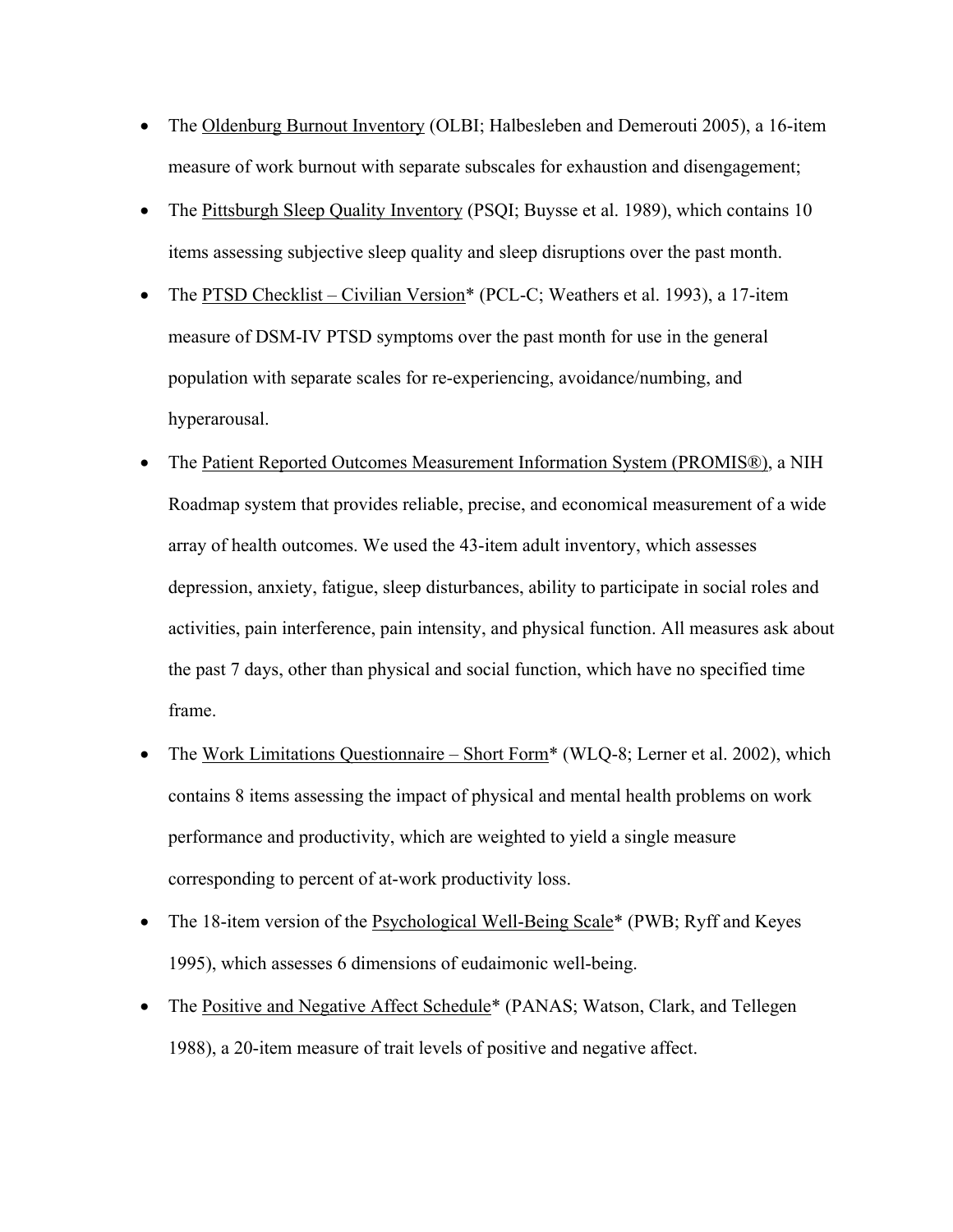In addition to these outcomes that were obtained at multiple assessments, at the T1 visit only we collected basic demographic information and assessed lifetime exposure to 34 distinct types of critical incidents of policing using the Critical Incident History Questionnaire\* (CIHQ; Weiss et al. 2010). At the conclusion of the initial visit, participants were provided with a Fitbit Charge HR, which they were asked to wear at all times (unless charging, showering, bathing, or swimming) until the time of their follow-up visit. They were also asked to log their work hours using paper logs throughout the 8-week intervention. These Fitbits were used to assess feasibility, acceptability, and adherence for future research that will investigate heart rate and objective sleep duration as primary outcomes, and data are not presented here.

In a follow-up remote assessment (T3) completed approximately 5 months after the end of the intervention (157.4  $\pm$  13.7 days, range = 140-195), participants completed all self-report measures from T1 and T2 other than the WLQ-8, PWB, and PANAS (28/30 participants completed this follow-up). We also administered retrospective questions regarding amount and frequency of practice completed since the end of the intervention.

Participants were invited to take part in semi-structured interviews approximately 6 months after the end of the intervention. These optional interviews, which were completed by 15/30 officers, provided us with qualitative data on the impact of this training on officers' lives and how they were incorporating class content into their lives at work and outside of work. Data analysis is ongoing and results are not presented here.

#### Intervention

In consultation with the PI, two experienced mindfulness teachers created and co-taught an 8-week, 18-hour mindfulness-based curriculum tailored for law enforcement officers, intended to support officer's resilience and well-being both on the job, in their personal lives, and in all the ways those two are interwoven (see Appendix A for overview). The structure and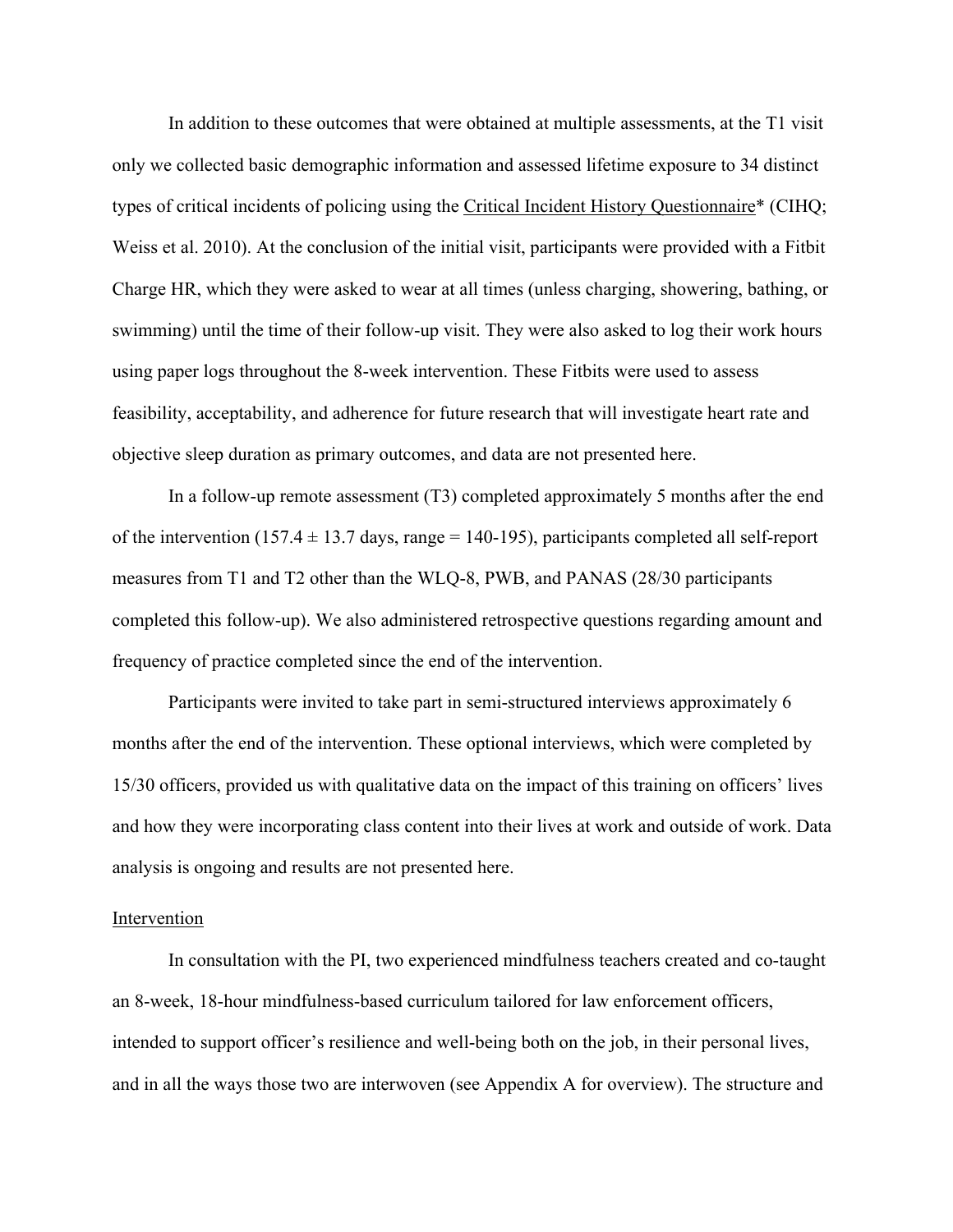content of this curriculum draws from Mindfulness-Based Stress Reduction (MBSR) and Mindfulness-Based Resilience Training (MBRT; Christopher et al. 2016)). The class content and delivery were also heavily influenced by conversations and interactions with MPD officers during in-services, ride-alongs, and other conversations in the year prior to the classes.

Weekly classes were held at a police training facility for 2 hours each week, other than the week 7 class, which was a 4-hour extended "day of practice" (a structural feature adopted from MBRT). In consultation with the police department, we chose class times that would be minimally disruptive for officers' work schedules and held the 2 classes at different times of day to allow participation by a greater number of officers. Classes consisted of the following aspects: 1) didactic instruction around operational definitions of mindfulness, stress, emotions, and scientific findings related to the practices being explored; 2) mindfulness practices including mindfulness of the breath and body, a body scan, mindful movement (including walking meditation and adapted yoga or tai chi practices), mindfulness of thoughts and emotions, mindful speaking and listening, mindful eating, and compassion practice; and 3) inquiry in dyads, triads, or the full group about participants' experiences in practice.

Participants were provided with guided practices recorded by the instructors and were encouraged to practice regularly (6 days/week) between sessions, starting with around 9 minutes/day and increasing to 20 minutes/day by the end of the training. This is a substantially lower request than other MBIs (including both MBSR and MBRT), but the instructors believed it important for this population to set an attainable target and ask for regular, lighter engagement rather than longer practices that participants would be less likely to complete. In addition, participants were provided with various "informal/integrated" practices or drop-ins that might just last a few moments. Some of these practices simply involved becoming aware of present moment experience; others included practices that manipulated breathing, e.g., "straw breathing"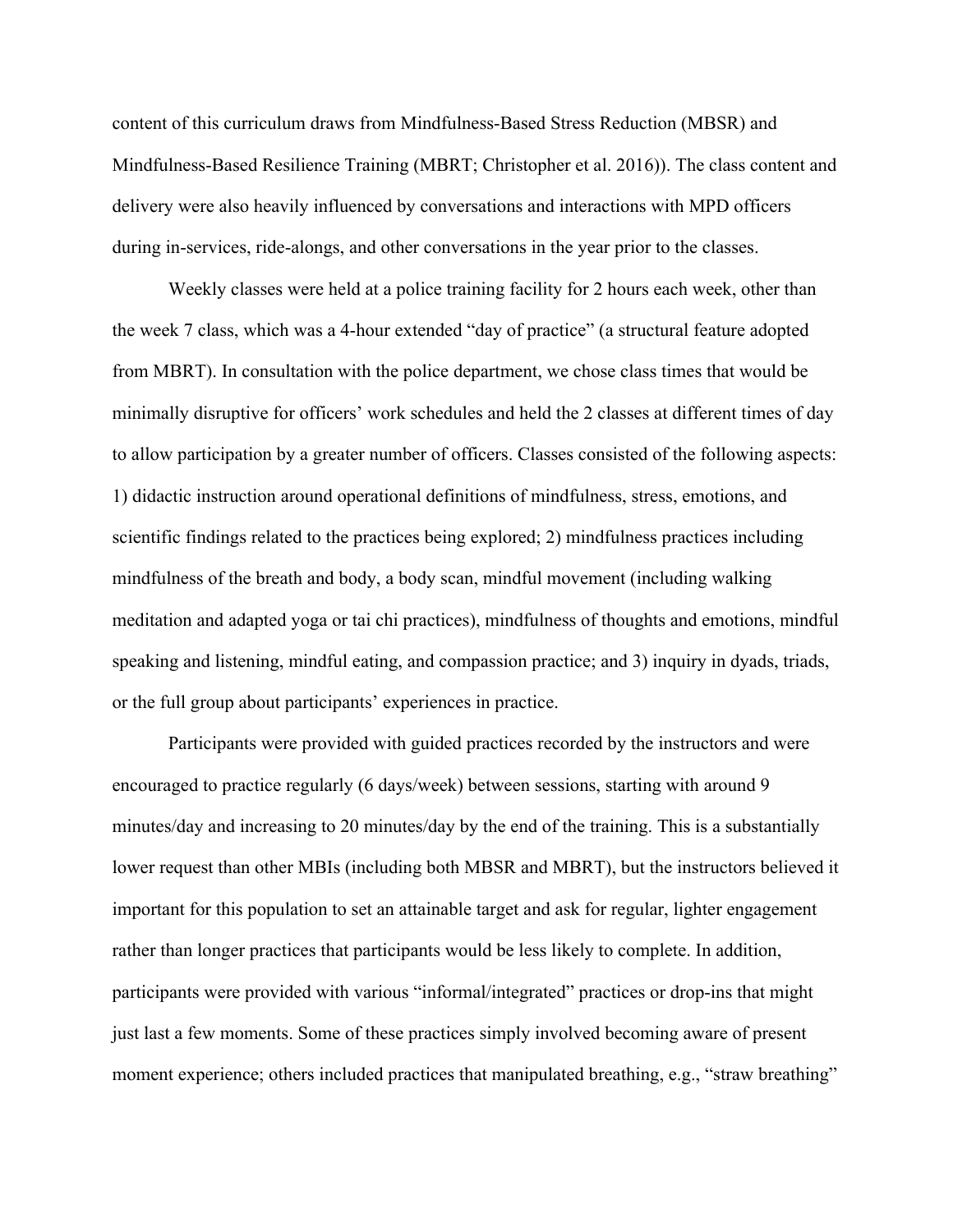or the "4,5,6 breath" (breathing in for a count of 4, holding for a count of 5, exhaling for a count of 6). These informal practices served the purpose of integrating practices into daily professional and personal activities. Using either paper or electronic logs, participants were asked to track the type and duration of formal practices, and the frequency with which they engaged in informal mindfulness practices, on a daily basis.

At the end of each weekly class officers were asked to complete anonymous surveys that included questions about training acceptability. In addition, officers were invited to participate in an optional focus group held the week after the final class. These focus groups, which were moderated by an individual not involved in other study activities, provided us with valuable feedback on the class location, timing, instructors, structure, and content.

#### Data analysis.

To test for differences in self-report and behavioral measures between assessments, we conducted linear mixed effects analysis of repeated measures data using the lme4 package in R version 3.2.2, allowing us to retain participants with missing observations. Each model included fixed effects of Time (T1, T2, T3), Gender, and Years Police Experience and a random effect of Subject with a random intercept and fixed slope, e.g.:

 $model = \text{Imer}(\text{Outcome} \sim \text{Time} + \text{Gender} + \text{Years Policy} + (1 \mid \text{Subject})$ 

Each model initially included the interaction of Time with Gender and Years Policing, and additional fixed effects of Cohort and Cohort\*Time. These interaction terms and the fixed Cohort effect were removed from the model using backwards model selection if they did not account for significant variance in the outcome of interest. For these multiple degree of freedom tests (e.g., an omnibus test to identify any effect of Time, or tests comparing models with and without interaction terms), deviance tests were used through the anova. ImerModLmerTest() function in R, comparing models with and without the fixed effect of interest.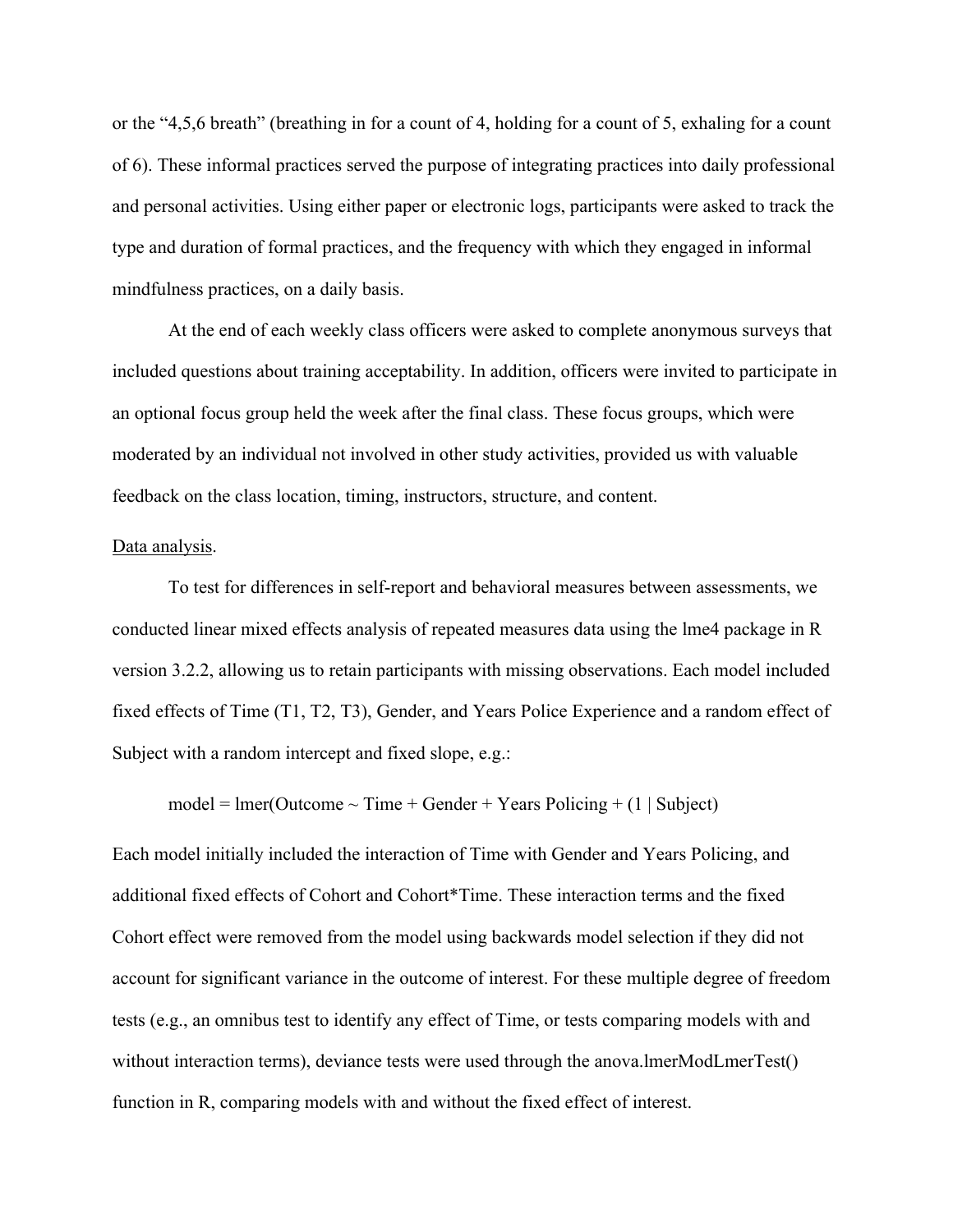For outcomes that showed a significant omnibus effect of Time, follow-up *t*-tests of differences between T1-T2 or T1-T3 were conducted. Inferences for these single degree-offreedom tests used Satterthwaite's degree of freedom estimation supplied by the lmerTest library in R (https://www.jstatsoft.org/article/view/v082i13/0).

We tested for changes in practice variables across the 8-week intervention by modeling Time as a linear fixed effect and including a random intercept and random slope by subject, e.g.:

 $model = \text{Imer}(\text{Practice} \sim \text{Weeks} + (1 + \text{Weeks} \mid \text{Subject})$ 

Data and R code will be provided by the authors upon reasonable request.

# **Results**

#### 1. Feasibility, adherence, and acceptability

# *1a. Feasibility: Recruitment, screening, and retention outcomes*

Across two waves of recruitment, 57 MPD officers (representing approximately 12% of the sworn officers within the department) responded to recruitment materials and completed phone screening, of whom 49 met inclusion criteria. The other 8 individuals were ineligible due to scheduling conflicts (n=5), job duties (n=2), and prior meditation experience (n=1). From this pool of eligible participants, we enrolled a group of officers of roughly equal gender balance that was generally representative of the department as a whole with regard to job title, shift, geographical district, race/ethnicity, and years of experience (see **Table 1** for participant characteristics).

All 30 officers completed the 8-week mindfulness intervention as well as the T1 and T2 assessments, and 29/30 officers completed the online T3 follow-up assessment 5 months later. These data on enrollment and retention demonstrate excellent feasibility of delivering an 8-week mindfulness intervention to police officers in a research context.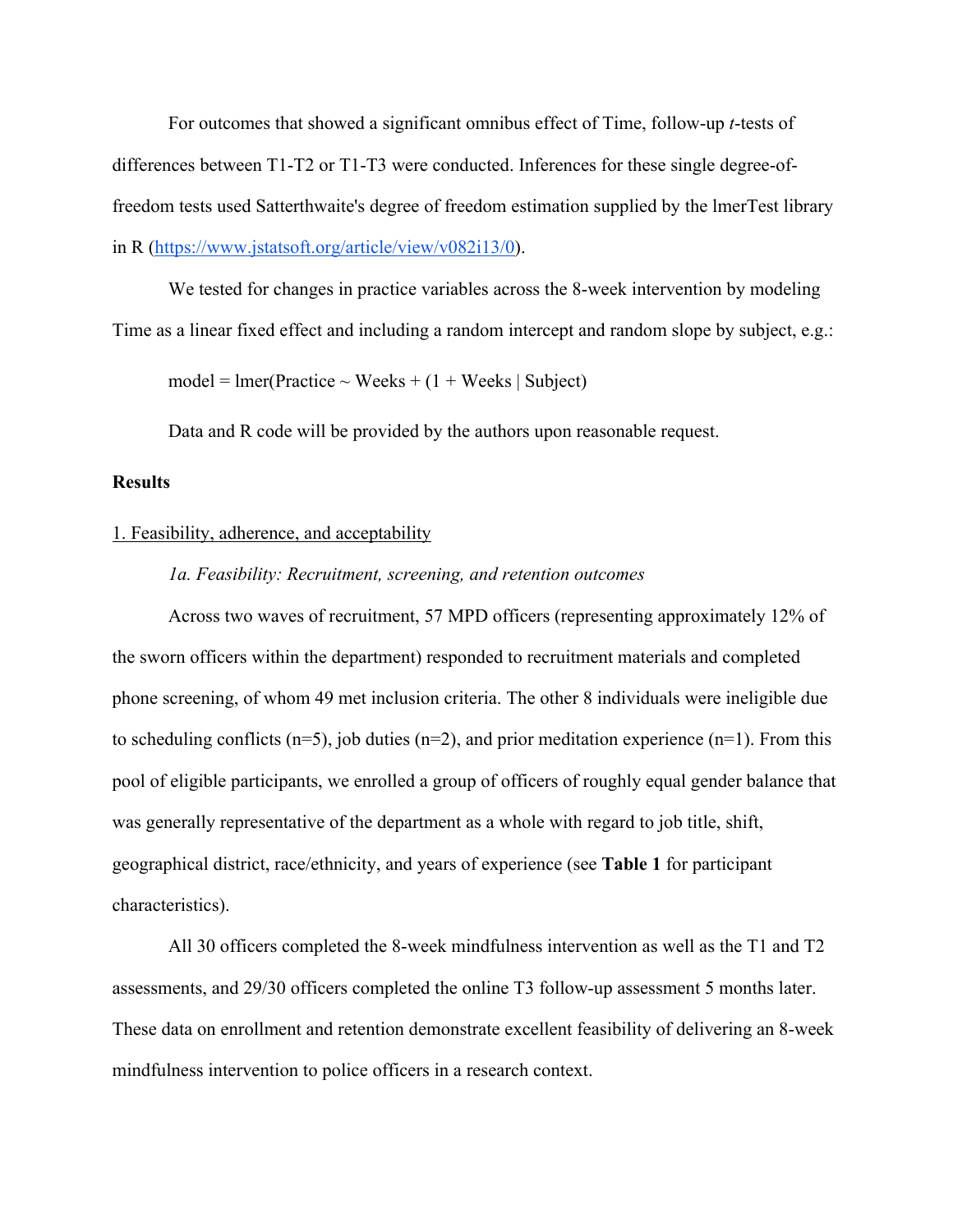#### *1b. Adherence: Class attendance and practice reporting outcomes*

Adherence to the mindfulness training was uniformly high. Overall class attendance was 85%, with no officers missing more than 3/8 classes, promising statistics that were bolstered by the department allowing officers to take part in classes during work hours.

Officers completed and returned 91% of weekly practice logs through the 8-week program. Participants reported engaging in formal practice outside of class on average 43.0/56 days (SD = 9.3, range = 22-56), with an average of 83.8 total practice sessions (SD = 34.3, range  $= 32-170$  occasions) and 870 average minutes of formal practice (SD = 417, range = 342-2140). This is equivalent to nearly 2 hours of weekly formal, out-of-class practice over the 8-week period. As shown in **Figure 1a**, linear mixed effects modeling of formal practice time showed a linear increase between weeks  $1-8$  ( $t(29.9) = 2.24$ ,  $p = 0.033$ ), with a high of 143 minutes in week 7 before falling off in week 8 (when no specific practices were assigned).

We also tracked "informal" practice or moments of mindfulness, reflecting the extent to which participants are integrating practices into activities of daily living. Participants reported engaging in some kind of informal mindfulness practice on average  $43.2/56$  days (SD = 12.6, range = 10-56), and across the training estimated an average of 179 individual instances of informal practice  $(SD = 107, \text{range} = 31-497)$ . There was a significant linear increase in informal mindfulness practice occasions over the 8-week intervention  $(t(30.0) = 2.59, p = 0.015;$  Figure **1b**), with an increase from 17.3 occasions in week 1 to a high of 29.1 occasions in week 7.

Interestingly, the between-subject correlation between weekly *formal* practice time and estimated instances of *informal* practice was non-significant  $(r(28) = 0.21, p = 0.26$ ; Figure 1c), suggesting that officers' proclivity to engage in formal mindfulness practices was uncorrelated with the frequency that they reported engaging in less formal mindfulness practices in daily living.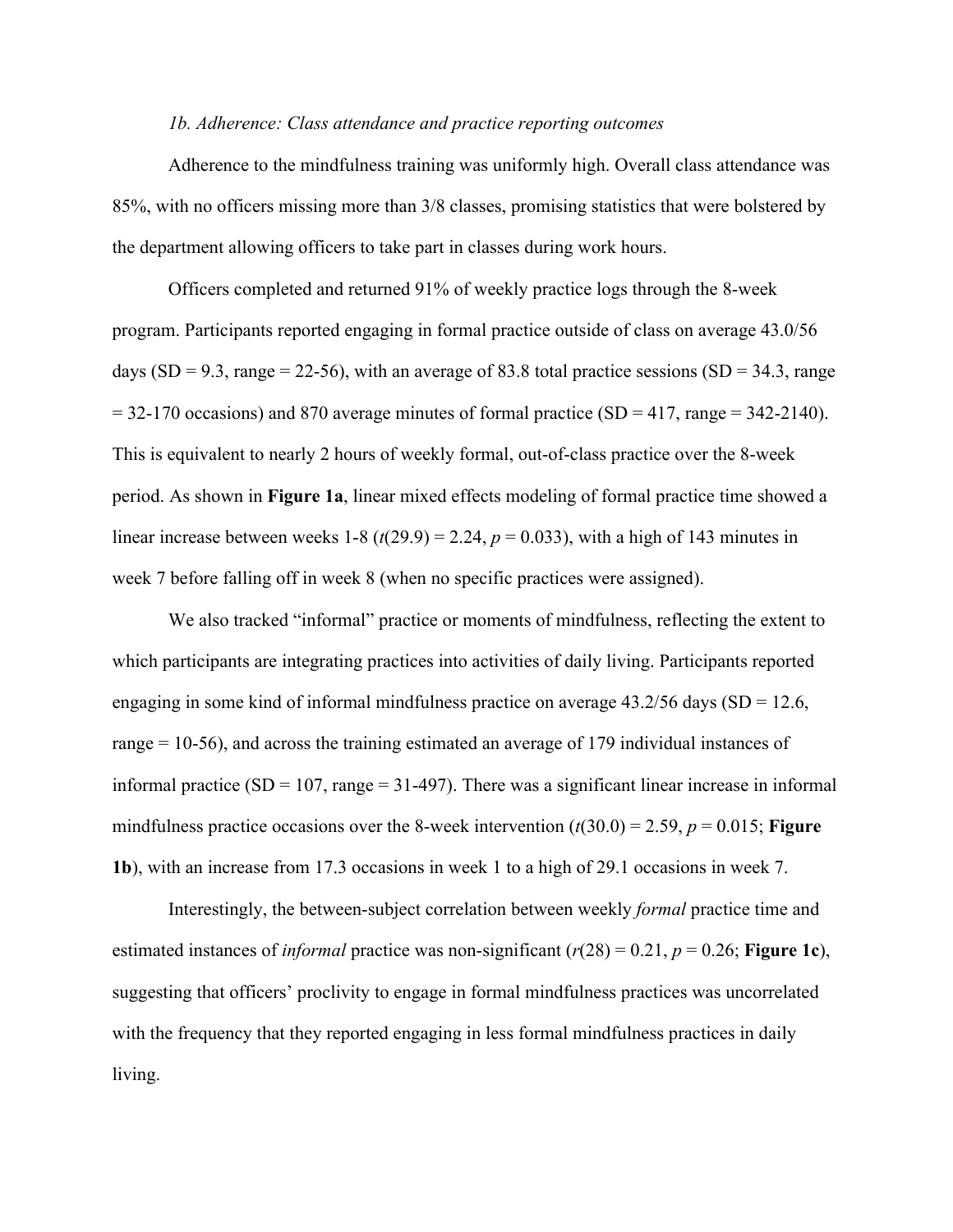At a T3 assessment completed online approximately 5 months after the classes ended, 79% of participants reported they had continued formal practice at least on a weekly basis since the conclusion of the intervention, with an average of 1.8 days/week. The most commonly used practices at follow-up were the body scan (13/28 participants), sitting meditation (10/28 participants), and mindful movement (9/28 participants). 96% of participants reported engaging in informal practice or moments of mindful awareness at least on a daily basis, with participants equally likely to report using such informal practice at work and outside of work.

Collectively, these data on attendance and practice suggest excellent adherence to the intervention requirements, with frequent use of both formal and informal practice techniques during the intervention period and at least some sustained practice engagement in most participants up to 5 months after the end of the intervention.

#### *1c. Acceptability: Study procedures; Intervention content, practices, and instructors*

At the T2 visit participants rated different aspects of the assessment location (the UW Hospital Clinical Research Unit, or CRU) and procedures. Participants uniformly reported they felt "in good hands at the CRU" (mean rating 5.0/5.0), were comfortable with the physical procedures carried out by the nurse (4.9/5.0), and were comfortable taking part in this visit in a large, public location (4.4/5.0). Participants had the opportunity to provide open-ended feedback about the behavioral measures, self-report measures, and physical procedures, which did not reveal any areas of concern with regard to acceptability.

Feedback on the Fitbits was generally less positive. A number of participants found it difficult to charge devices or upload data over an 8-week period, with 50% reporting moderateto-severe annoyance with this aspect of the study and 30% of participants reported moderate-tosevere discomfort. This feedback suggests that researchers considering the incorporation of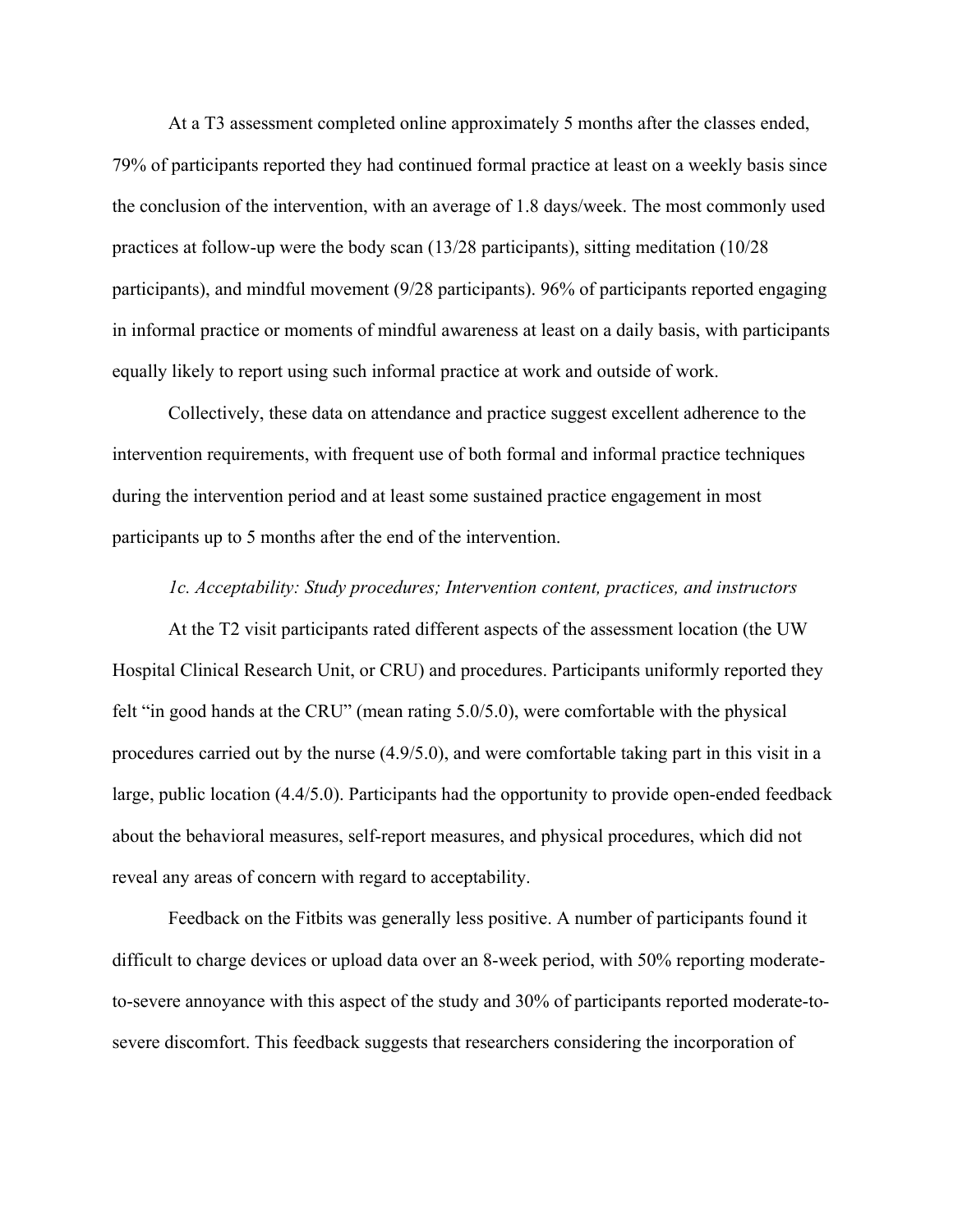activity monitors should limit the data collection period and collect feedback on participant comfort and acceptability in pilot testing.

Regarding intervention acceptability, at the conclusion of each of the 8 weekly classes teachers distributed anonymous feedback forms and asked participants to rate the following questions on a 5-point Likert scale from "disagree" to "agree":

- "What we did in class was relevant to my life"
- "I am clear about my mindfulness practice for the upcoming week"
- "I am becoming more familiar with mindfulness practice"
- "I am safe enough in class to explore mindfulness practice"
- "I felt understood by the teachers"

In weeks 1-2 there were between 1-3 participants who rated one or more of these statements as "neutral" or "somewhat disagree". However, beginning in week 3, participants universally rated each of these statements as "moderately agree" or "agree", indicating excellent acceptability for the class content, practices, context, and instructors.

#### 2. Stress-related physical and mental health outcomes

# *2a. Effects on perceived job stress and burnout*

The impact of 8 weeks of mindfulness training on organizational and operational stress was moderated by officers' gender and years of police experience, respectively. For perceived organizational stress, decomposition of a significant Time\*Gender interaction  $(\chi^2(2, N=9) = 7.23,$  $p = 0.027$ ) suggested a steeper decline in stress for male vs. female officers at T2 ( $t(58.2) = 2.59$ ,  $p = 0.012$ ) and at T3 ( $t(58.4) = 2.13$ ,  $p = 0.038$ ; **Figure 2a**). For perceived operational stress, which showed a significant Time\*Years of Experience interaction  $(\chi^2(2, N=9) = 7.40, p = 0.025)$ , less experienced officers showed relatively greater declines in stress at T2 (*t*(58.2) = 2.01, *p* = 0.049) and T3 ( $t(58.4) = 2.70$ ,  $p = 0.0092$ ) (**Figure 2b**). For scores on both scales, sustained (and,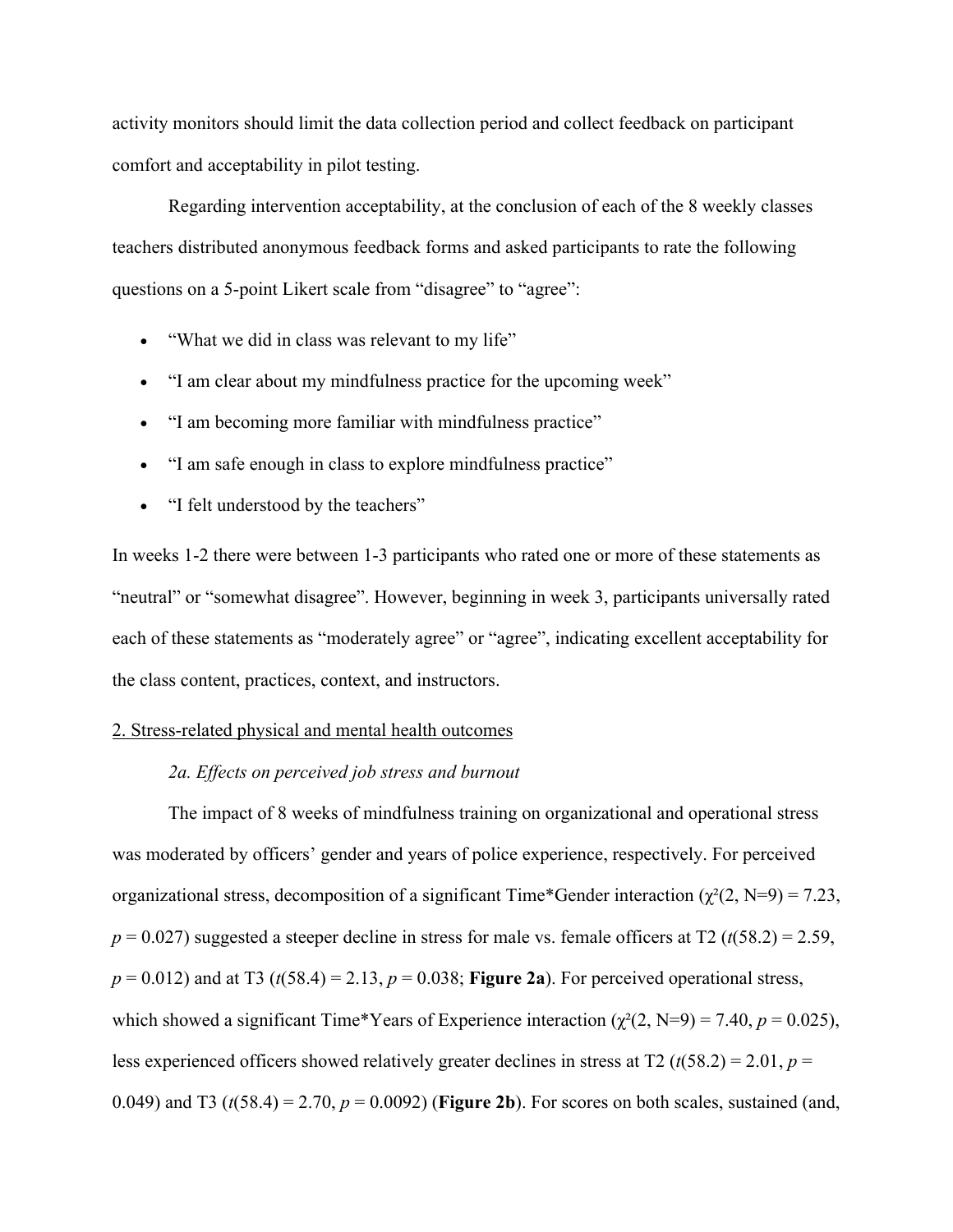in fact, enhanced) effects were observed at 5-month follow-up, at which time effect sizes were comparable to those observed in Christopher et al. (2016) (**Table 2**).

Reduced burnout was observed for the Exhaustion ( $\gamma^2$ (2, N=7) = 9.88, *p* = 0.0072) but not the Disengagement subscale  $(\chi^2(2, N=7) = 1.66, p = 0.44)$  of the Oldenburg Burnout Inventory. Significant reductions in Exhaustion were seen at both T2  $(t(58.2) = -3.20, p = 0.0023)$  and T3  $(t(58.2) = -2.21, p = 0.031).$ 

# *2b. Effects on mental health and well-being*

Consistent with previous research (Christopher et al., 2016), mindfulness training had a large and significant effect on anxiety symptoms on the PROMIS ( $\chi^2(2, N=7) = 22.97$ ,  $p < 0.001$ ; T2  $t(57.6) = -4.56$ ,  $p < 0.001$ ; T3  $t(58.0) = -4.59$ ,  $p < 0.001$ ). A trend reduction was observed for PROMIS depression symptoms  $(\chi^2(2, N=7) = 5.64, p = 0.060)$ . Increased psychological wellbeing was seen at T2 ( $t(30) = -2.19$ ,  $p = 0.036$ ), as was decreased trait negative affect on the PANAS  $(t(30) = -2.92, p = 0.0066)$ , although there was no change in trait positive affect  $(t(30) =$ 0.81,  $p = 0.42$ ; each of these measures was obtained at T1 and T2 only).

#### *2c. Effects on sleep and physical health*

Consistent with previous research (Christopher et al., 2016), mindfulness training resulted in improved sleep quality as measured by the Pittsburgh Sleep Quality Inventory ( $\chi^2(2, \chi^2)$ N=7) = 11.98,  $p = 0.0025$ ). This improvement was significant at T2 ( $t(56.4) = -3.65$ ,  $p < 0.001$ ) and trending at T3 ( $t(56.4) = -1.78$ ,  $p = 0.082$ ), although it was not mirrored by improvements in the fatigue or sleep disturbances scales of the PROMIS ( $\chi^2(2, N=7) = 3.18$ ,  $p = 0.20$ ;  $\chi^2(2, N=7) =$ 1.14, *p* = 0.57). In contrast to findings from Christopher and colleagues (2016), there were no effects of the intervention on PROMIS subscales of pain interference  $(\chi^2(2, N=7) = 5.80, p =$ 0.055), pain intensity ( $\chi^2(2, N=7) = 4.23$ ,  $p = 0.12$ ), or physical functioning ( $\chi^2(2, N=7) = 4.05$ , *p*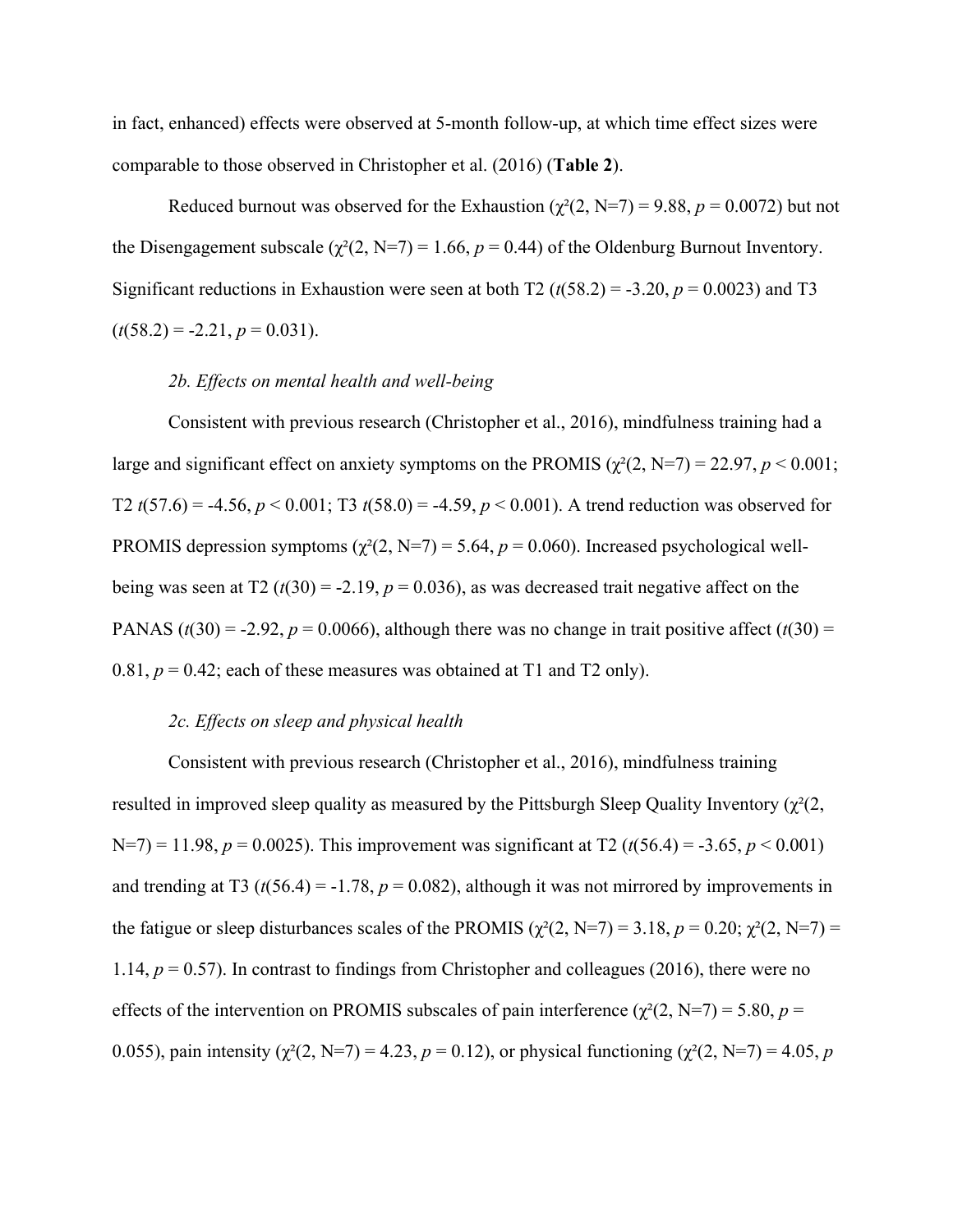$= 0.13$ ). We also saw no change in the impact of health symptoms on the ability to carry out one's work, as measured by the Work Limitations Questionnaire  $(t(30) = 1.0, p = 0.00)$ .

In addition to self-report data, we measured several physical health outcomes at T1 and T2 visits only. There were no intervention effects for any of these outcomes, which included logtransformed high-sensitivity C-reactive protein, diastolic and systolic blood pressure, and resting pulse rate (all *t*s < 1.0, all *p*s > 0.4).

#### 3. Symptoms of posttraumatic stress disorder

#### *3a. Reduced PTSD symptoms following mindfulness training*

Prior to mindfulness training, officers reported low-to-moderate levels of PTSD symptoms on the PCL (mean  $\pm$  SD = 29.9  $\pm$  6.8), with 12/30 meeting a liberal suggested cut-off for sub-threshold PTSD (33 or higher; Dickstein et al. 2015). Although only 1 participant met DSM-IV diagnostic criteria for all 3 symptom clusters, many participants met criteria for hyperarousal and re-experiencing symptoms (37% and 53%, respectively), with relatively few participants meeting criteria for avoidance symptoms (only 13%). The officer who met all diagnostic criteria had a total PCL score of 61, which was greater than 3 SD greater than the sample mean, and was excluded from further analyses (results were similar when including this officer).

Mindfulness training resulted in lower total PTSD symptoms on the PCL  $(\chi^2(2, N=7)$  = 12.65,  $p = 0.0018$ ), an effect that was observed immediately following the training  $(t(56.1) = -1)$ 3.55, *p* < 0.001) and also at 5-month follow-up (*t*(56.7) = -2.82, *p* = 0.0066; **Figure 3a**).

Investigation of individual symptom clusters revealed a significant effect of Time for reexperiencing symptoms  $(\chi^2(2, N=7) = 9.74, p = 0.0077)$ , which showed no change at T2 (*t*(56.2)  $= -1.35, p = 0.18$ ) yet showed a significant and large reduction at T3 ( $t(56.9) = -3.26, p = 0.0019$ ; **Figure 3b**). No effects were seen for avoidance symptoms  $(\chi^2(2, N=7) = 2.18, p = 0.34;$  **Figure**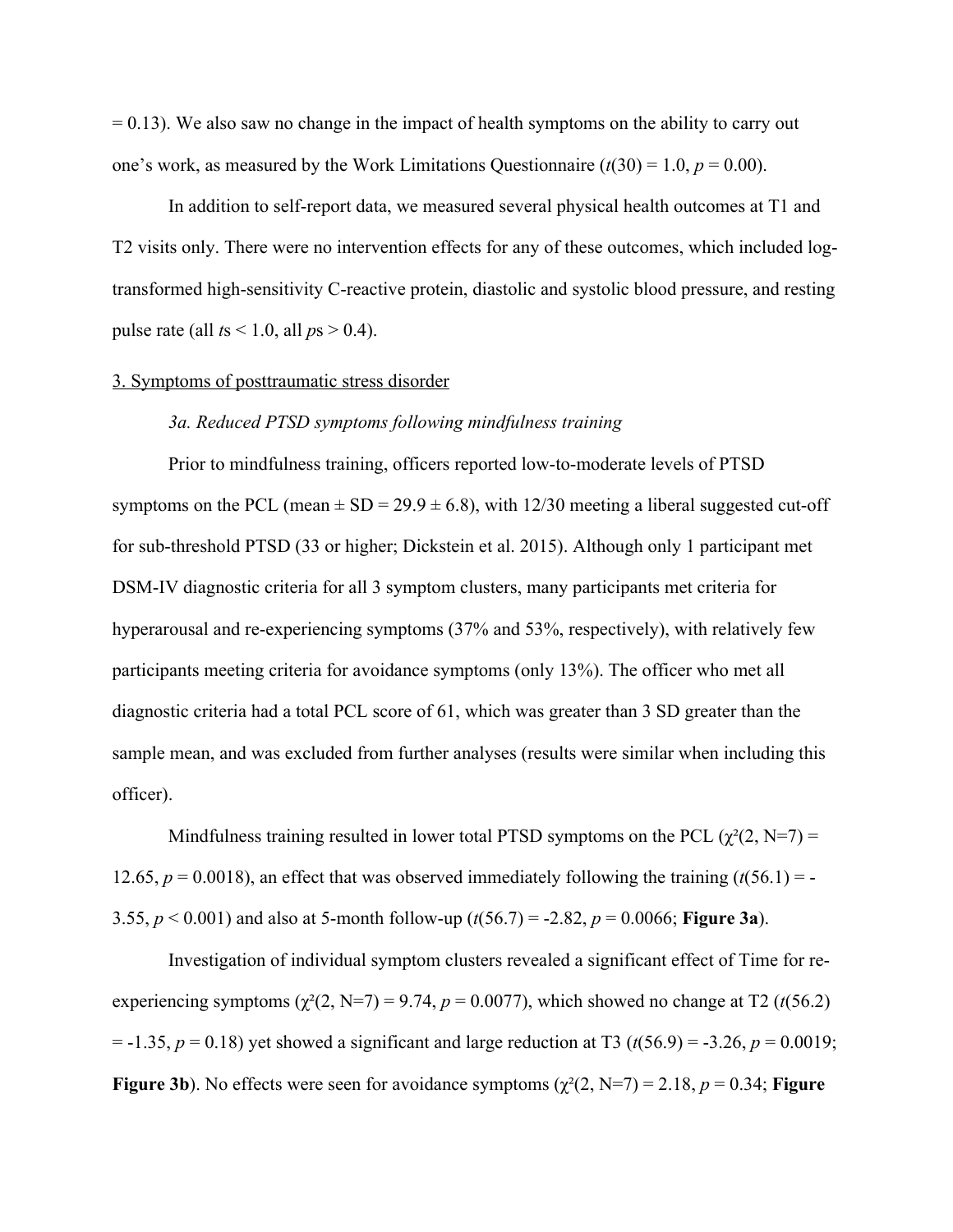**3c**). For hyperarousal symptoms, a main effect of Time was qualified by a significant

Time\*Cohort interaction  $(\chi^2(2, N=10) = 7.74, p = 0.021;$  **Figure 3d**). Decomposition of this interaction revealed a reduction in symptoms for both cohorts at T2 (cohort 1:  $t(14) = -2.70$ ,  $p =$ 0.017; cohort 2:  $t(13) = -5.55$ ,  $p < 0.001$ ), although the second cohort of officers showed a larger reduction and only this cohort sustained symptom reductions at T3 (cohort 1:  $t(12) = -0.96$ ,  $p =$ 0.36; cohort 2:  $t(13) = -4.37$ ,  $p < 0.001$ ).

*3b. Reductions in PTSD symptoms are associated with reductions in perceived stress but not with improved sleep.*

Previous research in urban police officers has shown stress associated with routine aspects of the work environment to be correlated with PTSD symptoms (Maguen et al., 2009). We replicated this relationship in the current sample at baseline both for perceived organizational  $(r(27) = 0.55, p = 0.002)$  and operational stress  $(r(27) = 0.42, p = 0.02)$ . Moreover, we found that reductions in perceived stress were correlated with reductions in PTSD symptoms both at T2 (organizational stress:  $r(27) = 0.40$ ,  $p = 0.033$ ; operational stress:  $r(27) = 0.30$ ,  $p = 0.11$ ) and at T3 (organizational stress:  $r(25) = 0.35$ ,  $p = 0.078$ ; operational stress:  $r(25) = 0.37$ ,  $p = 0.060$ ).

Previous research has also identified an association between PTSD symptoms and impaired sleep (Chopko et al., 2018), which we replicated using baseline total PCL symptoms and sleep impairment measured on the PSQI  $(r(27) = 0.41, p = 0.029)$ . Whereas this previous study identified relationships for both avoidance and hyperarousal symptoms, in the current study this relationship was entirely driven by hyperarousal symptoms  $(r(27) = 0.61, p \le 0.001;$ for both re-experiencing and avoidance,  $r(27) = 0.17$ ,  $p = 0.37$ ). In spite of this relationship at baseline, and in contrast to perceived stress findings, reductions in PTSD symptoms were not correlated with reductions in sleep impairment at T2 (total scores  $r(27) = 0.16$ ,  $p = 0.41$ ;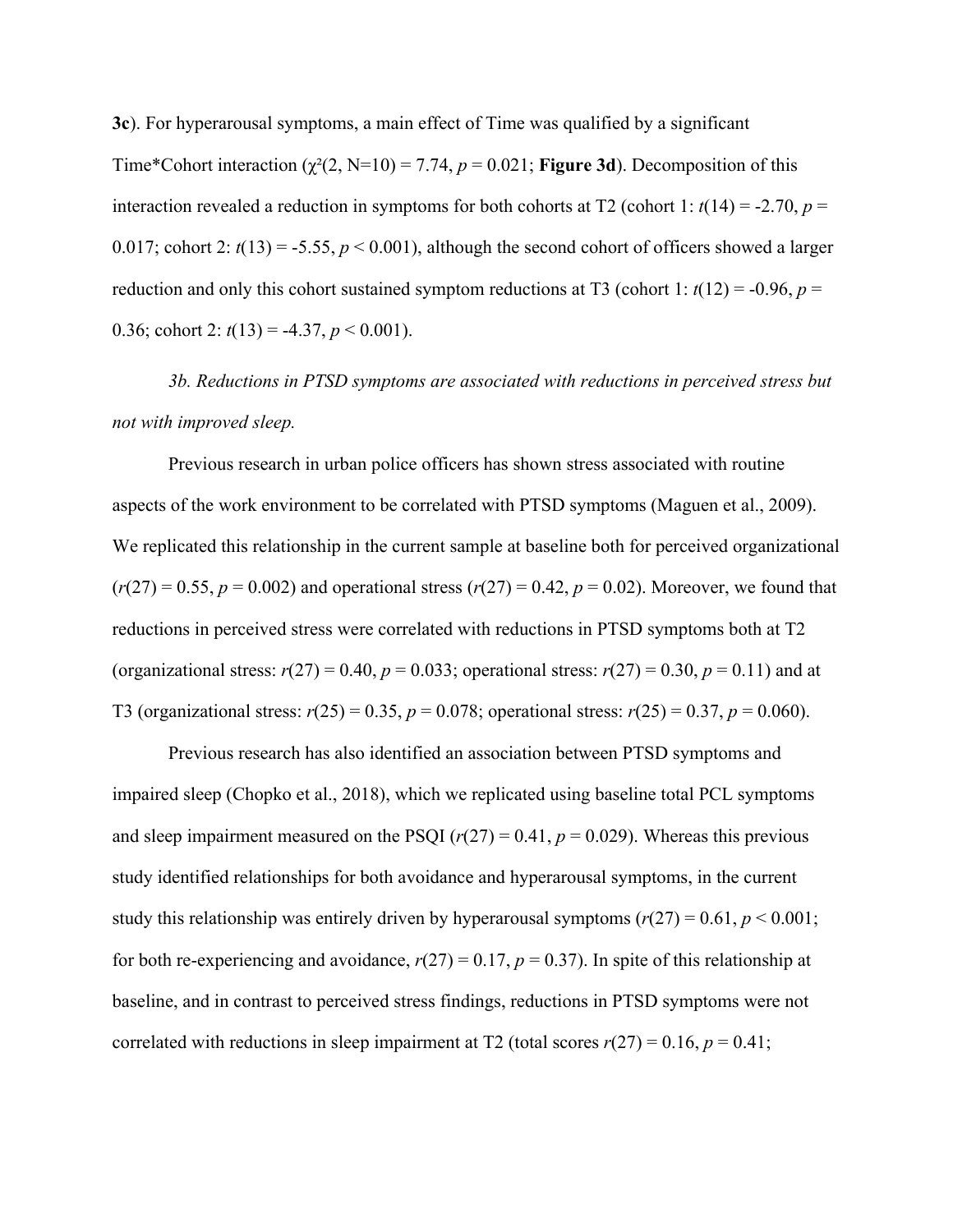individual subscales all  $rs < 0.23$ ,  $ps > 0.23$ ) or T3 (total scores  $r(24) = 0.02$ ,  $p = 0.92$ ; individual subscales all *r*s < 0.19, *p*s > 0.36).

#### **Discussion**

In this pilot study of 30 Madison (WI) police officers, we investigated an 8-week, mindfulness-based training program intended to provide officers with embodied practices and skills to cope with the daily occupational stressors of policing. We collected extremely promising evidence for the feasibility, acceptability, and adherence of the training program and associated research procedures. We observed improvements in self-reported work stress, sleep quality, and stress-related mental health outcomes, replicating previous findings for a similar training program in Oregon police officers. We also collected the first evidence that a mindfulness-based intervention can reduce PTSD symptoms in police officers. This pilot study provides promising preliminary data for future well-powered, randomized trials that can establish robust evidence for treatment efficacy and mechanisms of action.

Following up on prior work with officers in the metro Portland (OR) area (Christopher et al., 2016, 2018), we sought to establish feasibility, acceptability, and protocol adherence for a modified 8-week mindfulness training program and research procedures in a new police department and metropolitan region. We were successful in recruiting and retaining our entire sample of 30 participants through the 8-week course and Time 2 assessment and lost only 1 participant at follow-up online testing 5 months later. These participants were highly engaged in the training, attending 85% of classes, returning 91% of weekly practice logs, and completing an average of 109 minutes of formal mindfulness practice outside of weekly classes. Participants also reported frequent engagement in "informal" practices and moments of mindful awareness throughout the 8-week training period, demonstrating that they were successfully taking these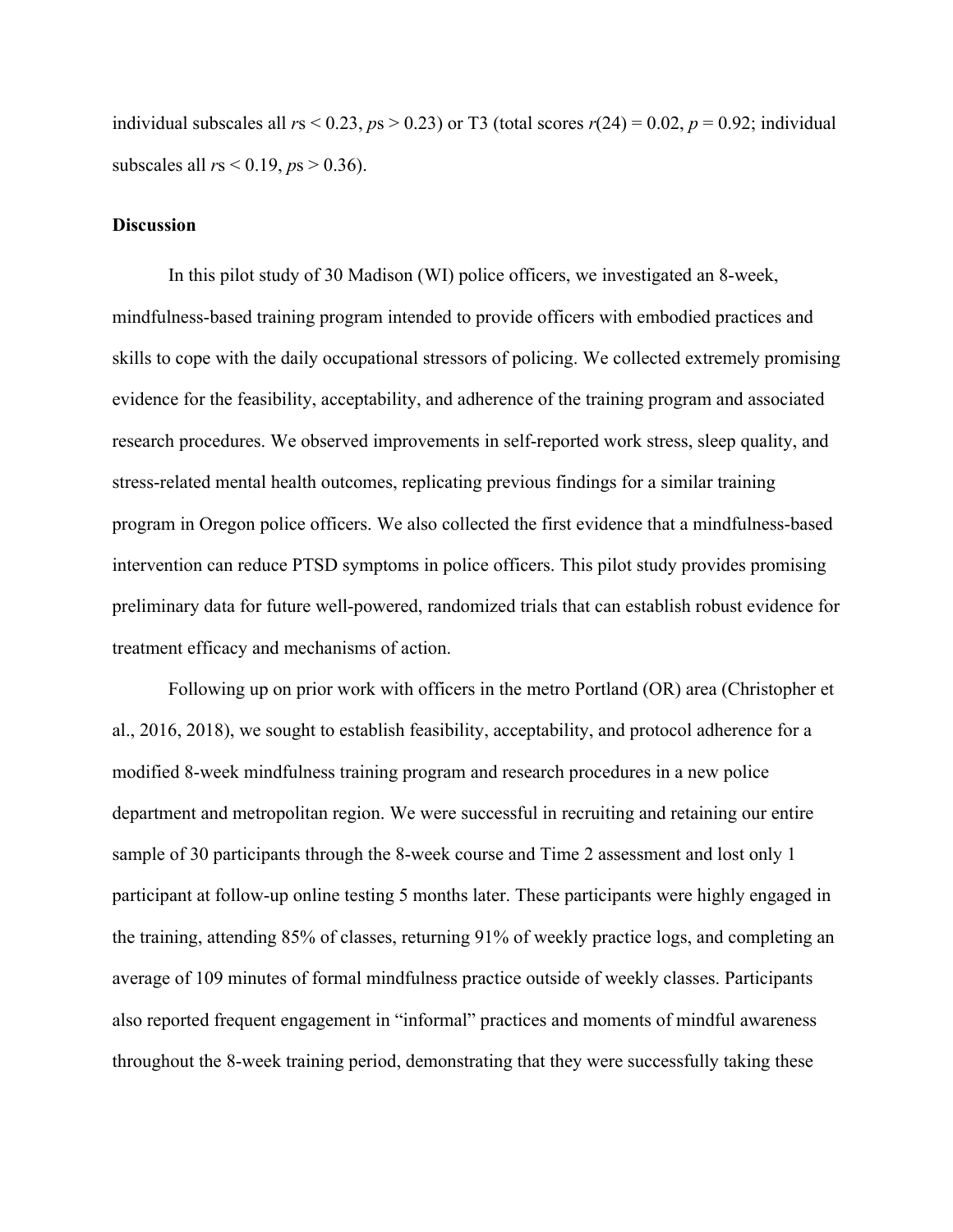practices "off the cushion" and integrating them into their daily lives. There are two key factors that we believe accounted for this high level of participation and engagement.

First, the training was co-delivered by two teachers who were not only expert mindfulness instructors, but who invested an extensive amount of time and effort before and during the study period gaining "cultural competency" around policing and learning about the stress associated with this profession. The instructors went on ride-alongs with officers, presented at in-service trainings, met extensively with officers on the training team, became familiar with the specific culture and history of this particular police department, and modified the practices and class content in response to these experiences and participant feedback. The impact of these efforts was reflected in near-universal feedback from participants that the class material was relevant to their lives, that they felt understood by teachers, and that they felt safe and comfortable engaging in practices that might be considered "weird" or "touchy-feely" if delivered without consideration of cultural and occupational factors specific to policing.

Second, these efforts by the instructors were accompanied by explicit statements of support by the police department and concrete actions that facilitated study participation by its officers. Participation was fully voluntary but also outwardly supported by the Chief of Police and others in leadership roles, front-line supervisors, and, critically, the police union. We worked with the department to identify class times that would facilitate participation with minimal impact on staffing and participants' home lives, and we delivered the training at a police facility to provide officers with a sense of safety and familiarity. Officers were allowed to participate in classes during work hours whenever possible and received compensatory time when this was not feasible. Through explicit statements of support and concrete actions that facilitated participation, the department underscored its commitment to officer well-being and ensured the success of this pilot study.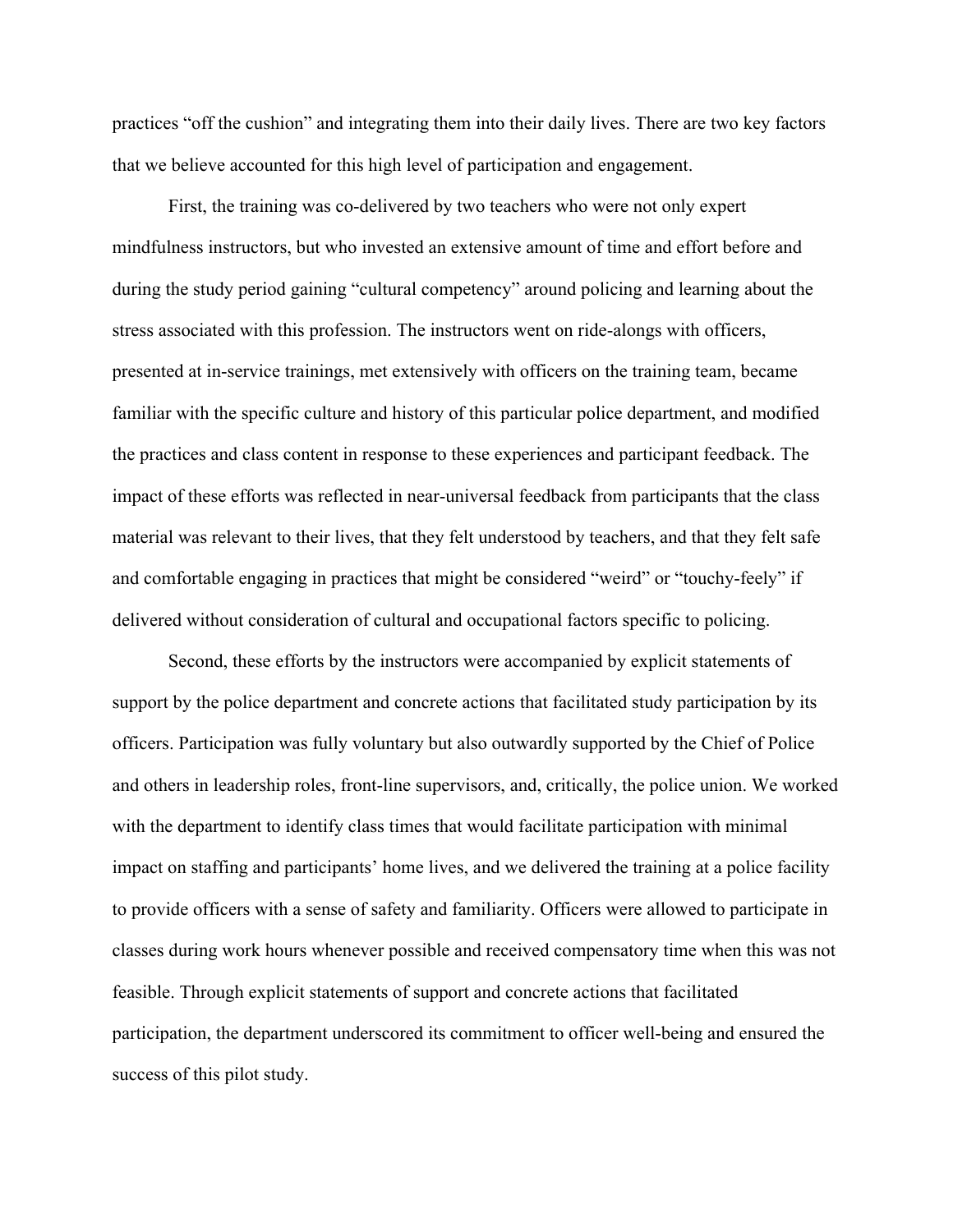We found that 8 weeks of mindfulness training led to significant reductions in perceived stress for stressors associated with policing, as well as the emotional exhaustion aspect of burnout. Perceived organizational stress showed a steep decline specifically for male officers, whereas perceived operational stress declined over time for less experienced officers in particular. The interaction with years of experience for operational stress may be partially attributable to the fact that less experienced officers are more likely to work in less desirous positions and work shifts and to face greater exposure to operational stressors, and thus have greater room for improvement. It is unclear why mindfulness training would lead to a greater reduction in perceived organizational stress for male vs. female police officers. Additional research in larger samples is needed to illuminate this unexpected result – and, more generally, to understand differential stressor exposure and its impact for men vs. women in policing, a vastly understudied area (Hartley, Mnatsakanova, Burchfiel, & Violanti, 2014).

We replicated some but not all of the previously reported improvements in stress-related health outcomes noted by Christopher and colleagues (2016) in their previous pilot study of MBRT in Hillsboro (OR) police officers. We observed a significant improvement in subjective sleep quality on the PSQI immediately after the training, but (in contrast to this previous study) no changes on PROMIS scales of fatigue or sleep disturbances. We also observed an immediate large magnitude reduction in anxiety symptoms that persisted at 5-month follow-up, but only trend-level improvement in depression symptoms. State negative affect, a trait-like indicator of risk for mood and anxiety disorders, also showed a significant reduction following mindfulness training. We did not find evidence for improvement in any indicators of physical health outcomes, including PROMIS scales of pain intensity, pain interference, and overall physical functioning (each of which showed numeric, though not significant, *worsening* following mindfulness training). We also did not identify any impact of the training on resting heart rate,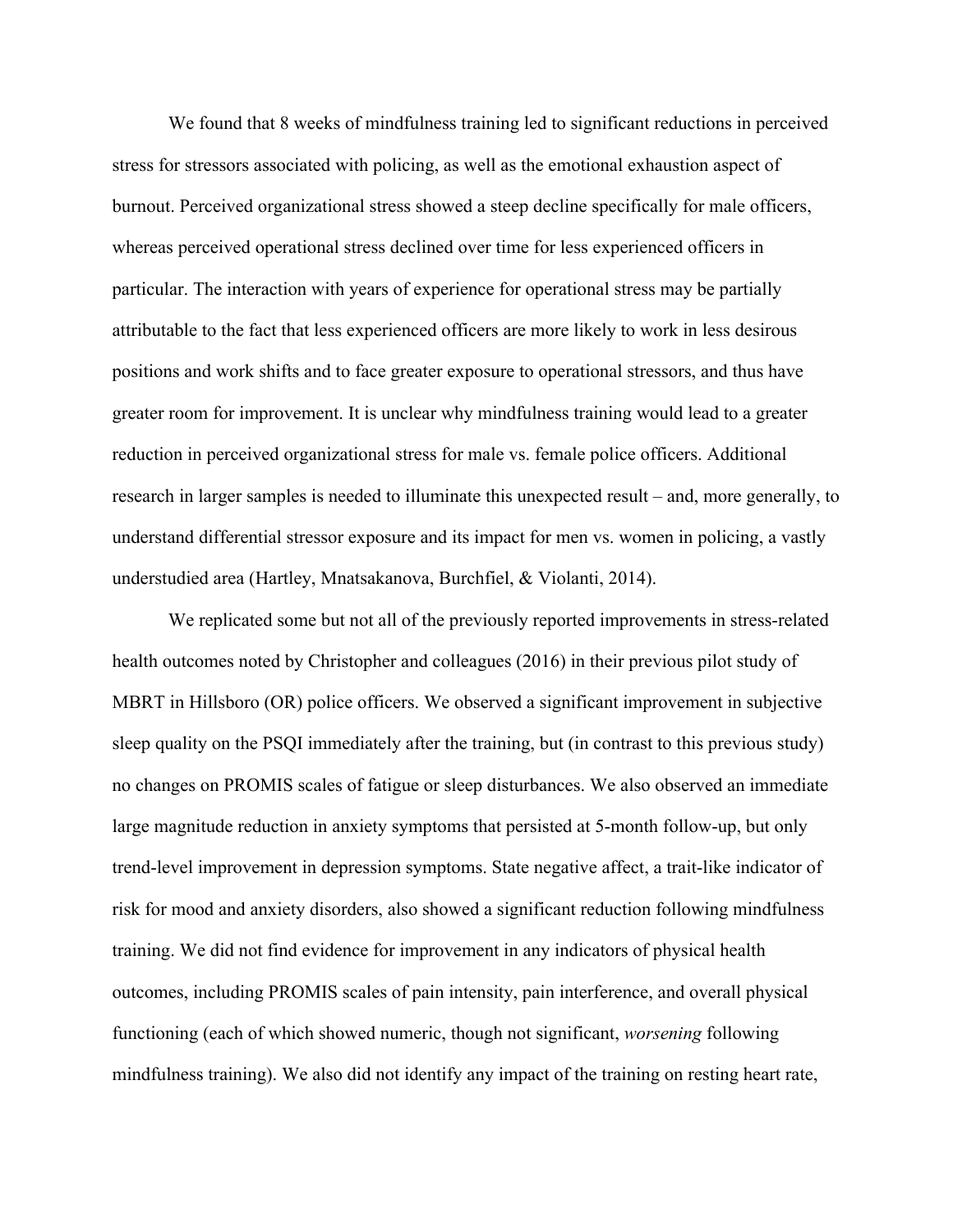blood pressure, or serum levels of high-sensitivity C-reactive protein. Future, well-powered studies with an appropriate control group are needed to clarify what impact if any mindfulness training may have on stress-related physical health outcomes for police officers.

We report here the first empirical evidence that a mindfulness-based intervention can reduce symptoms of PTSD in a police population. This finding resonates with a previous correlational study that identified inverse relationships between facets of self-reported trait mindfulness and PTSD symptoms (Chopko & Schwartz, 2013). Although most participants did not appear to meet diagnostic criteria for PTSD, about 1/3 met a more liberal cut-point of 33 that has previously been used to screen for potential subthreshold PTSD (Dickstein et al., 2015). This level of PTSD symptoms is consistent with that observed in a previous study of 193 officers from small- to mid-sized Midwest police departments (Chopko et al., 2018). This previous study used structural equation modeling to demonstrate an effect of PTSD symptoms on poorer sleep quality, which in turn mediated the relationship between PTSD symptoms and elevated depression and poorer physical health. Although we also identified a correlation at baseline between elevated PTSD symptoms (hyperarousal symptoms in particular) and poorer sleep quality on the PSQI, between-subject correlations between reductions in PTSD symptoms and sleep impairment were not significant.

In contrast, reductions in perceived organizational and operational stress were correlated with reduced PTSD symptoms. Although it may seem intuitive that critical incident exposure should dictate emergence of PTSD in police officers, stress associated with more routine daily work events has been shown to correlate more strongly with PTSD symptoms in experienced police officers (Liberman et al., 2002) and those one year out of the academy (Maguen et al., 2009). Knowing that critical incident exposure is to some extent an intractable aspect of police work, preventative approaches to PTSD in law enforcement should focus on changing one's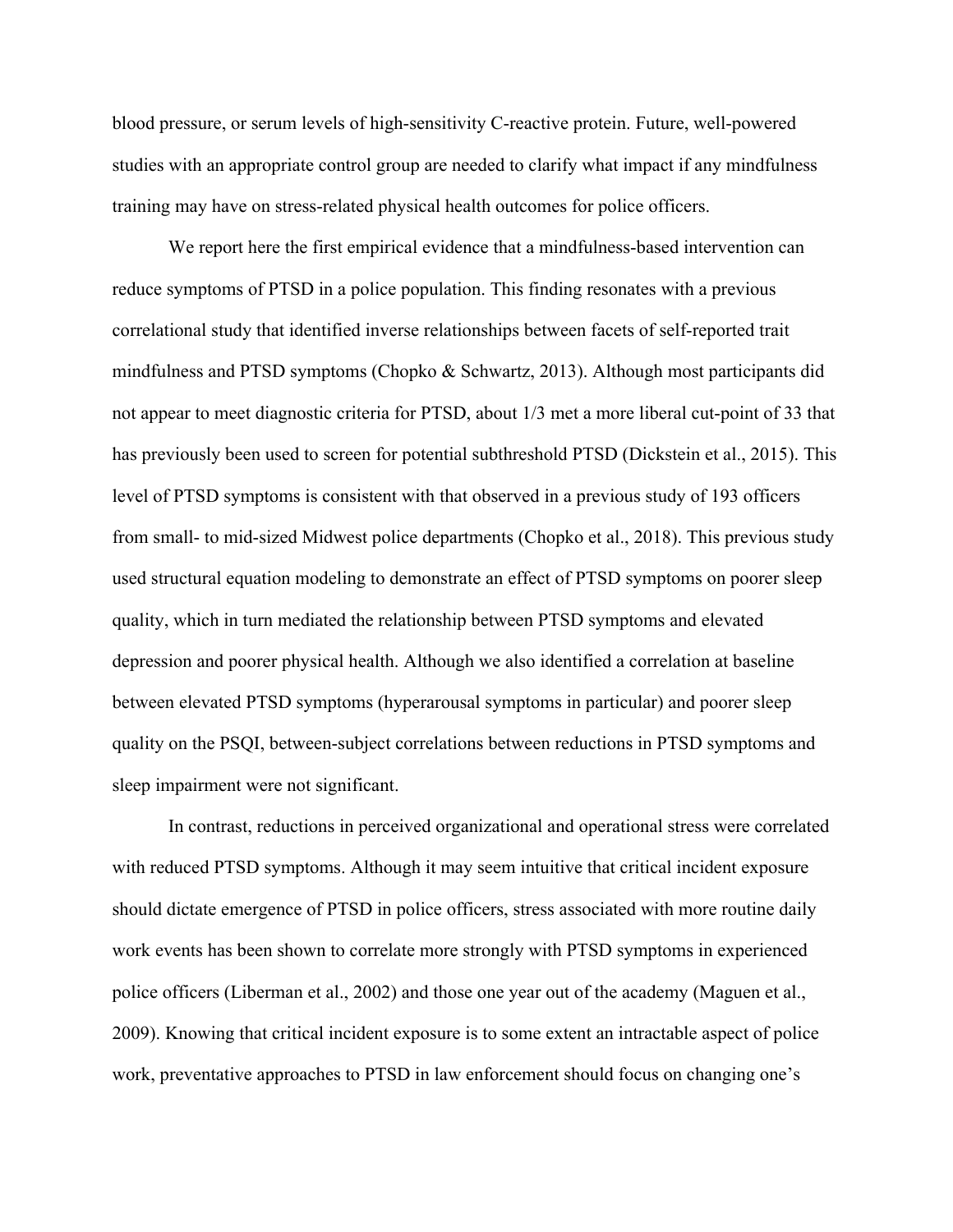relationship to daily operational and organizational stressors. A fundamental tenet of mindfulness training is that even if external events are uncontrollable, we can exert control over the way in which we respond and relate to these events. Providing officers with greater perceived control over their environment and responses to stressful events may help buffer the impact of firsthand and vicarious trauma, an idea that is supported by the relationship between changes in perceived stress and PTSD symptoms.

Importantly, there were different trajectories of change for different PTSD symptom clusters. Large reductions in hyperarousal were observed immediately after mindfulness training and persisted at 5-month follow-up. At baseline, over half of participants indicated clinically significant levels of hyperarousal symptoms, which include disrupted sleep, distractibility, increased vigilance, and elevated startle responses. This is perhaps unsurprising as police training emphasizes constant "situational awareness" or scanning the external environment for potential sources of threat. This vigilance is adaptive in contexts where the likelihood of threat is high but can be maladaptive when indiscriminately applied in objectively safe, non-work contexts. In contrast to this external vigilance, mindfulness training encourages what one of our class participants referred to as "internal situational awareness", with practices that turn attention inward toward one's breath, body, thoughts, and emotions. These practices may increase officers' awareness of how they are responding in a particular situation and whether that response is appropriate given the current threat level, and also provide tools for regulating elevated arousal and "re-setting" in between challenging calls for at the end of a work shift. Our promising data on reduced hyperarousal will benefit from follow-up studies that identify the specific mechanisms that lead to symptom change, and whether self-reported symptom improvement is mirrored in objective reductions in hypervigilant behavior, sleep improvement, or physiological indices.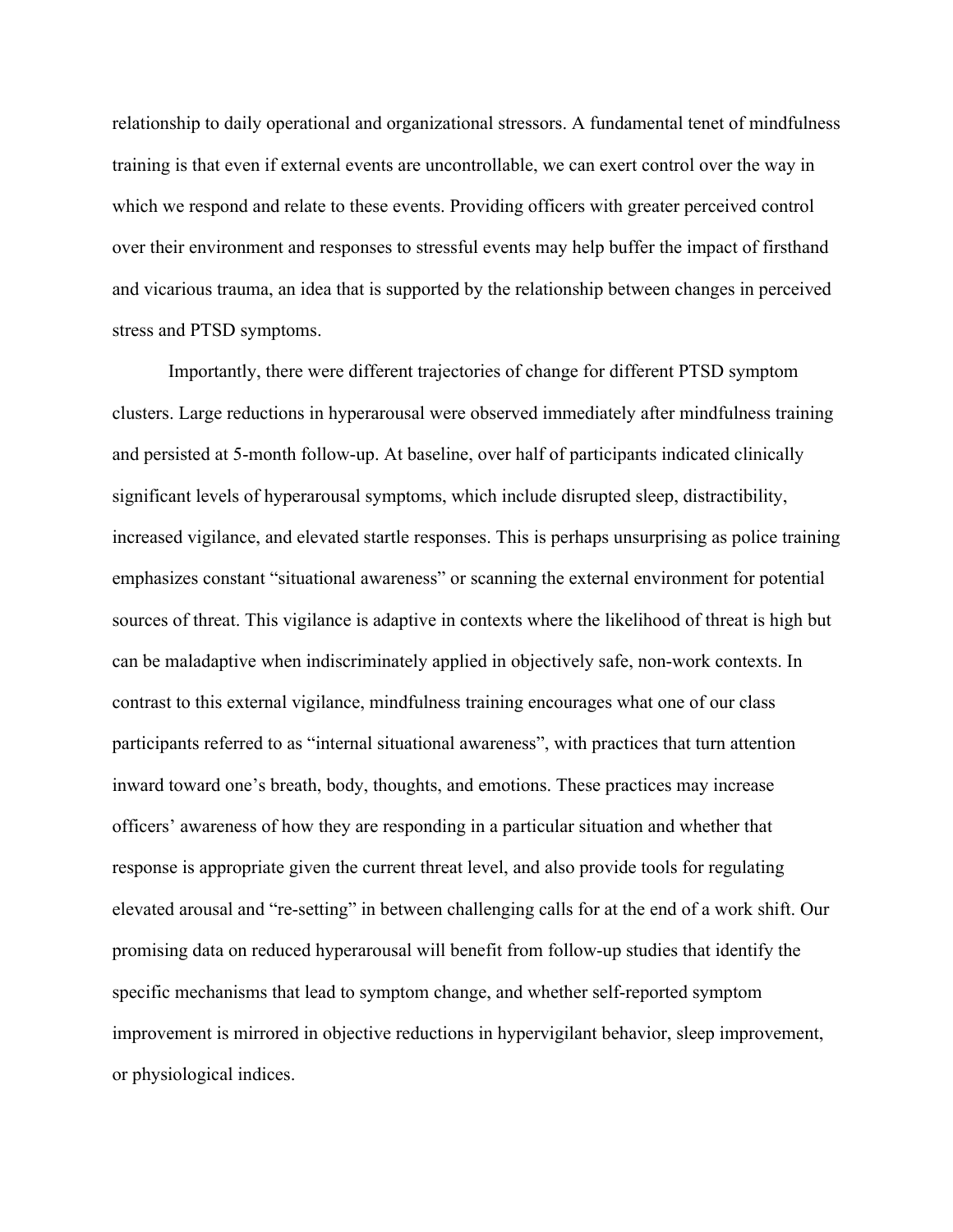Reductions in re-experiencing were not observed immediately but emerged at 5-month follow-up, whereas there were no changes in avoidance symptoms at either time point. We hesitate to offer what would be purely speculative explanations for the delayed change in reexperiencing symptoms, given the small sample size and the observation that several participants showed unexpected *increases* at T2. The failure to observe changes in avoidance following mindfulness training may be due to low baseline levels of these symptoms: only 13% of participants met DSM-IV criteria for these symptoms at baseline, vs. 53% and 37% for hyperarousal and re-experiencing symptoms, respectively. Furthermore, a particular challenge for assessing avoidance of internal experiences such as difficult thoughts, emotions, or memories – especially when using self-report measures – is that avoidant individuals may be especially unlikely to acknowledge or even recognize their tendency to avoid engaging with such experiences. Despite the absence of effects for mindfulness on avoidance symptoms, it remains of interest to continue investigating the potential impact of this training on these symptoms in larger samples and perhaps using alternative means of assessing experiential avoidance, such as interview techniques or behavioral assays. Training in mindfulness may provide an antidote to culturally engrained habits of emotional avoidance and suppression (Berking, Meier, & Wupperman, 2010; Pogrebin & Poole, 1995), encouraging officers instead to cultivate an attitude of acceptance and non-judgment for traumatic memories and the complex emotions these memories can elicit.

Notably, the effect sizes for reductions in perceived stress and re-experiencing PTSD symptoms were greater at 5-month follow-up than immediately post-intervention, and several other measures (anxiety, exhaustion, PTSD hyperarousal symptoms) also showed sustained improvements at T3 (Table 2). These findings are in contrast to recent findings from Christopher and colleagues (2018) who identified post-training reductions for perceived stress and other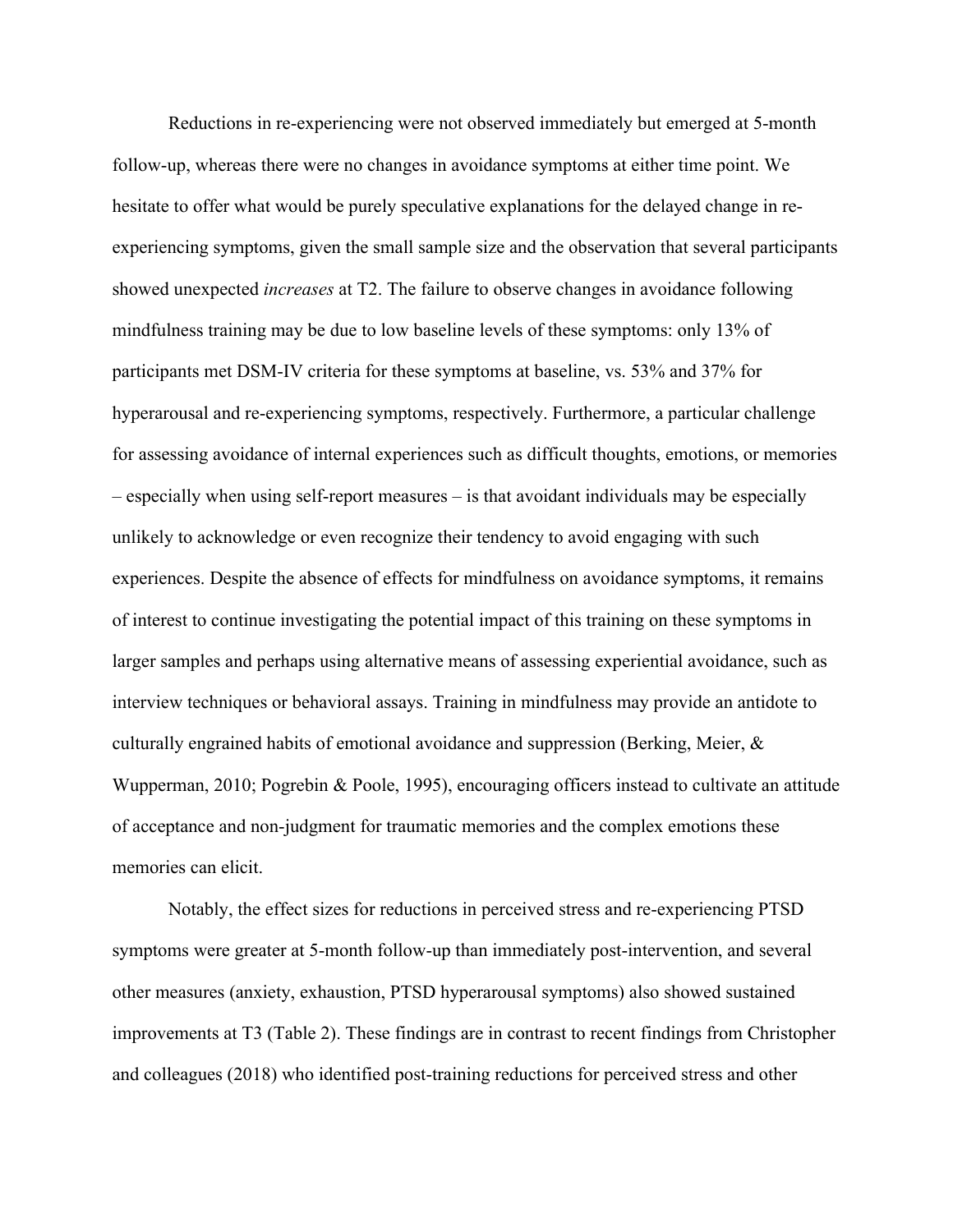outcomes for MBRT vs. a wait-list group that were largely absent at their 3-month follow-up. Although differences in populations or the implementation of these trainings could account for this discrepancy in sustained impact, the absence of a control group in the current study is a significant limitation as there may be factors unrelated to the training resulting in lower levels of stress for MPD officers at follow-up testing. Should future research validate the promising selfreport findings from the current study and other work in this area, a clear challenge for researchers and practitioners to take on together is the development of supports and infrastructure to help sustain improvements in well-being beyond the acute aftermath of an intervention.

There are several limitations of this study, which are largely related to the primary aim being the assessment of feasibility and not intervention efficacy. Our experimental design did not include a control group and was not statistically powered to detect anything but large effects. In addition, most of the outcomes reported here are for self-report measures, which can suffer from responder bias, demand characteristics, and initial "elevation bias" (Shrout et al., 2017) that can confound apparent intervention effects in the absence of a control group. Furthermore, we elected to report intervention effects for all outcomes rather than pre-specifying a more limited number of primary outcomes, and we acknowledge the large number of statistical tests that were conducted without any effort to control for multiple comparisons. Finally, while the percentage of female and non-white participants met or exceeded their respective proportions in the police department as a whole, our sample is less representative with regard to work shifts. Specifically, while we experimented with 2 different class times in an attempt to accommodate all schedules, 87% of participants worked days/evenings and only 13% worked overnight shifts, meaning we cannot make strong conclusions about intervention efficacy or acceptability for these "night fighters".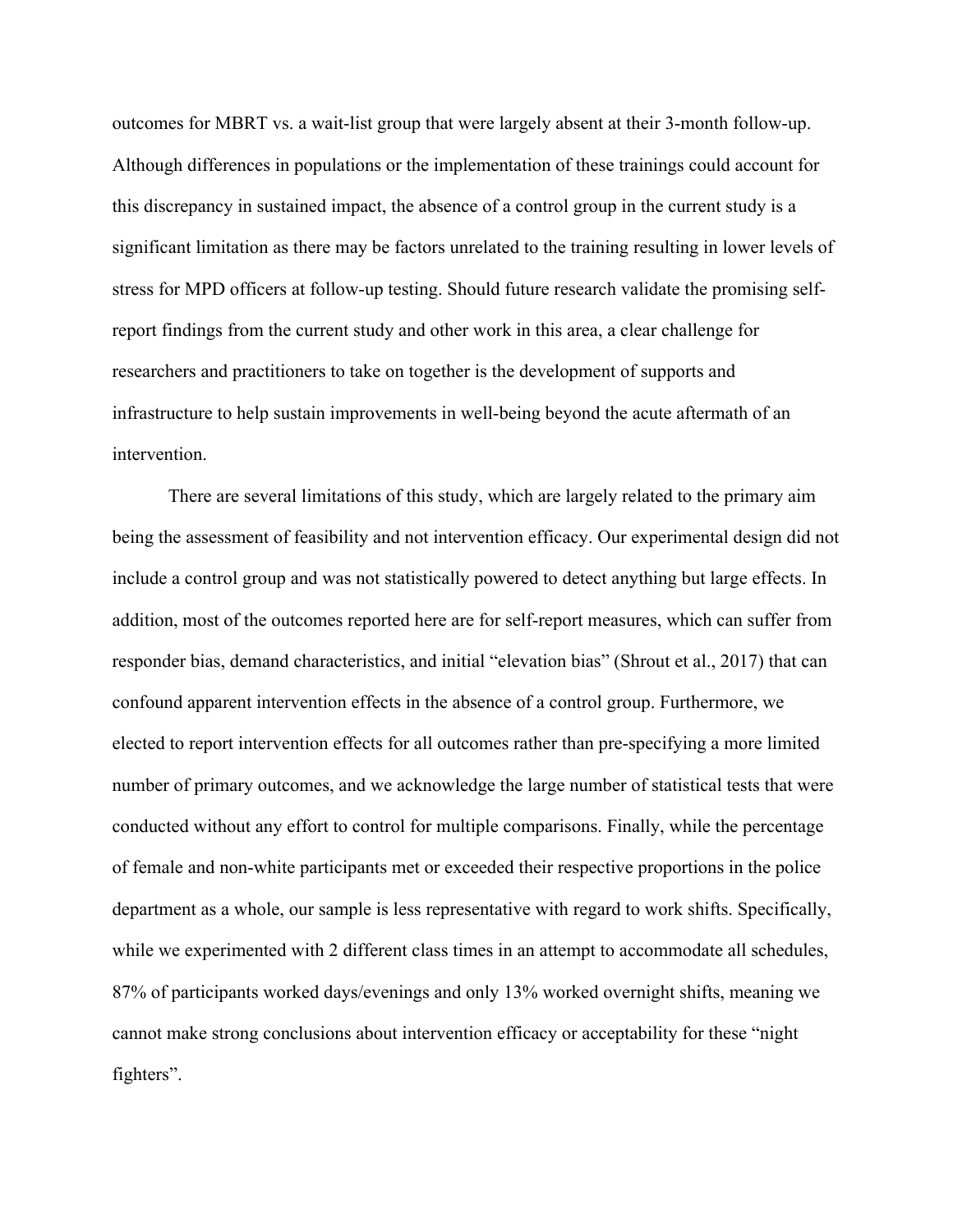We are currently conducting a follow-up randomized controlled trial in a much larger sample of police officers across different police agencies. This study seeks to establish the efficacy of mindfulness training for a variety of stress-related outcomes not limited to self-report, including hormonal and inflammatory biomarkers, objectively measured sleep and heart rate in the field, and behavioral assays that can speak to potential mechanisms of action. We are hopeful that this ongoing work will serve to more conclusively demonstrate the ways in which mindfulness training may promote more adaptive responses to the many stressors of policing, with consequent benefits for police officer health and – equally importantly – for the benefit of society as a whole.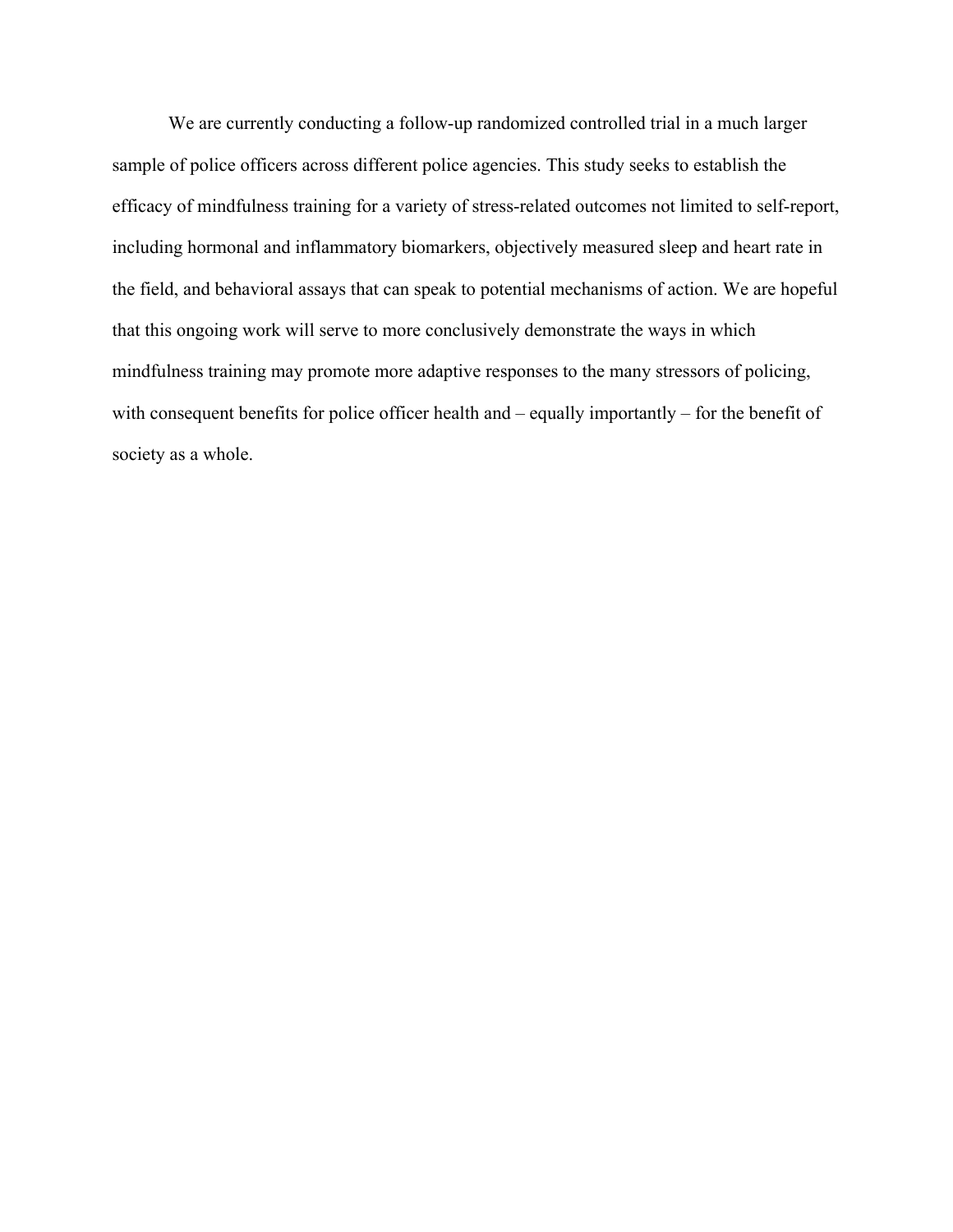# **References**

- Berking, M., Meier, C., & Wupperman, P. (2010). Enhancing Emotion-Regulation Skills in Police Officers: Results of a Pilot Controlled Study. *Behavior Therapy*, *41*(3), 329–339. https://doi.org/10.1016/j.beth.2009.08.001
- Black, D. S., Reilly, G. A. O., Olmstead, R., Breen, E. C., Irwin, M. R., O'Reilly, G. A., … Irwin, M. R. (2015). Mindfulness meditation and improvement in sleep quality and daytime impairment among older adults with sleep disturbances: A randomized clinical trial. *JAMA Internal Medicine*, *175*(4), 494–501. https://doi.org/10.1001/jamainternmed.2014.8081
- Black, D. S., & Slavich, G. M. (2016). Mindfulness meditation and the immune system: A systematic review of randomized controlled trials. *Annals of the New York Academy of Sciences*. https://doi.org/10.1111/nyas.12998
- Brown, J., & Campbell, E. (1990). Sources of occupational stress in the police. *Work & Stress*, *4*(4), 305–318. https://doi.org/10.1080/02678379008256993
- Buysse, D. J., Reynolds, C. F., Monk, T. H., Berman, S. R., & Kupfer, D. J. (1989). The Pittsburgh sleep quality index: A new instrument for psychiatric practice and research. *Psychiatry Research*, *28*(2), 193–213. https://doi.org/10.1016/0165-1781(89)90047-4
- Chopko, B. A., Palmieri, P. A., & Adams, R. E. (2018). Trauma-Related Sleep Problems and Associated Health Outcomes in Police Officers: A Path Analysis. *Journal of Interpersonal Violence*, 088626051876791. https://doi.org/10.1177/0886260518767912
- Chopko, B. A., & Schwartz, R. C. (2013). The Relation Between Mindfulness and Posttraumatic Stress Symptoms Among Police Officers. *Journal of Loss and Trauma*, *18*(1), 1–9. https://doi.org/10.1080/15325024.2012.674442
- Christopher, M. S., Goerling, R. J., Rogers, B. S., Hunsinger, M., Baron, G., Bergman, A. L., & Zava, D. T. (2016). A Pilot Study Evaluating the Effectiveness of a Mindfulness-Based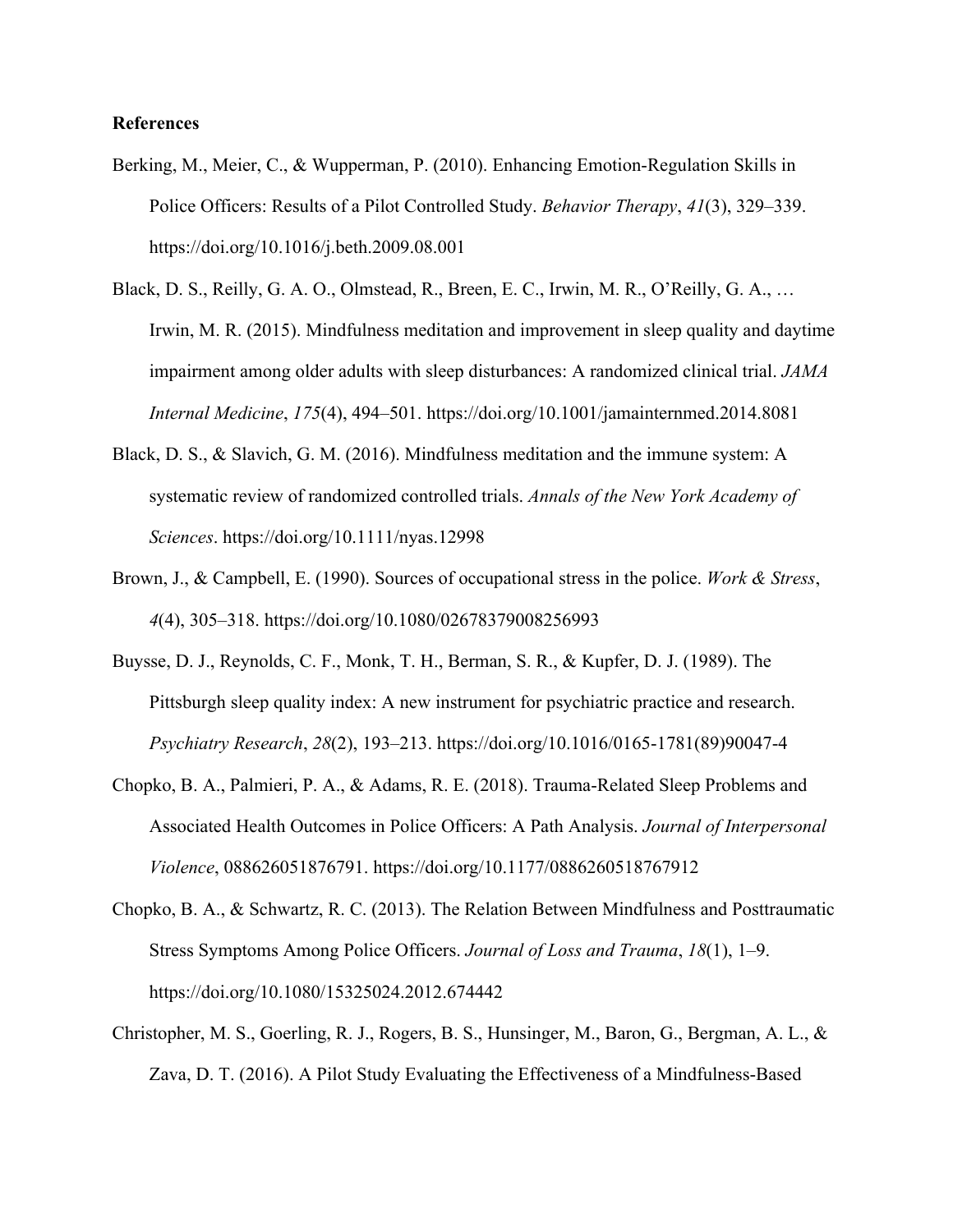Intervention on Cortisol Awakening Response and Health Outcomes among Law Enforcement Officers. *Journal of Police and Criminal Psychology*, *31*(1), 15–28. https://doi.org/10.1007/s11896-015-9161-x

- Christopher, M. S., Hunsinger, M., Goerling, R. J., Bowen, S., Rogers, B. S., Gross, C. R., … Pruessner, J. C. (2018). Mindfulness-based resilience training to reduce health risk, stress reactivity, and aggression among law enforcement officers: A feasibility and preliminary efficacy trial. *Psychiatry Research*, *264*, 104–115. https://doi.org/10.1016/j.psychres.2018.03.059
- Cohen, S., & Williamson, G. (1988). Perceived stress in a probability sample of the United States. *The Social Psychology of Health*. https://doi.org/10.1111/j.1559- 1816.1983.tb02325.x
- Dickstein, B. D., Weathers, F. W., Angkaw, A. C., Nievergelt, C. M., Yurgil, K., Nash, W. P., … Study, R. (2015). Diagnostic Utility of the Posttraumatic Stress Disorder ( PTSD ) Checklist for Identifying Full and Partial PTSD in Active-Duty Military. https://doi.org/10.1177/1073191114548683
- Fox, J., Desai, M. M., Britten, K., Lucas, G., Luneau, R., & Rosenthal, M. S. (2012). Mentalhealth conditions, barriers to care, and productivity loss among officers in an urban police department. *Connecticut Medicine*, *76*(9), 525–531.

Franke, W. D., Collins, S. A., & Hinz, P. N. (1998). Cardiovascular disease morbidity in an Iowa law enforcement cohort, compared with the general Iowa population. *Journal of Occupational and Environmental Medicine*, *40*(5), 441–444. https://doi.org/10.1097/00043764-199805000-00006

Galatzer-Levy, I. R., Brown, A. D., Henn-Haase, C., Metzler, T. J., Neylan, T. C., & Marmar, C. R. (2013). Positive and negative emotion prospectively predict trajectories of resilience and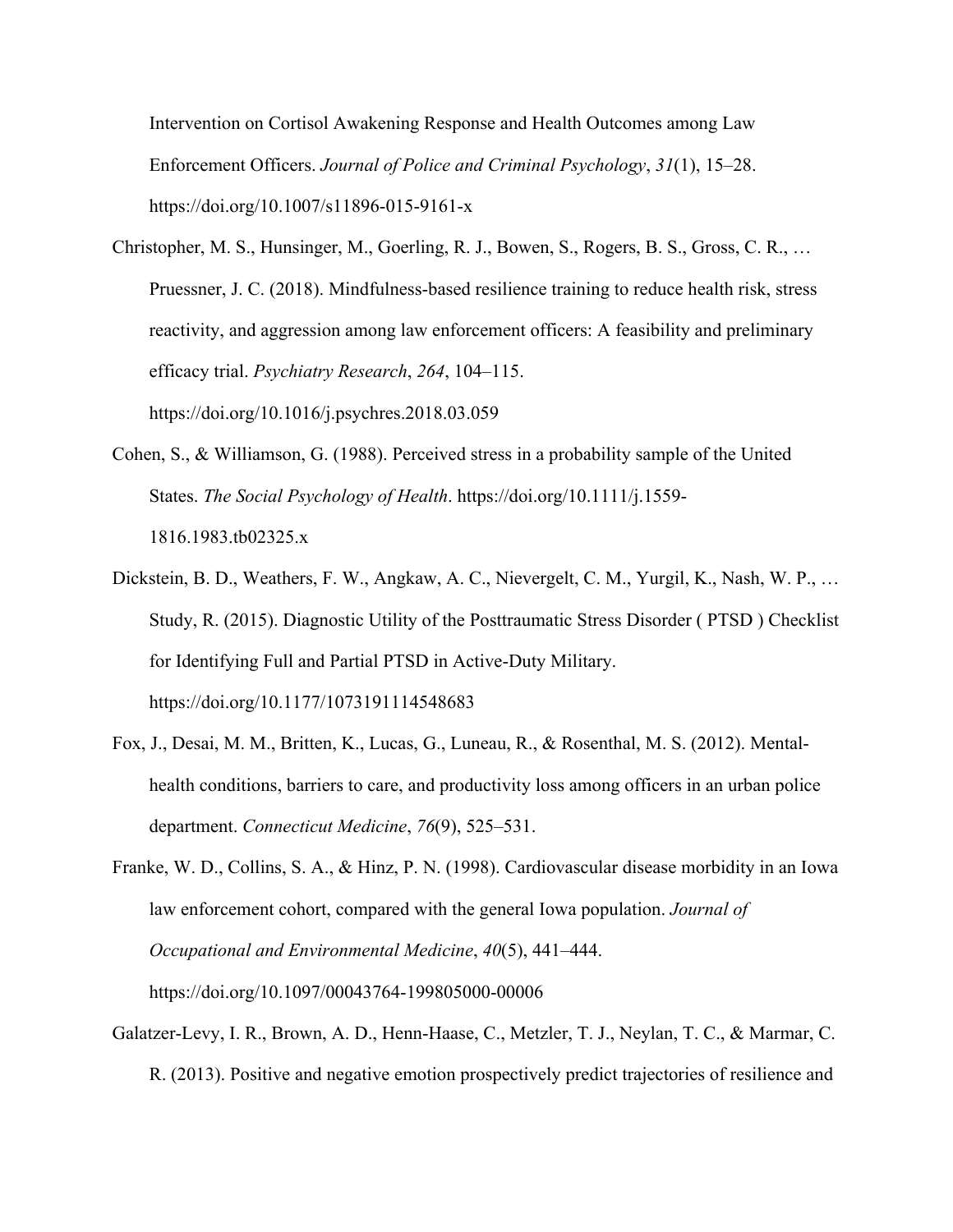distress among high-exposure police officers. *Emotion*, *13*(3), 545–553.

https://doi.org/10.1037/a0031314

- Gershon, R. R. M. M., Barocas, B., Canton, A. N., Li, X., & Vlahov, D. (2009). Mental, physical, and behavioral outcomes associated with perceived work stress in police officers. *Criminal Justice and Behavior*, *36*(3), 275–289. https://doi.org/10.1177/0093854808330015
- Goerling, R. J. (2012). Police officer resilience and community building. *Proceedings of ASBBS*, *19*(1), 394–397.
- Goyal, M., Singh, S., Sibinga, E. M. S., Gould, N. F., Rowland-Seymour, A., Sharma, R., … Haythornthwaite, J. A. (2014). Meditation programs for psychological stress and wellbeing: A systematic review and meta-analysis. *JAMA Internal Medicine*, *174*(3), 357–368. https://doi.org/10.1001/jamainternmed.2013.13018
- Halbesleben, J. R. B., & Demerouti, E. (2005). The construct validity of an alternative measure of burnout: Investigating the English translation of the Oldenburg Burnout Inventory. *Work & Stress*, *19*(3), 208–220. https://doi.org/10.1080/02678370500340728
- Hare, T. A., Tottenham, N., Davidson, M. C., Glover, G. H., & Casey, B. J. (2005). Contributions of amygdala and striatal activity in emotion regulation. *Biological Psychiatry*, *57*(6), 624–632. https://doi.org/10.1016/j.biopsych.2004.12.038
- Hartley, T. A., Burchfiel, C. M., Fekedulegn, D., Andrew, M. E., & Violanti, J. M. (2012). Health disparities in police officers: Comparisons to the U.S. general populations. *International Journal of Emergency Mental Health*, *13*(3), 211–220.
- Hartley, T. A., Mnatsakanova, A., Burchfiel, C. M., & Violanti, J. M. (2014). Stressors and associated health effects for women police officers. In J. M. Violanti (Ed.), *Dying for the Job: Police Work Exposure and Health.* Springfield, IL: Charles C. Thomas Publisher, Ltd.

Khoury, B., Lecomte, T., Fortin, G., Masse, M., Therien, P., Bouchard, V., … Hofmann, S. G.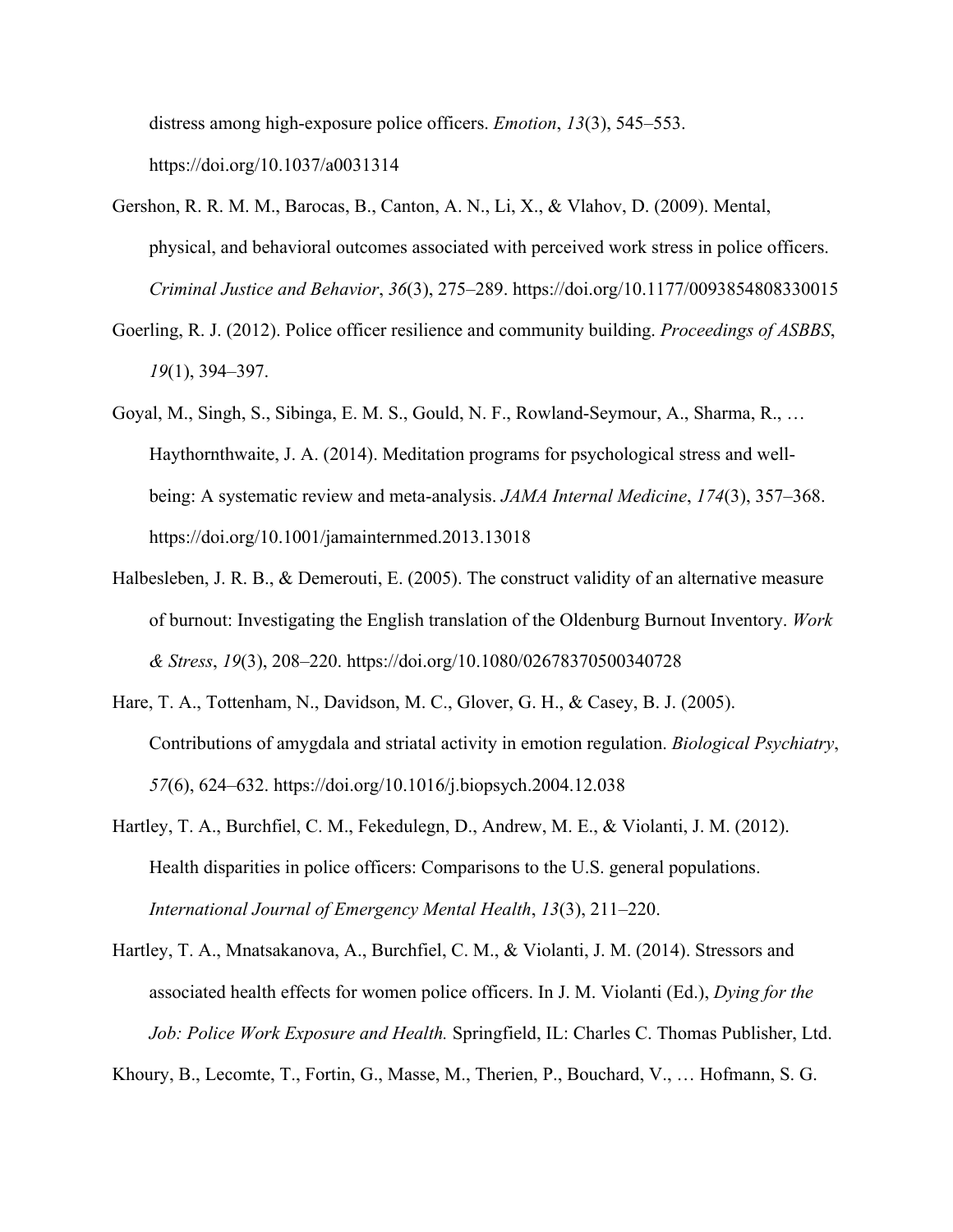(2013). Mindfulness-based therapy: A comprehensive meta-analysis. *Clinical Psychology Review*, *33*(6), 763–771. https://doi.org/10.1016/j.cpr.2013.05.005

- Khoury, B., Sharma, M., Rush, S. E., & Fournier, C. (2015). Mindfulness-based stress reduction for healthy individuals: A meta-analysis. *Journal of Psychosomatic Research*, *78*(6), 519– 528. https://doi.org/10.1016/j.jpsychores.2015.03.009
- Lerner, D., Amick, B., Rogers, W., Malspeis, S., Bungay, K., Cynn, D., & Amick. (2002). The Work Limitations Questionnaire 1. *Medical Care*, *39*(1), 72–85. https://doi.org/10.1097/00005650-200101000-00009
- Levinson, D. B., Stoll, E. L., Kindy, S. D., Merry, H. L., & Davidson, R. J. (2014). A mind you can count on: Validating breath counting as a behavioral measure of mindfulness. *Frontiers in Psychology*, *5*, 1–10. https://doi.org/10.3389/fpsyg.2014.01202
- Liberman, A. M., Best, S. R., Metzler, T. J., Fagan, J. A., & Weiss, D. S. (2002). Routine occupational stress and psychological distress in police. *Policing: An International Journal of Police Strategies & Management*, *25*(2), 421–441. https://doi.org/http://dx.doi.org/10.1108/13639510210429437
- Maguen, S., Metzler, T. J., McCaslin, S. E., Inslicht, S. S., Henn-Haase, C., Neylan, T. C., & Marmar, C. R. (2009). Routine work environment stress and PTSD symptoms in police officers. *J Nerv Ment Dis*, *197*(10), 754–760. https://doi.org/10.1097/NMD.0b013e3181b975f8
- McCreary, D. R., & Thompson, M. M. (2006). Development of two reliable and valid measures of stressors in policing: The operational and organizational police stress questionnaires. *International Journal of Stress Management*, *13*(4), 494–518. https://doi.org/10.1037/1072- 5245.13.4.494
- Neylan, T. C., Metzler, T. J., Best, S. R., Weiss, D. S., Fagan, J. A., Liberman, A. M., …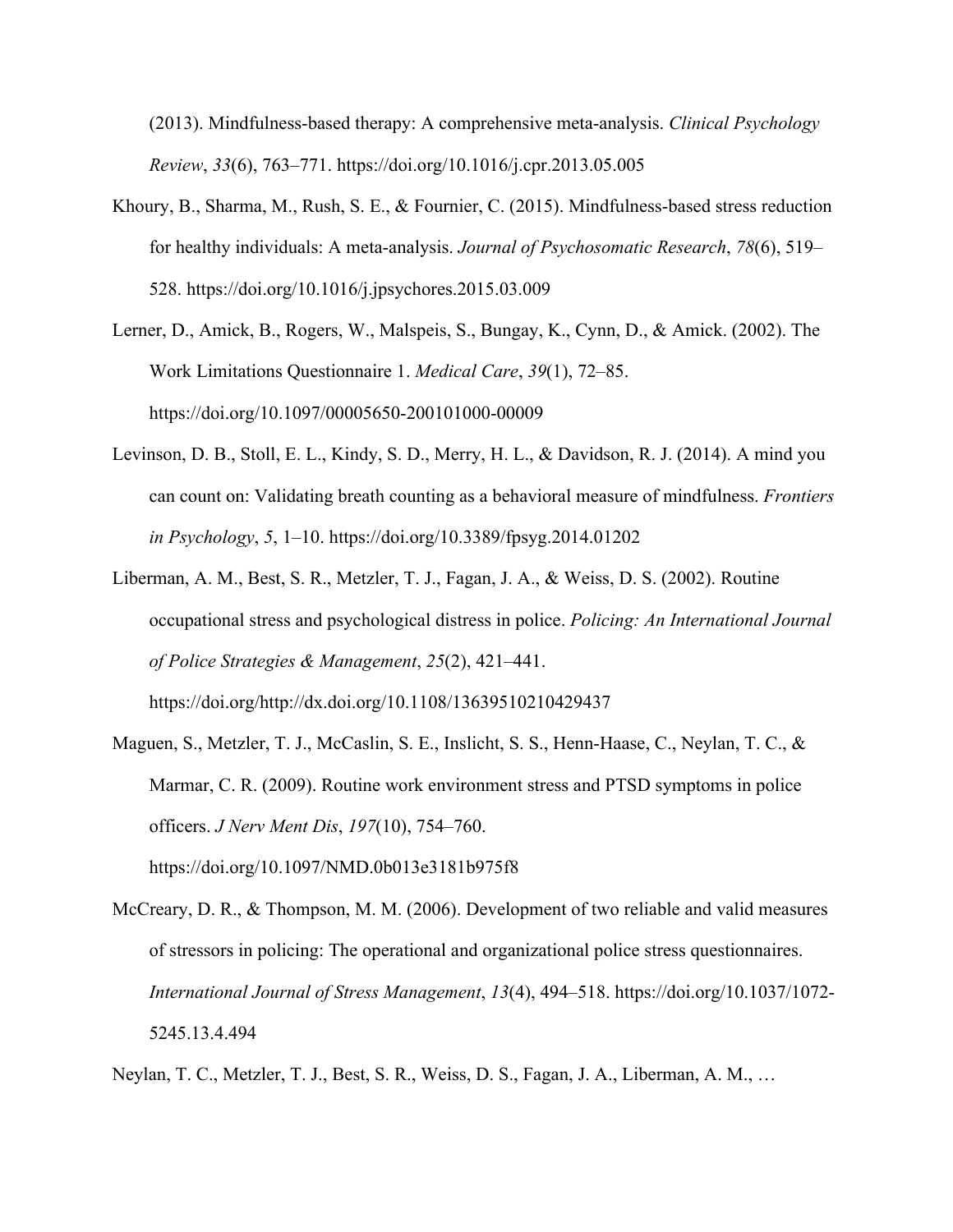Marmar, C. R. (2002). Critical incident exposure and sleep quality in police officers. *Psychosomatic Medicine*, *64*(2), 345–352. https://doi.org/10.1097/00006842-200203000- 00019

- Patterson, G. T., Chung, I. W., & Swan, P. G. (2012). The effects of stress management interventions among police officers and recruits. *Campbell Systematic Reviews*, *7*. https://doi.org/10.4073/csr.2012.7
- Pogrebin, M. R., & Poole, E. D. (1995). Emotion management: A study of police response to tragic events. - PsycNET. *Social Perspectives on Emotion*, *3*, 149–168. Retrieved from https://psycnet.apa.org/record/1997-36435-007
- Polusny, M. A., Erbes, C. R., Thuras, P., Moran, A., Lamberty, G. J., Collins, R. C., … Lim, K. O. (2015). Mindfulness-based stress reduction for posttraumatic stress disorder among veterans a randomized clinical trial. *JAMA - Journal of the American Medical Association*, *314*(5), 456–465. https://doi.org/10.1001/jama.2015.8361
- Rajaratnam, S. M. W., Barger, L. K., Lockley, S. W., Shea, S. A., Wang, W., Landrigan, C. P., … Czeisler, C. A. (2011). Sleep Disorders, Health, and Safety in Police Officers. *JAMA*, *306*(23), 2567. https://doi.org/10.1001/jama.2011.1851
- Ramey, S. L., Downing, N. R., & Franke, W. D. (2009). Milwaukee Police Department retirees: Cardiovascular disease risk and morbidity among aging law enforcement officers. *AAOHN Journal*, *57*(11), 448–453. https://doi.org/10.3928/08910162-20091019-02
- Ryff, C. D., & Keyes, C. L. (1995). The structure of psychological well-being revisited. *Journal of Personality and Social Psychology*, *69*(4), 719–727. Retrieved from http://www.ncbi.nlm.nih.gov/pubmed/7473027
- Shrout, P. E., Stadler, G., Lane, S. P., McClure, M. J., Jackson, G., Clavel, F., … Bolger, N. (2017). Initial elevation bias in subjective reports. *Proceedings of the National Academy of*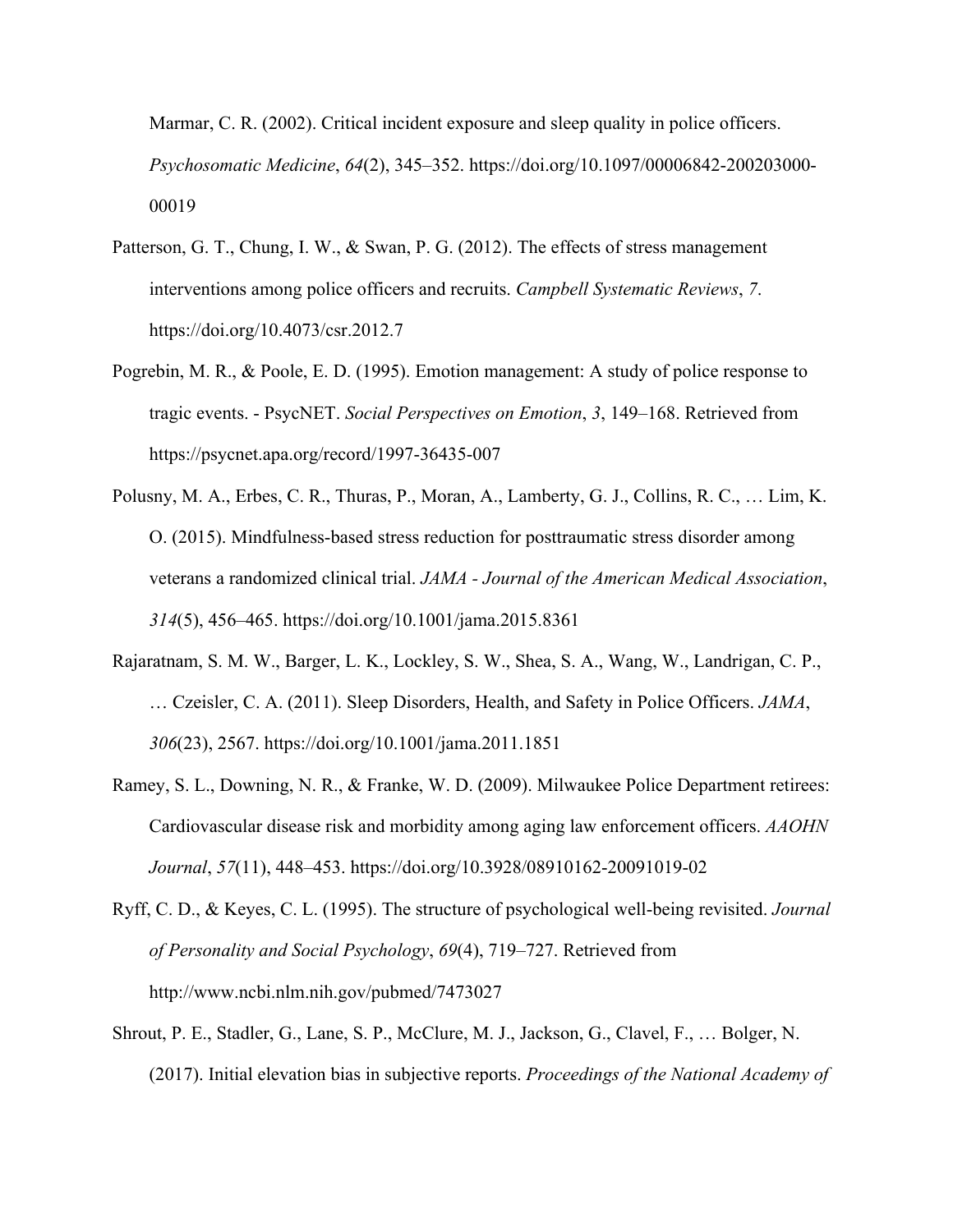*Sciences*. https://doi.org/10.1073/pnas.1712277115

- Surawy, C., Roberts, J., & Silver, A. (2005). The Effect of Mindfulness Training on Mood and Measures of Fatigue, Activity, and Quality of Life in Patients with Chronic Fatigue Syndrome on a Hospital Waiting List: A Series of Exploratory Studies. *Behavioural and Cognitive Psychotherapy*, *33*(1), 103–109. https://doi.org/10.1017/S135246580400181X
- Violanti, J. M., Burchfiel, C. M., Miller, D. B., Andrew, M. E., Dorn, J., Wactawski-Wende, J., … Trevisan, M. (2006). The Buffalo Cardio-Metabolic Occupational Police Stress (BCOPS) Pilot Study: Methods and Participant Characteristics. *Annals of Epidemiology*, *16*(2), 148–156. https://doi.org/10.1016/j.annepidem.2005.07.054
- Watson, D., Clark, L. A., & Tellegen, A. (1988). Development and validation of brief measures of positive and negative affect: The PANAS scales. *Journal of Personality and Social Psychology*, *54*(6), 1063–1070. https://doi.org/10.1037/0022-3514.54.6.1063
- Weathers, F., Litz, B., Herman, D., Huska, J., & Keane, T. (1993). The PTSD Checklist (PCL): Reliability, validity, and diagnostic utility. In *The Annual Convention of the International Society for Traumatic Stress Studies*. San Antonio, TX.
- Weiss, D. S., Brunet, A., Best, S. R., Metzler, T. J., Fagan, J. A., & Marmar, C. R. (2010). Frequency and severity approaches to indexing exposure to trauma: The Critical Incident History Questionnaire for police officers. *Journal of Traumatic Stress*, *23*(6), 734–743. https://doi.org/10.1002/jts.
- Zimmerman, F. H. (2012). Cardiovascular disease and risk factors in law enforcement personnel: A comprehensive review. *Cardiology in Review*, *20*(4), 159–166. https://doi.org/10.1097/CRD.0b013e318248d631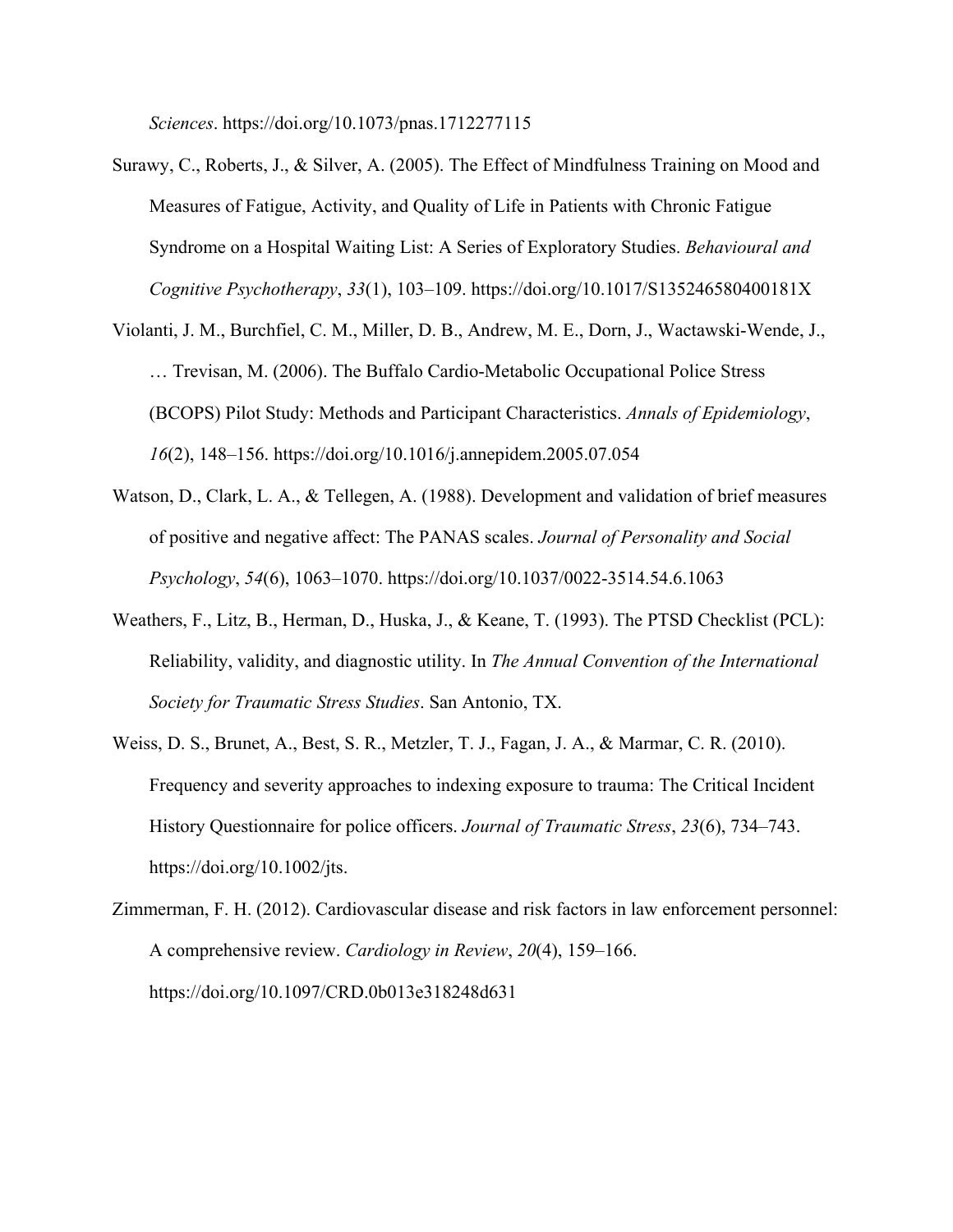# **Tables**

| Characteristic                    | N               | $\frac{0}{0}$ |  |  |  |  |  |  |  |
|-----------------------------------|-----------------|---------------|--|--|--|--|--|--|--|
| Gender                            |                 |               |  |  |  |  |  |  |  |
| Female                            | 16              | 53%           |  |  |  |  |  |  |  |
| Male                              | $\overline{14}$ | 47%           |  |  |  |  |  |  |  |
| Race                              |                 |               |  |  |  |  |  |  |  |
| Caucasian                         | 26              | 87%           |  |  |  |  |  |  |  |
| Asian                             | 1               | 3%            |  |  |  |  |  |  |  |
| <b>Black</b>                      | $\mathbf{1}$    | 3%            |  |  |  |  |  |  |  |
| American Indian                   | 1               | 3%            |  |  |  |  |  |  |  |
| Other/Multiple                    | 1               | 3%            |  |  |  |  |  |  |  |
| <b>Ethnicity</b>                  |                 |               |  |  |  |  |  |  |  |
| Hispanic or Latinx                | 5               | 17%           |  |  |  |  |  |  |  |
| Not Hispanic or Latinx            | $\overline{25}$ | 83%           |  |  |  |  |  |  |  |
| <b>Work Detail</b>                |                 |               |  |  |  |  |  |  |  |
| $1st$ (~0600-1400)                | 12              | 40%           |  |  |  |  |  |  |  |
| $2nd$ (~1200-0800)                | $\overline{5}$  | 17%           |  |  |  |  |  |  |  |
| $3rd$ (~1400-2200)                | 9               | 30%           |  |  |  |  |  |  |  |
| $4^{th}$ (~2000-0400)             | $\overline{0}$  | $0\%$         |  |  |  |  |  |  |  |
| $5th$ (~2200-0600)                | 4               | 13%           |  |  |  |  |  |  |  |
| Rank/job                          |                 |               |  |  |  |  |  |  |  |
| responsibilities                  |                 |               |  |  |  |  |  |  |  |
| Sergeant                          | 3               | 10%           |  |  |  |  |  |  |  |
| Detective                         | $\overline{c}$  | 7%            |  |  |  |  |  |  |  |
| Investigator                      | $\overline{1}$  | 3%            |  |  |  |  |  |  |  |
| Officer in patrol                 | $\overline{16}$ | 53%           |  |  |  |  |  |  |  |
| Officer, non-patrol               | 8               | 27%           |  |  |  |  |  |  |  |
| role<br><b>Marital Status</b>     |                 |               |  |  |  |  |  |  |  |
| Married                           | 18              | 60%           |  |  |  |  |  |  |  |
| Unmarried                         |                 |               |  |  |  |  |  |  |  |
| relationship                      | 7               | 23%           |  |  |  |  |  |  |  |
| Single                            | 5               | 17%           |  |  |  |  |  |  |  |
| Divorced                          | $\overline{0}$  | $0\%$         |  |  |  |  |  |  |  |
|                                   | <b>Mean</b>     | St. Dev.      |  |  |  |  |  |  |  |
| Age                               | 38.4            | 7.7           |  |  |  |  |  |  |  |
| <b>Years police</b><br>experience | 10.8            | 7.5           |  |  |  |  |  |  |  |
|                                   |                 |               |  |  |  |  |  |  |  |

**Table 1. Participant demographics and work information**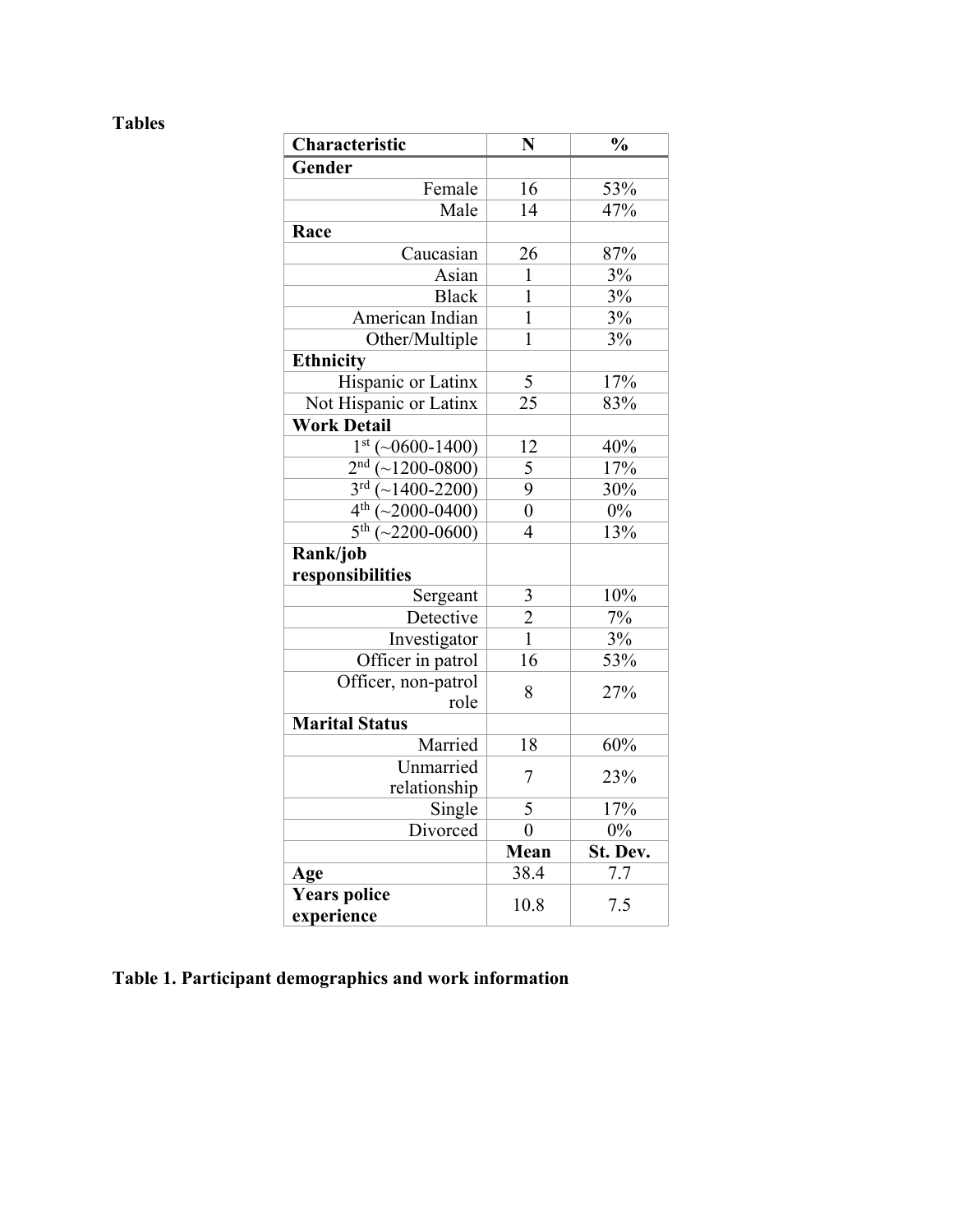| <b>Measure</b>                    | Time 1<br>Mean (SD) | Time 2<br>Mean (SD) | Time 3<br>Mean (SD)  | <b>Interactions</b><br>$(\chi^2, p)$ | <b>Main Effect</b><br>of Time $(\chi^2,$<br>$\boldsymbol{p}$ | <b>T2-T1</b><br>(t,p) | <b>T3-T1</b><br>(t,p) | $T2-T1d$   | T3-T1 d              | <b>Christopher</b><br>et al. $(2016)$ d |
|-----------------------------------|---------------------|---------------------|----------------------|--------------------------------------|--------------------------------------------------------------|-----------------------|-----------------------|------------|----------------------|-----------------------------------------|
| Police Stress Q'airre             |                     |                     |                      |                                      |                                                              |                       |                       |            |                      |                                         |
| <b>Organizational Stress</b>      | 66.6(11.3)          | 60.8(10.5)          | 54.0 (9.9)           | Time*Gender<br>(7.23, .027)          |                                                              | $\bullet$             | $\bullet$             | $-0.37$    | $-0.76$              | 0.72                                    |
| <b>Operational Stress</b>         | 67.1(12.0)          | 60.6(10.4)          | 54.4 (12.0)          | Time*Years<br>(7.40, .025)           | $\bullet$                                                    | $\bullet$             | $\ddot{\phantom{0}}$  | $-0.42$    | $-0.66$              | 0.56                                    |
| <b>Oldenburg Burnout</b><br>Total | 39.4(3.9)           | 37.1(3.2)           | 38.0(3.5)            |                                      | 5.92, .052                                                   | $\bullet$             | $\bullet$             | $-0.44$    | $-0.22$              | 0.74                                    |
| Exhaustion                        | 20.2(2.0)           | 18.6(1.8)           | 19.0(2.0)            |                                      | 9.88, .0072                                                  | $-3.20,$<br>.0023     | $-2.21,$<br>.031      | $-0.59$    | $-0.36$              | $\bullet$                               |
| Disengagement                     | 19.2(2.4)           | 18.5(2.0)           | 19.0(2.1)            |                                      | 1.66, .44                                                    |                       | $\ddot{\phantom{a}}$  | $-0.22$    | $-0.05$              | $\ddot{\phantom{0}}$                    |
| <b>PSQI</b>                       | 7.6(1.7)            | 5.9(1.5)            | 6.5(1.9)             |                                      | 11.98, .0025                                                 | $-3.65,$<br>< .001    | $-1.77,$<br>.082      | $-0.73$    | $-0.28$              | $\bullet$                               |
| <b>PROMIS Scales</b>              |                     |                     |                      |                                      |                                                              |                       |                       |            | $\ddot{\phantom{0}}$ | $0.48$ (PH)/<br>$0.78~(MH)^2$           |
| Anxiety                           | 12.0(2.3)           | 9.4(2.1)            | 9.3(2.3)             |                                      | 22.97,<.001                                                  | $-4.56,$<br>$-.001$   | $-4.59,$<br>< .001    | $-0.86$    | $-0.76$              |                                         |
| Depression                        | 9.3(2.2)            | 8.1(1.4)            | 8.5(2.2)             |                                      | 5.41, .067                                                   | $\ddot{\phantom{a}}$  | $\ddot{\phantom{a}}$  | $-0.48$    | $-0.29$              |                                         |
| Fatigue                           | 15.5(3.4)           | 14.0(3.4)           | 14.6(3.2)            |                                      | 3.18, .20                                                    | $\ddot{\phantom{0}}$  | $\ddot{\phantom{0}}$  | $-0.31$    | $-0.20$              | 0.59                                    |
| <b>Sleep Disturbances</b>         | 14.8(3.1)           | 14.1(3.5)           | 15.0(3.5)            |                                      | 1.14, .57                                                    | $\ddot{\phantom{a}}$  | $\bullet$             | $-0.15$    | $-0.05$              | 0.74                                    |
| Pain Intensity                    | 2.5(1.1)            | 3.0(1.2)            | 3.0(0.9)             |                                      | 4.23, .12                                                    | $\ddot{\phantom{a}}$  | $\ddot{\phantom{a}}$  | $0.30^{3}$ | $0.38^{3}$           |                                         |
| Pain Interference                 | 7.5(2.6)            | 8.9(2.7)            | 8.9(2.0)             |                                      | 5.8, .055                                                    | $\ddot{\phantom{0}}$  | $\ddot{\phantom{0}}$  | $0.35^{3}$ | $0.42^{3}$           | 0.37                                    |
| <b>Physical Functioning</b>       | 29.2(1.0)           | 29.1(0.8)           | 28.7(1.0)            |                                      | 4.05, .13                                                    | $\ddot{\phantom{a}}$  | $\ddot{\phantom{a}}$  | $0.10^{3}$ | $\overline{0.33^3}$  | $\ddot{\phantom{0}}$                    |
| Social Participation              | 15.5(4.2)           | 14.0(3.1)           | 13.9(3.2)            |                                      | 3.46, .18                                                    |                       |                       | $0.28^{3}$ | $0.22^{3}$           |                                         |
| PTSD Checklist Total              | 29.9(4.5)           | 25.7(4.9)           | 26.2(3.9)            |                                      | 12.65, .0018                                                 | $-3.55,$<br>< .001    | $-2.82,$<br>.0066     | $-0.58$    | $-0.54$              | $\bullet$                               |
| Re-experiencing                   | 8.0(1.7)            | 7.3(2.2)            | 6.4(1.7)             |                                      | 9.74, .0077                                                  | $-1.35,$<br>.18       | $-3.26,$<br>.0019     | $-0.23$    | $-0.76$              | $\cdot$                                 |
| Avoidance                         | 10.9(2.5)           | 9.9(2.4)            | 10.4(2.7)            |                                      | 2.18, .34                                                    | $\ddot{\phantom{0}}$  |                       | $-0.28$    | $-0.03$              |                                         |
| Hyperarousal                      | 11.0(1.6)           | 8.5(1.7)            | 9.4(1.2)             | Time*Cohort<br>(7.74, .021)          |                                                              | $\ddot{\phantom{a}}$  | $\bullet$             | $-1.01$    | $-0.70$              |                                         |
| $WLO-81$                          | 3.1(2.0)            | 3.1(2.0)            |                      |                                      | 0, 1                                                         |                       | $\ddot{\phantom{0}}$  | 0.00       | $\ddot{\phantom{0}}$ |                                         |
| Psychol. Well-Being <sup>1</sup>  | 88.2(5.0)           | 90.9(5.0)           | $\ddot{\phantom{0}}$ |                                      | 4.45, .035                                                   | $-2.19,$<br>.036      | $\ddot{\phantom{a}}$  | $-0.39$    | $\ddot{\phantom{0}}$ |                                         |
| PANAS <sup>1</sup>                |                     |                     |                      |                                      |                                                              |                       |                       |            |                      |                                         |
| <b>Trait Positive Affect</b>      | 36.8(3.7)           | 37.6(2.7)           |                      |                                      | 0.65, .42                                                    |                       | $\ddot{\phantom{0}}$  | $-0.15$    | $\ddot{\phantom{a}}$ |                                         |
| Trait Negative Affect             | 18.8(2.7)           | 16.9(2.7)           | $\ddot{\phantom{a}}$ |                                      | 7.49, .0062                                                  | $-2.92,$<br>.0066     | $\ddot{\phantom{0}}$  | $-0.52$    |                      |                                         |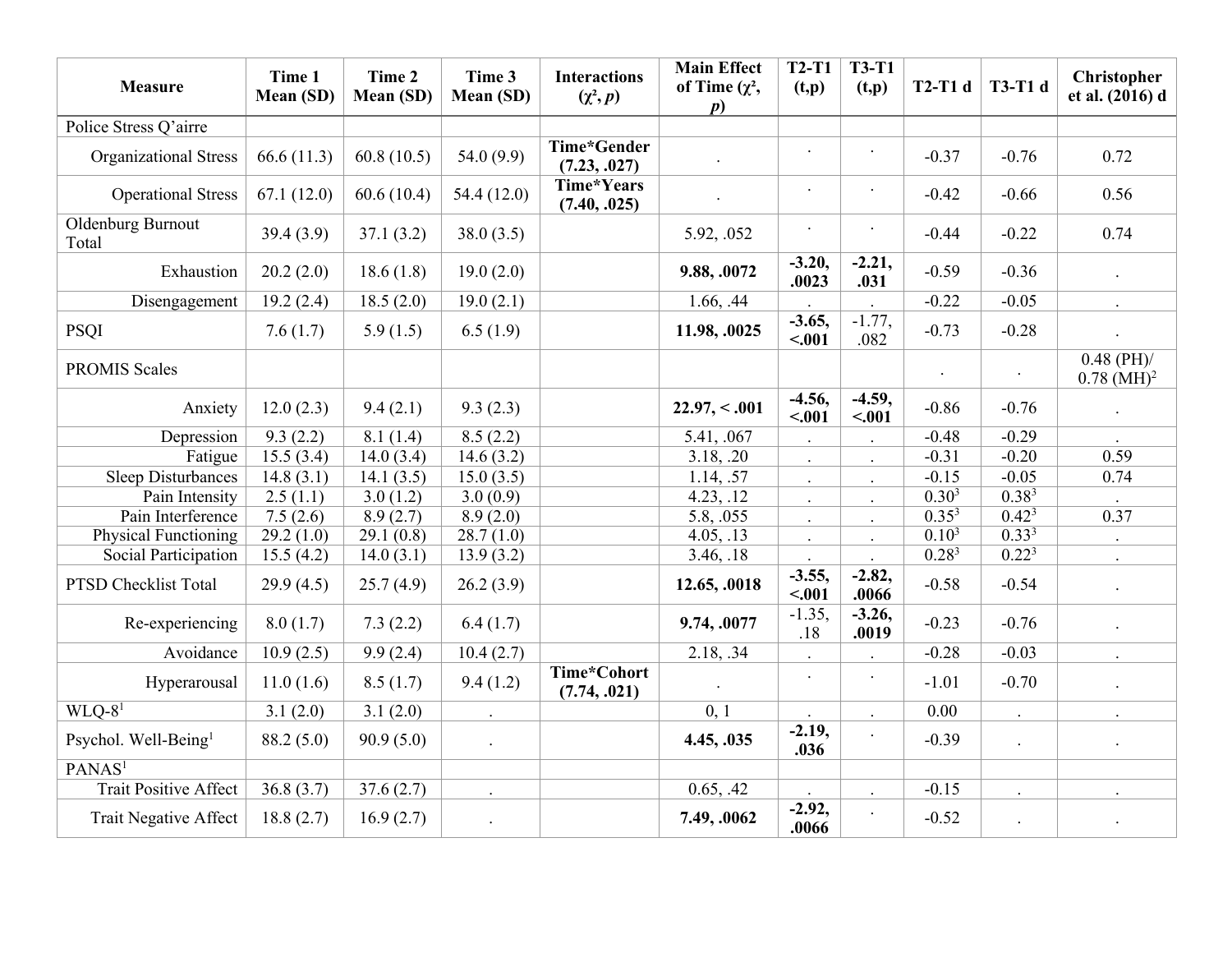**Table 2. Summary of self-report effects**. Mean values for each self-report measure obtained from participants at Time 1 (baseline), Time 2 (immediately post-mindfulness training), and T3 (3-month follow-up). Significant interactions between Time and Gender, Years of Experience, and Cohort (class 1/class 2) are reported, and in the absence of such interactions we report the omnibus test of Time. For a significant omnibus effect of time, we indicate results of paired *t* tests comparing scores between T1 and both T2/T3. Regardless of statistical significance, effect sizes for each measure between T1-T2 and T1-T3 are provided, along with analogous T1-T2 effect sizes for a previous pilot study of a similar 8-week mindfulness intervention for police officers (Christopher et al., 2016). Bolded entries represent statistically significant effects at an uncorrected threshold of *p* < 0.05. Abbreviations: PSQI = Pittsburgh Sleep Quality Inventory; PROMIS = Patient Reported Outcomes Measurement Information System (43-item inventory); WLQ-8 = Work Limitations Questionnaire, 8-item version; PANAS = Positive and Negative Affective System.

*Notes*. 1. Indicates measure was not obtained at the follow-up (T3) assessment. 2. Values from Christopher et al. (2016) are for brief composite measures of physical health and mental health, respectively. 3. Effect sizes indicate *worsening* of this symptom relative to baseline.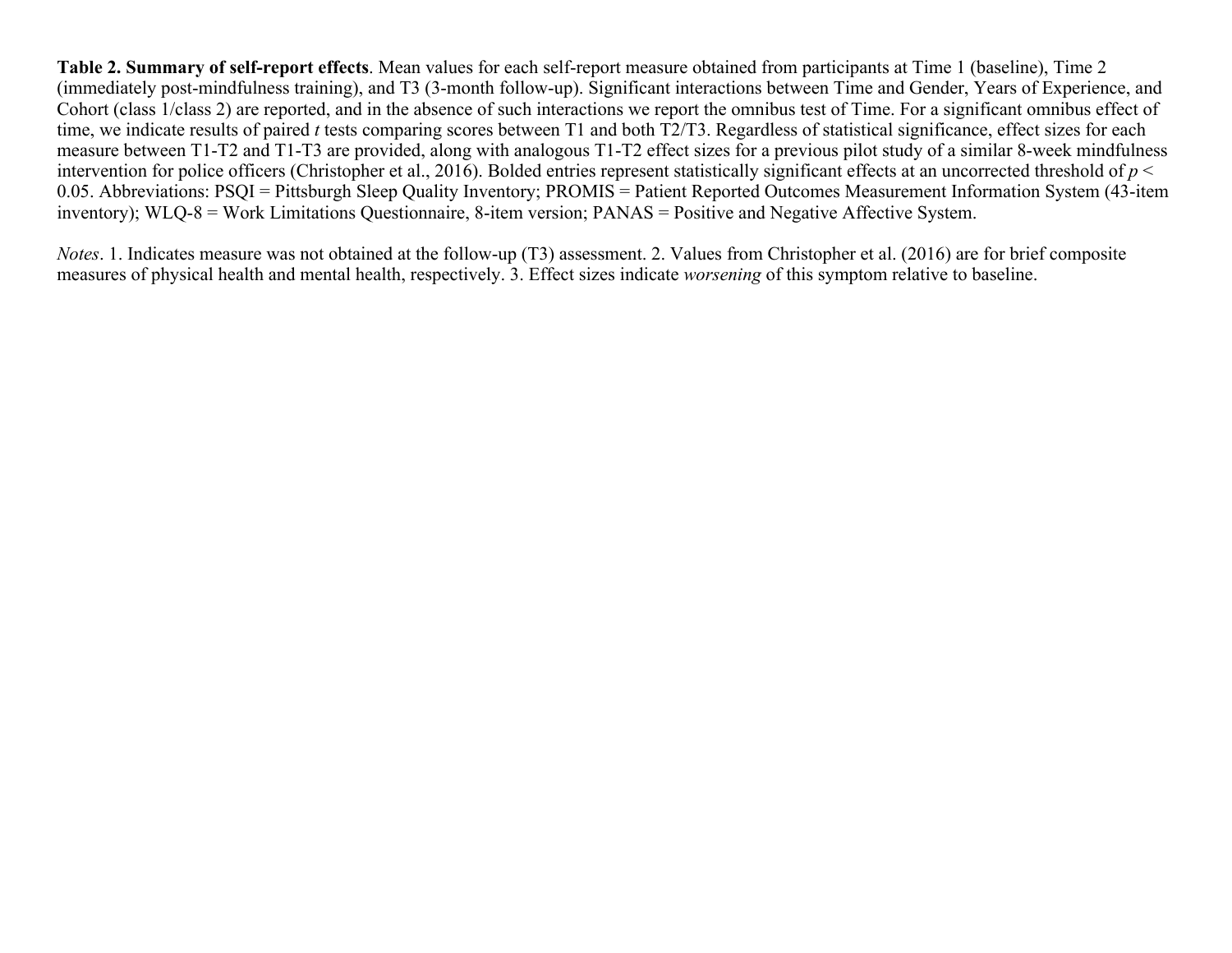# **Figure Legends**

**Figure 1: Engagement in weekly formal and informal practice.** (A) Participants completed an average of 109 minutes of weekly formal practice outside of class, with a significant linear increase from Week 1-8 of the intervention  $(t(29.9) = 2.24, p = 0.033)$ . (B) Participants estimated taking part in informal mindfulness practice on average 22 times/week, with a significant linear increase from Week 1-8 ( $t(30.0) = 2.59$ ,  $p = 0.015$ ). (C) There was no significant relationship between weekly time spent in formal mindfulness practice and self-reported occasions of informal practice  $(r(28) = 0.21, p = 0.26)$ .

#### **Figure 2: Effects of mindfulness training on perceived organizational and operational stress.**

(A) For scores on the Organizational Police Stress Questionnaire, there was a significant Time\*Gender interaction, driven by a steeper decline in stress for men vs. women at  $T2 (t(58.2) =$ 2.59, *p* = 0.012) and at T3 (*t*(58.4) = 2.13, *p* = 0.038). (B) For scores on the Operational Police Stress Questionnaire, a significant Time\*Years of Experience interaction reflected greater declines in stress for relatively less experienced officers at both T2 ( $t(58.2) = 2.01$ ,  $p = 0.049$ ) and T3 ( $t(58.4) = 2.70$ ,  $p = 0.0092$ ).

**Figure 3: Effects of mindfulness training on PTSD symptoms.** (A) Total scores on the PTSD Checklist (PCL) showed a significant decline from baseline at T2 ( $t(56.1) = -3.55$ ,  $p < 0.001$ ) and T3  $(t(56.7) = -2.82, p = 0.0066)$ . (B) PTSD re-experiencing symptoms showed a significant decrease at T3 only  $(t(56.9) = -3.26, p = 0.0019; T2$ :  $t(56.2) = -1.35, p = 0.18$ ). (C) There was no significant effect of mindfulness training on PTSD avoidance symptoms. (D) There was a significant Time\*Cohort interaction for PTSD hyperarousal symptoms, with a significant decrease from baseline at T2 for both cohorts (cohort 1:  $t(14) = -2.70$ ,  $p = 0.017$ ; cohort 2:  $t(13)$ )  $=$  -5.55,  $p < 0.001$ ) and a sustained decrease at T3 for cohort 2 only (cohort 1:  $t(12) = -0.96$ ,  $p =$ 0.36; cohort 2:  $t(13) = -4.37, p < 0.001$ ).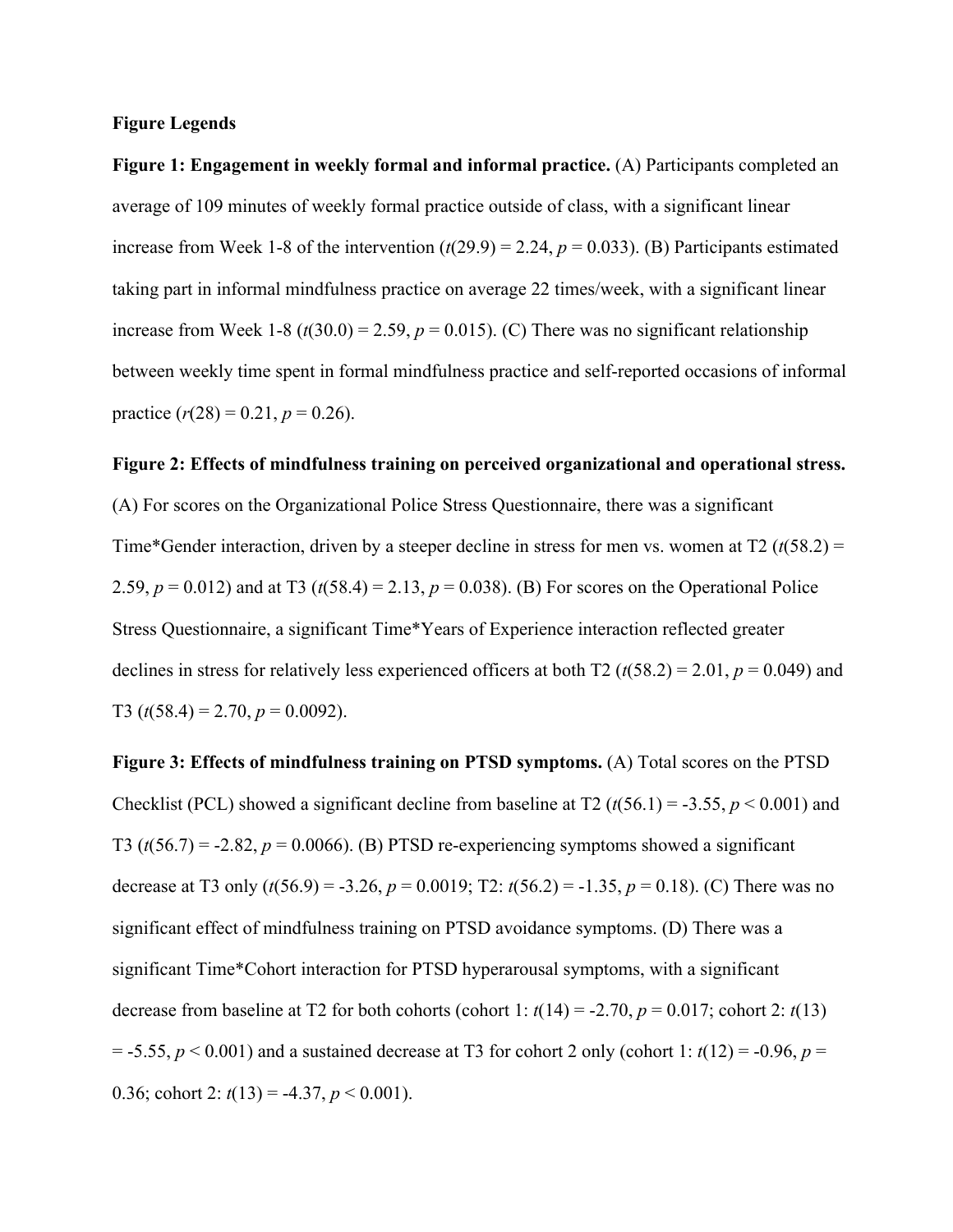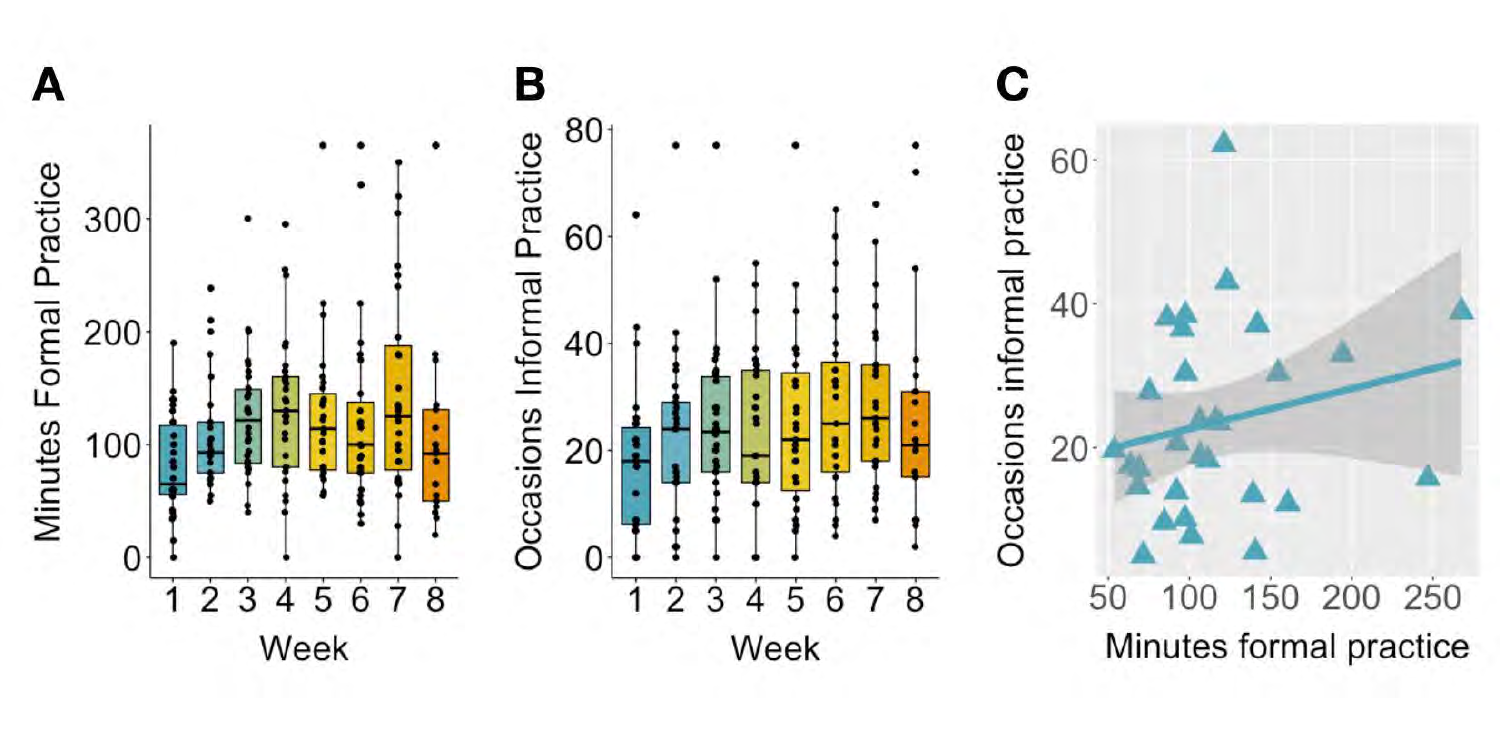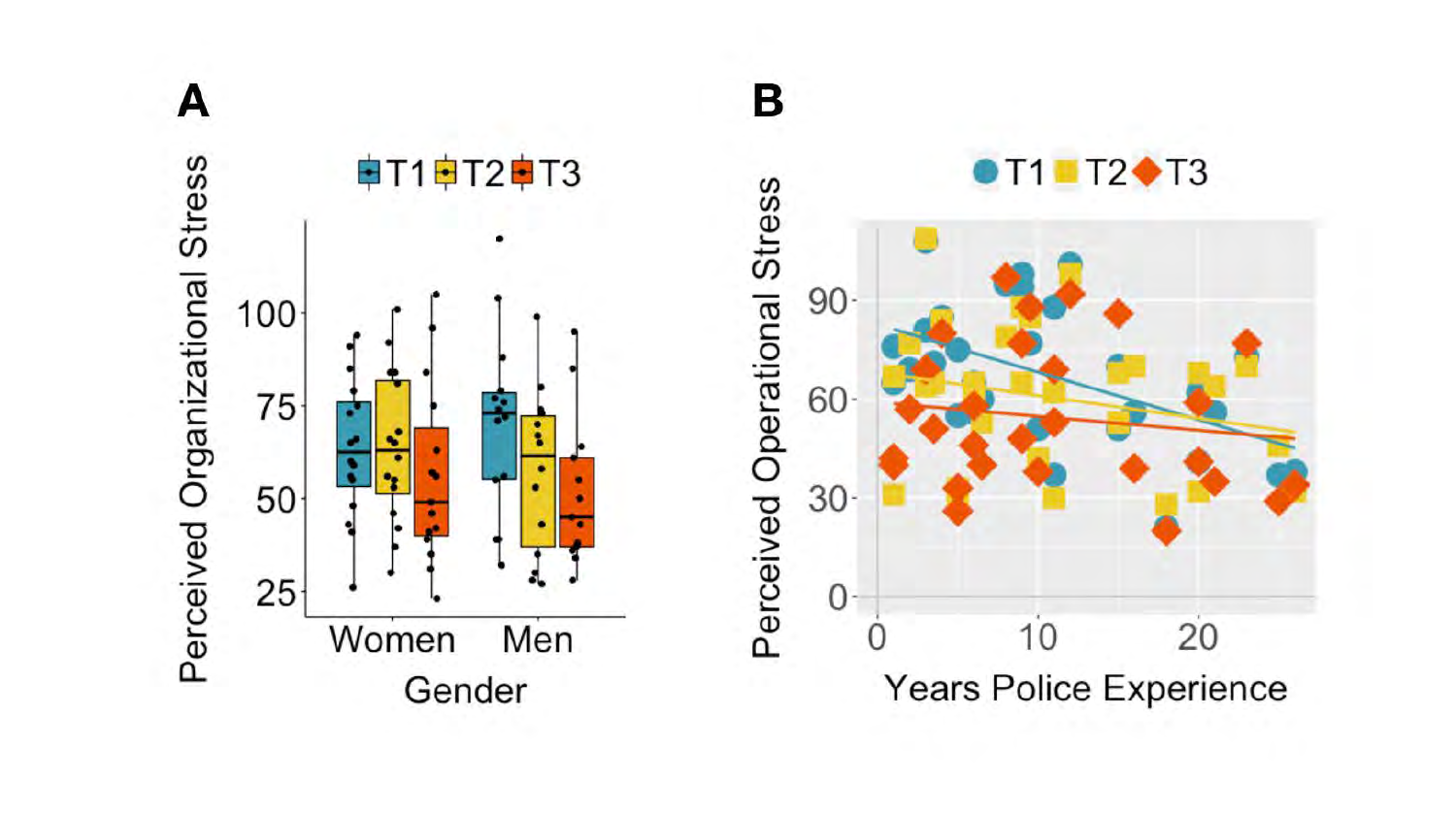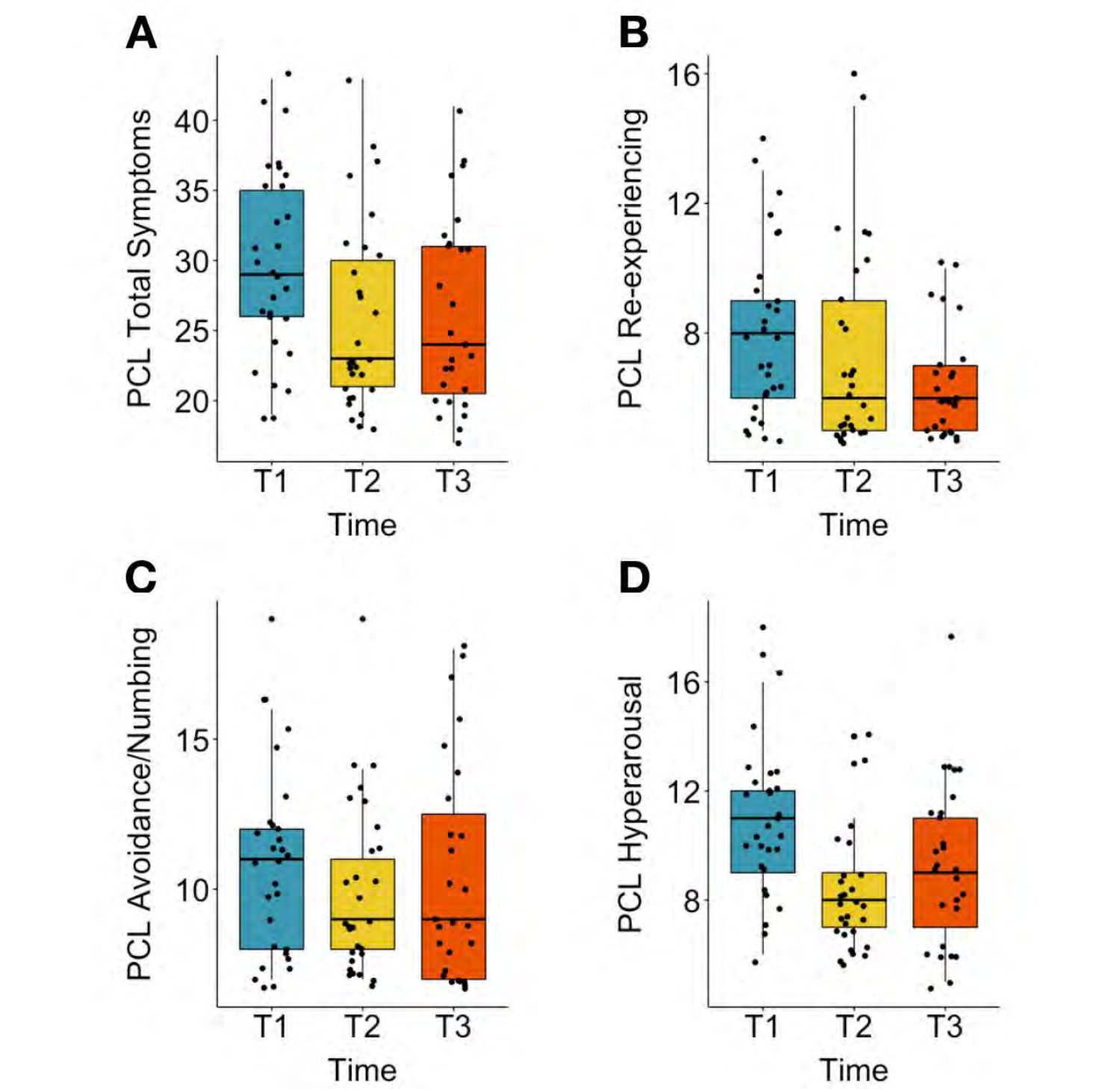# **Appendix A**

# **Intervention Summary: First Responder Resilience and Mindfulness training**

Overview of 8-week curriculum developed between July 2016-June 2017. This curriculum was inspired by the Mindfulness-Based Resilience Training curriculum created by Mike Christopher, Rich Goerling, and Brant Rogers at Pacific University. We are deeply grateful to them for sharing their wisdom and experience with us.

# **Week 1**: Introduction to Resilience and Mindfulness

Content: Introduction of course/instructors/volunteer/participants. Definition of mindfulness, neuroplasticity and how we can foster greater resilience. Creation of community agreements and discussion of culture. Movement and body scan practices. Debriefing of session 1 practices.

Homework: Explanation of practice log. Formal practice: 9 minutes movement/9 minutes body scan 6 out of 7 days. Informal practice: "Dropping in" and 3 good breaths.

# **Week 2**: Settling into Resilience and Mindfulness

Content: Normalizing mind wandering and addressing other (mis)conceptions about doing the practices "correctly." Movement, body scan and debrief. Introduce walking practice.

Homework: Practice log. Formal practice: Alternate 9 minutes movement/9 minutes body scan 6 out of 7 days. 5 minutes of walking practice 3 times. Informal practice: "Dropping in" and 3 good breaths.

# **Week 3**: Meeting our experiences through Resilience and Mindfulness

Content: Movement, exploration of physical posture, introduction to breath awareness practice and debrief. Reading/video to reconnect to inspiration/motivation.

Homework: Practice log. Formal practice: Alternate 9 minutes of movement/5 minutes of awareness of breath practice 6 out of 7 days a week. Informal practice: Pleasant Events Calendar, integrated walking practice and 3 good breaths.

# **Week 4**: Meeting Stress with Resilience and Mindfulness

Content: Movement, breath awareness practice and debrief. Introduction of mindful eating.

Homework: Practice Log. Formal practice: Alternate 15 minutes of movement with 15 minutes of a breath awareness practice. Informal practice: Integrated walking practice, Unpleasant Events Calendar and 3 good breaths.